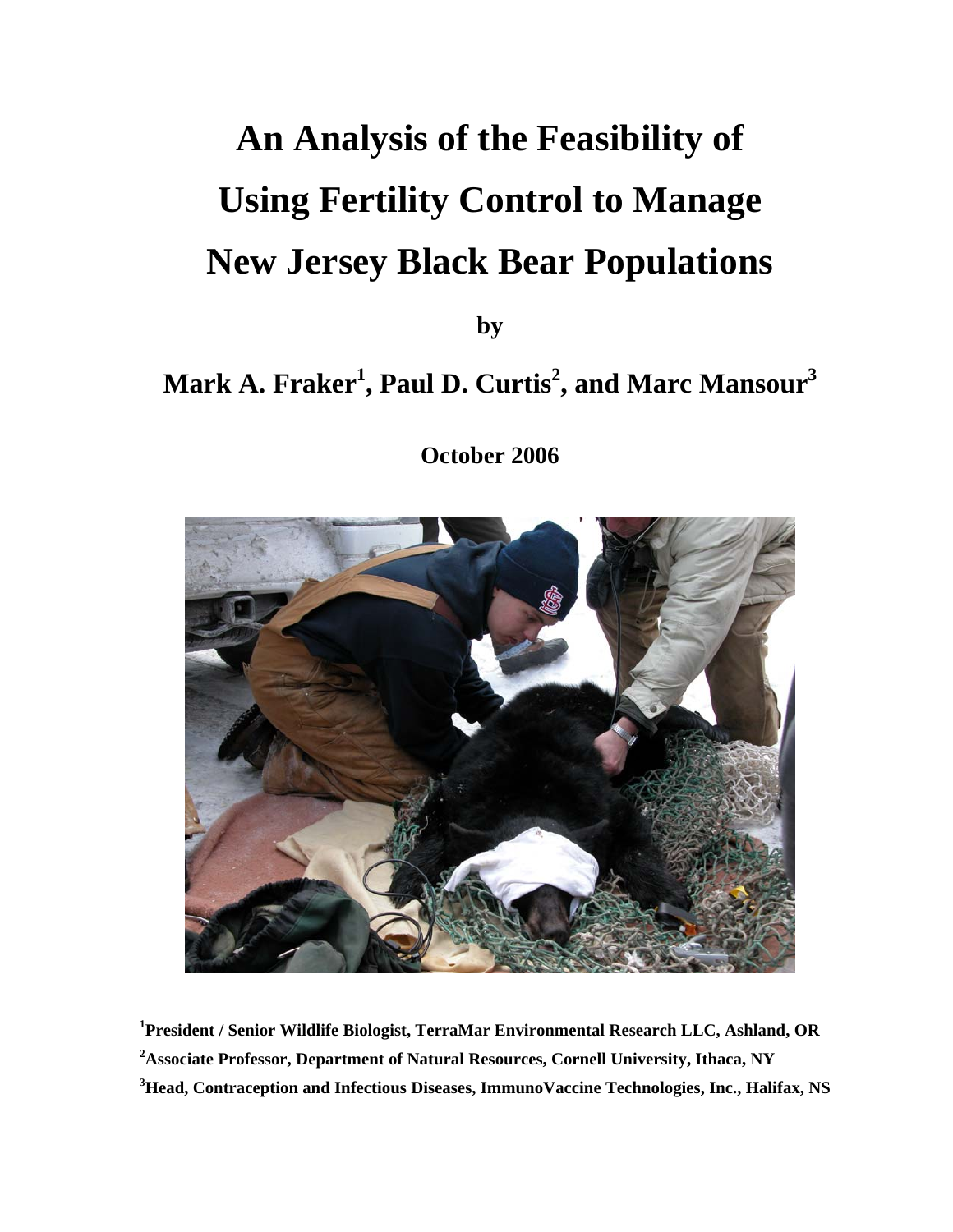#### **EXECUTIVE SUMMARY**

l

Reproductive Biology and Social Structure – Bears are long-day breeders, with most mating taking place in late-June and early July. Most cubs in a population<sup>[1](#page-1-0)</sup> are sired by just a few dominant males, which tend to be large-bodied and aggressive. Females often mate with more than one male, and litters may be comprised of cubs sired by more than one male. Females often come into estrus and mate more than once in a season.

After fertilization, the zygote develops to a blastocyst  $(\sim 300 \text{ cells})$ , which floats in the uterine lumen until late November or early December, when it implants in the uterine wall. Late in the fall, there appears to be an endogenous physiological cascade in female bears, which prepares the uterus to implant one or more embryos, regardless of whether an embryo is actually present. This results in pseudopregnancy in sows that have not been impregnated. After a gestation period of  $\sim$ 55 days, pregnant sows give birth in the den to tiny, hairless, helpless cubs. The cubs nurse and grow in the den until they emerge in the spring. They remain with their mother for about 16 months, after which they are weaned. Soon after separating from her cubs, the female comes into estrus and mates again. Thus, a two-year reproductive cycle is normal.

Males compete aggressively with other males for the opportunity to mate with females. Dominant bears are large and often show physical evidence of fighting, such as scars and broken canine teeth, as a result of competition for females. The resident dominant males may impose limits on the immigration of other bears, particularly young males, into an area. Removing dominant males may alter the social dynamics of the bear population.

Bear Residency and Movements – Female black bears occupy relatively small home ranges during the breeding season in late spring and early summer. In some circumstances, these home ranges are defended and thus may be considered territories. When female yearlings become independent, at about 16 months, they usually settle in areas adjacent to or near the ranges of their mothers. In contrast, males often disperse long distances. The home ranges of breeding males encompass the ranges of several females. Outside of the breeding season, black bears of both sexes may move relatively long distances (i.e., tens of kilometers) to exploit seasonally abundant food resources.

Approaches to Fertility Control – A number of contraceptive methods have been developed for use in various mammals. These include hormone implants, surgical procedures, chemical sterilants, and vaccines. Of these, two are under active consideration for fertility control in bears: 1) Neutersol®, approved for use on male dogs, uses an injection of high concentration of the heavy metal, zinc. The testes of treated dogs undergo severe atrophy, spermatogenesis ceases, and serum testosterone levels fall. Neutersol® is expected to have similar effects on male bears, which will likely result in lowered social status of treated males. The treatment is permanent. (Sterilization of males by vasectomy is unlikely to affect male social status and libido, because testosterone levels would not be altered, although the procedure carries a greater risk of infection.) 2) pZP (porcine *zona pellucida*) vaccines have proven effective in several mammal species, including black bears. Females treated with pZP vaccines respond by producing antibodies that attach to the surface of their eggs, blocking sperm binding. Treated females may undergo repeated estrous cycles, but are otherwise unaffected. The pZP vaccines that have been shown effective in bears require boosting.

Limiting population growth by using fertility control is more likely to succeed if females, rather than males, are contracepted. This owes to three factors: 1) one male can inseminate many females, 2) each female often mates with several males during a breeding season, and 3) males disperse over large distances, while females tend to be more sedentary. Contracepting males is not an effective population control strategy.

<span id="page-1-0"></span><sup>&</sup>lt;sup>1</sup> A **biological population** is a group of individuals that interbreed among themselves and that are generally isolated from individuals of other populations. Populations must be separated from one another by some barrier or impediment to movement. Several biological populations of bears live in New Jersey.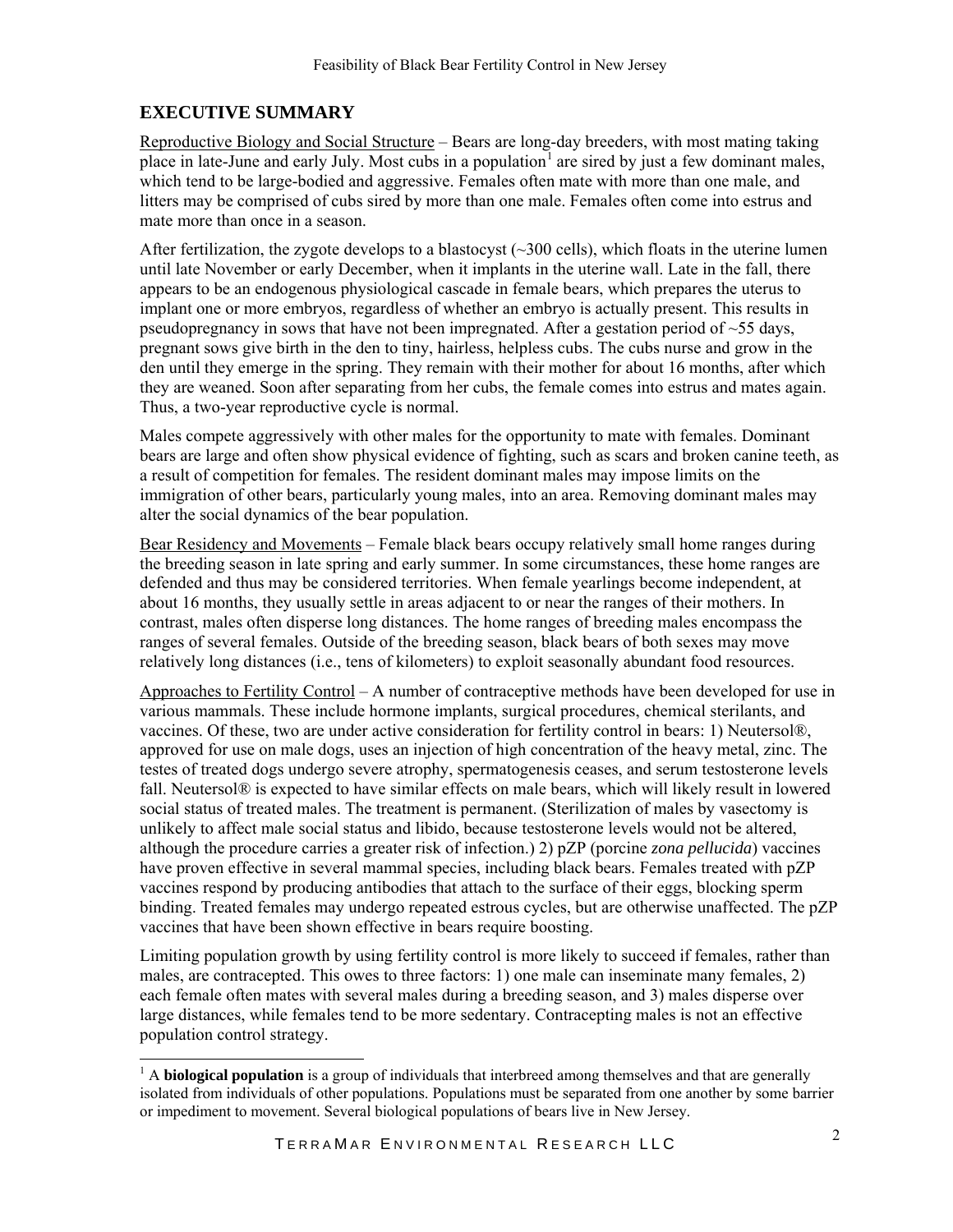Black Bear Capture Techniques – Capturing an adequate proportion of the population for treatment is the main technical challenge and expense in applying fertility control agents to any population. Various sorts of traps have been used successfully for many years. The main difficulty is capturing a large proportion of the bear population in a specific area necessary to achieve population control. Treating a large proportion of the bear population would be extremely difficult and very expensive.

Regulatory Framework<sup>[2](#page-2-0)</sup> – There are no approved fertility-control agents that are specifically approved for bears or any other mammalian wildlife species. However, AMDUCA (Animal Medicinal Drug Use Clarification Act) provides that most drugs approved for use in one species can be used in another, under the supervision of a veterinarian. For example, Neutersol®, which is approved for use in dogs and is being tested as an agent for sterilizing male bears in captive animals, could be applied to wild bears under the supervision of a veterinarian. Vasectomies could also be performed under existing regulations. pZP vaccines do not have regulatory approval. Whether the FDA (US Food and Drug Administration) would issue an INAD (Investigational New Animal Drug) exemption for a pZP vaccine specifically intended for bears is unknown. New Jersey state wildlife authorities would also have to approve the use of any fertility control agents or procedures.

#### Conclusions –

l

- 1) Immunocontraception, using a pZP (porcine zona pellucida) vaccine administered to females, has the best potential to control reproduction in individual female bears, while minimally affecting normal social dynamics. Neutersol® is very likely to be effective in sterilizing male bears, although treated males will be relegated to subordinate social status because of the effects of the treatment on hormone levels. (Males could, however, be vasectomized without affecting social structure and dynamics.)
- 2) Because one male can inseminate many females and because males tend to disperse more widely than do females, fertility control applied to females, is the most effective strategy for managing population size of wildlife species, including black bears.
- 3) Of the options presently being considered for bear fertility control, only Neutersol® and vasectomy have regulatory approval. Although pZP vaccines, which contracept females with minimal effects on treated animals, are best suited for wildlife population control, none has regulatory approval. Whether the FDA would permit field trials of pZP vaccines on black bears is unknown.
- 4) If all or most dominant male bears in a population are effectively removed from their social positions by sterilization with Neutersol®, it is likely that the consequential social disruption would allow an influx of young males, which would do much of the breeding.
- 5) Managing black bear populations using fertility control will be much more technically difficult and costly than in other wildlife species, such as deer and wild horses, where this approach has been successfully applied. This is a consequence of the difficulty of capture, lower density, and the variable and wide-ranging nature of bear movements.
- 6) Fertility control is very unlikely to be a feasible means of managing black bear populations in New Jersey.

<span id="page-2-0"></span> $2$  NOTE ADDED IN PROOF: In 2006, regulatory authority for contraception of wildlife and feral animals was transferred from the FDA to the EPA (Environmental Protection Agency). The implications of this change are not known at present.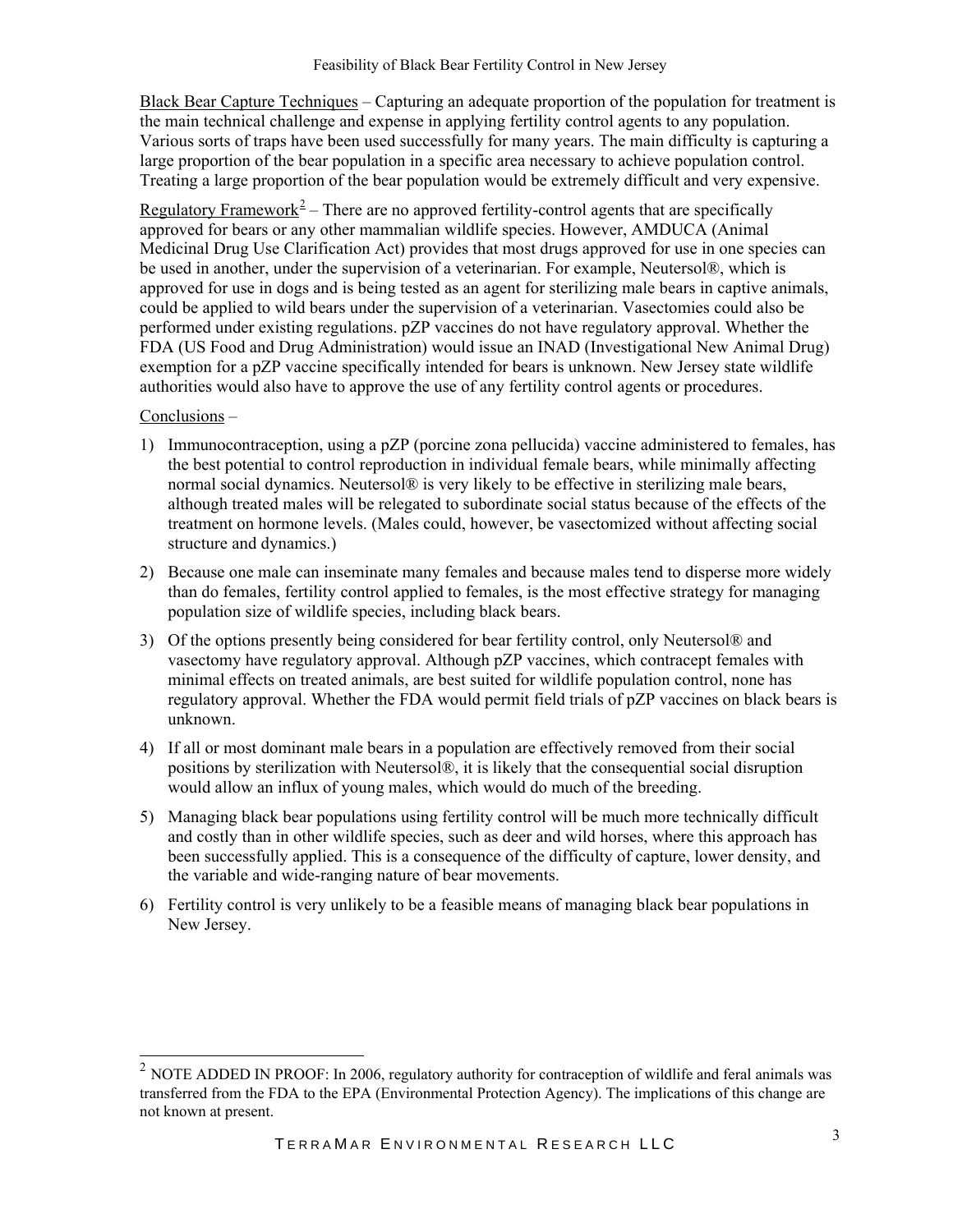# **Table of Contents**

| $\mathfrak{D}$ |  |
|----------------|--|
| 3              |  |
| $\overline{4}$ |  |
|                |  |
|                |  |
|                |  |
|                |  |
|                |  |
|                |  |
|                |  |
|                |  |
|                |  |
|                |  |
|                |  |
|                |  |
|                |  |
| 5 <sup>1</sup> |  |
| 6              |  |
| 7              |  |
| 8              |  |
| 9              |  |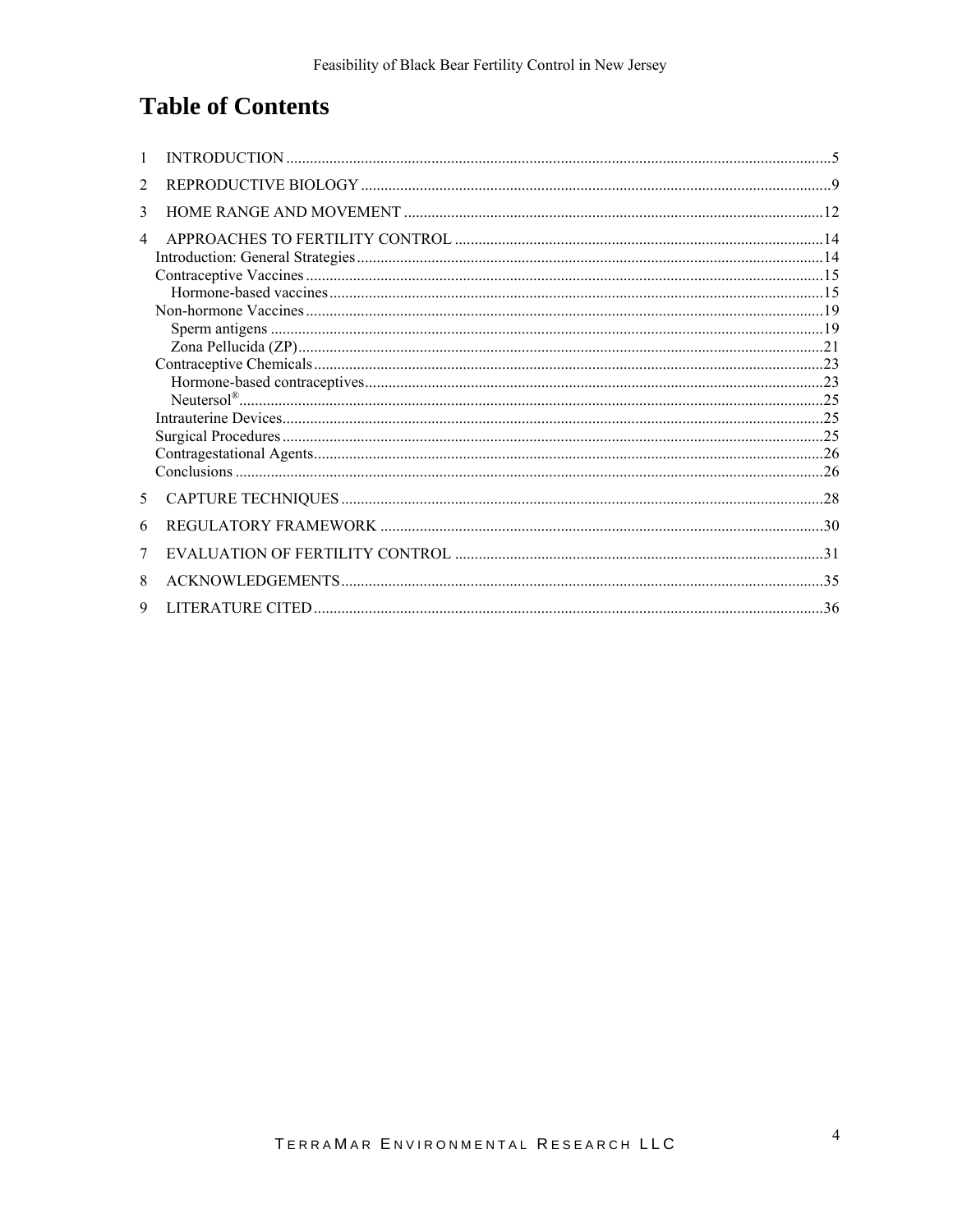# <span id="page-4-0"></span>**1 INTRODUCTION**

 The New Jersey black bear *(Ursus americanus)* population has been growing rapidly in both distribution and abundance in recent years (Carr and Burguess 2005). Although fewer than 100 bears, restricted to the northernmost part, are thought to have been present in the state in the 1950s, by 2001, the population was estimated at 1,777 in northern New Jersey and the range had expanded to occupy roughly the western two-thirds of the state. This is believed to be a consequence of protection afforded by game-animal status, which was conferred on bears in 1953, and of the maturation of young forests in the state, leading to improved habitat and food supply (e.g., hard mast). Natural food is supplemented by food of human origin, such as garbage and agricultural crops. The expanding bear population has led to an increasing number of conflicts with humans in New Jersey.

The New Jersey Department of Environmental Protection, Division of Fish and Wildlife, has regulatory authority for managing the state's bear population. Hunting, which can both control numbers and result in aversive conditioning of bears (Geist 2005), has become controversial. Better management of garbage, bird feeders, and other bear attractants could help to reduce human-bear conflicts. However, conflicts are bound to increase if the bear population continues to expand. In 2004, United States state wildlife agencies reported a perceived 45 % increase in expenditures to control bear-related damage, a 22 % increase in personnel-hours to resolve bear-related complaints, and a 19 % increase in the overall number of complaints over the previous 5 years (International Association of Fish and Wildlife Agencies 2004).

 The size of a wildlife population is governed by just 4 basic factors: 1) fertility, 2) mortality, 3) emigration, and 4) immigration. Emigration and immigration are difficult to control and have little potential as tools to affect bear populations in a particular area, although the removal and long-distance displacement of individual problem bears is a common practice in many jurisdictions. Mortality and fertility can potentially be manipulated to affect the size of particular populations. In the past, the size of game animal populations, has been managed largely by adjusting the harvest, and a large body of information about this approach has developed over the years. On the other hand, over the past 25 years, managing wildlife populations by controlling fertility has been a focus of considerable interest (Fagerstone 2002). Despite this interest, however, fertility control (FC) has been applied in few situations, so little practical experience exists – none of it involving bears. Nevertheless, several things are clear:

- 1) The contraceptive agent must be long lasting (i.e., multi-year contraception from a single dose) to avoid the repeated stress on animals and the high cost of re-treatment.
- 2) Because most wildlife species are promiscuous, with each male capable of inseminating many females, FC methods that target males are virtually certain to fail.
- 3) A large proportion of the reproductive females in the population to be controlled must be treated, although the exact proportion will depend on whether the objective is to stabilize the population or to cause a decline.
- 4) FC programs are expensive because they are labor-intensive, and it is the cost of skilled labor and support involved in the capture (and recapture or re-treatment) of the animals that accounts for most of the cost. Monitoring and evaluation are also necessary to determine the effectiveness of any FC application.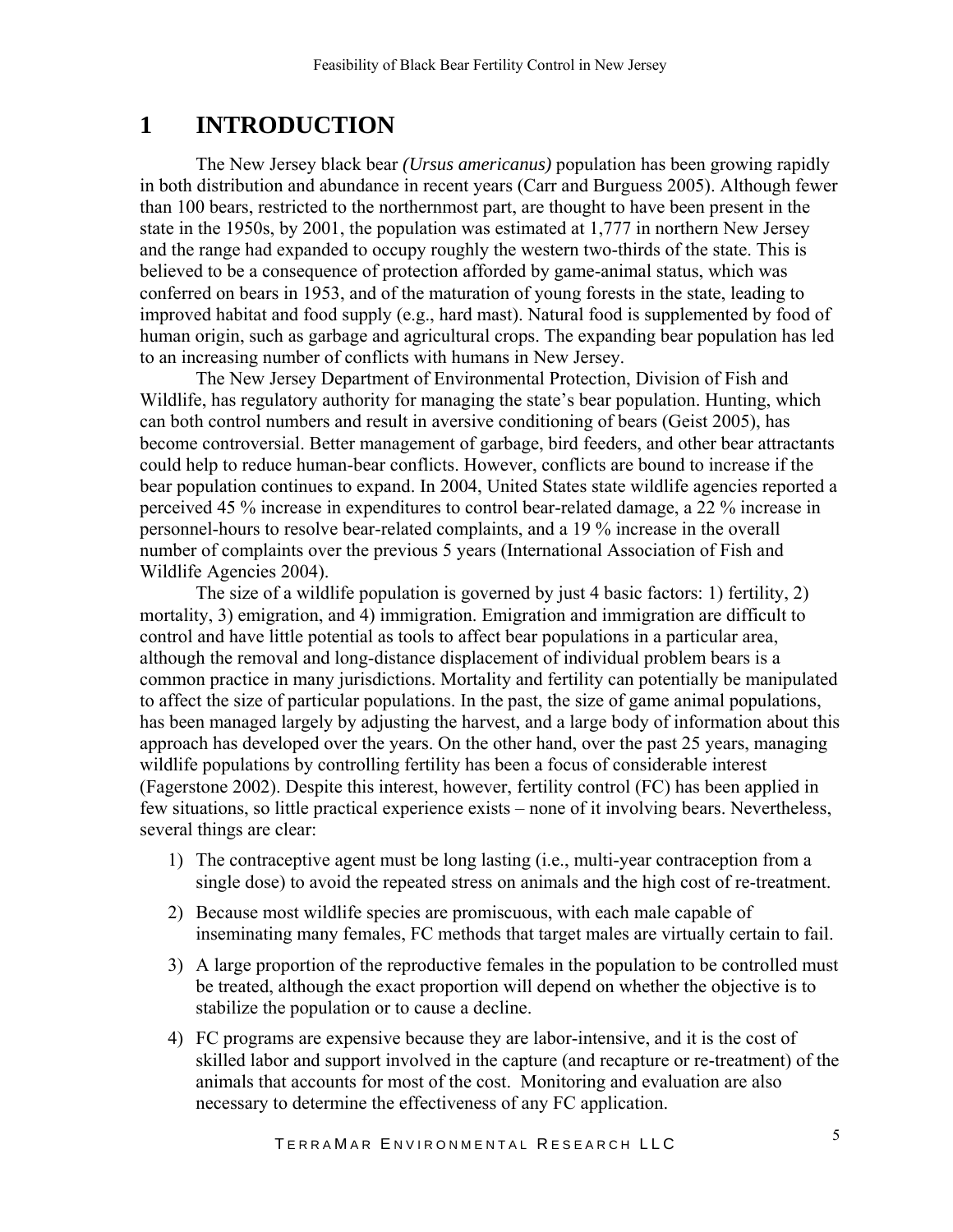- 5) There are no commercially available fertility-control agents that have regulatory approval and that meet the needs of a wildlife population management program.
- 6) Controlling reproduction is very difficult in free-ranging wildlife species with high reproductive potential and long life spans (Merrill et al. 2003).
- 7) Reducing populations by FC alone is, at best, slow and expensive.

 The overall purpose of this report is to examine the feasibility of using fertility control to manage the size of the New Jersey black bear population. In the following sections, we review the following:

- 1) reproductive physiology of black bears, which will help to identify appropriate FC methods,
- 2) home range and movement patterns of black bears to provide a context in which to understand how the various FC options might be applied in the field,
- 3) capture techniques that can be applied to black bears, and
- 4) the available FC technology that has been tested in mammals and that might be applied in bears.

It is critical to understand that there are 3 factors that are essential to the successful application of an FC program. First, there must be an effective FC agent. Second, a practical, economical means must be available to deliver the FC agent to the animals that have to be treated. No matter how effective the FC agent, if it is impractical or exorbitantly expensive to deliver it to the animals, the program will fail. Third, the population to be controlled must have characteristics that lend themselves to this approach. That is, the population should be "closed", with little or no immigration from elsewhere, and composed of individuals that are easily captured.

Black bears are the most widely distributed members of the mammalian family Ursidae in North America. Formerly ranging from northern Mexico to Alaska and across the contiguous United States, American black bear populations are now fragmented from habitat loss and past excessive harvest. Because remnant populations are now separate and isolated, they are more likely to experience fluctuations in numbers (Hellgren et al. 2005).

Black bears are widespread in New Jersey, having been reported recently in every county (DFW 2004). However, the majority, an estimated 1,100 to 3,000 bears, inhabit the northwestern part of the state. Since the 1980s, black bear numbers have increased and the species' range has expanded. Bear populations have increased, not only in New Jersey, but also in nearby Pennsylvania and New York, due in large part to improved habitat provided by the maturation of forested areas (McConnell et al. 1997). The New Jersey Division of Fish and Wildlife, and the Fish and Game Council (i.e., the two state bodies charged with black bear management), manage black bears to assure their continued well-being, so that they can provide recreational opportunity and esthetic benefit for the citizens of New Jersey through hunting, photography, and observation (Carr and Burguess 2003). The first black bear hunt in 33 years, occurred during December 2003, with 328 bears being harvested.

Bears are resourceful creatures, taking advantage of "unnatural" foodstuffs when opportunities present themselves. Often these resources are provided by humans, either deliberately (e.g., baiting) or unintentionally (e.g., improper garbage containment and disposal, bird feeders; Beckmann and Berger 2003). The long-term, habituated attraction to unnatural food sources is termed "food-conditioning" (McCarthy and Seavoy 1994,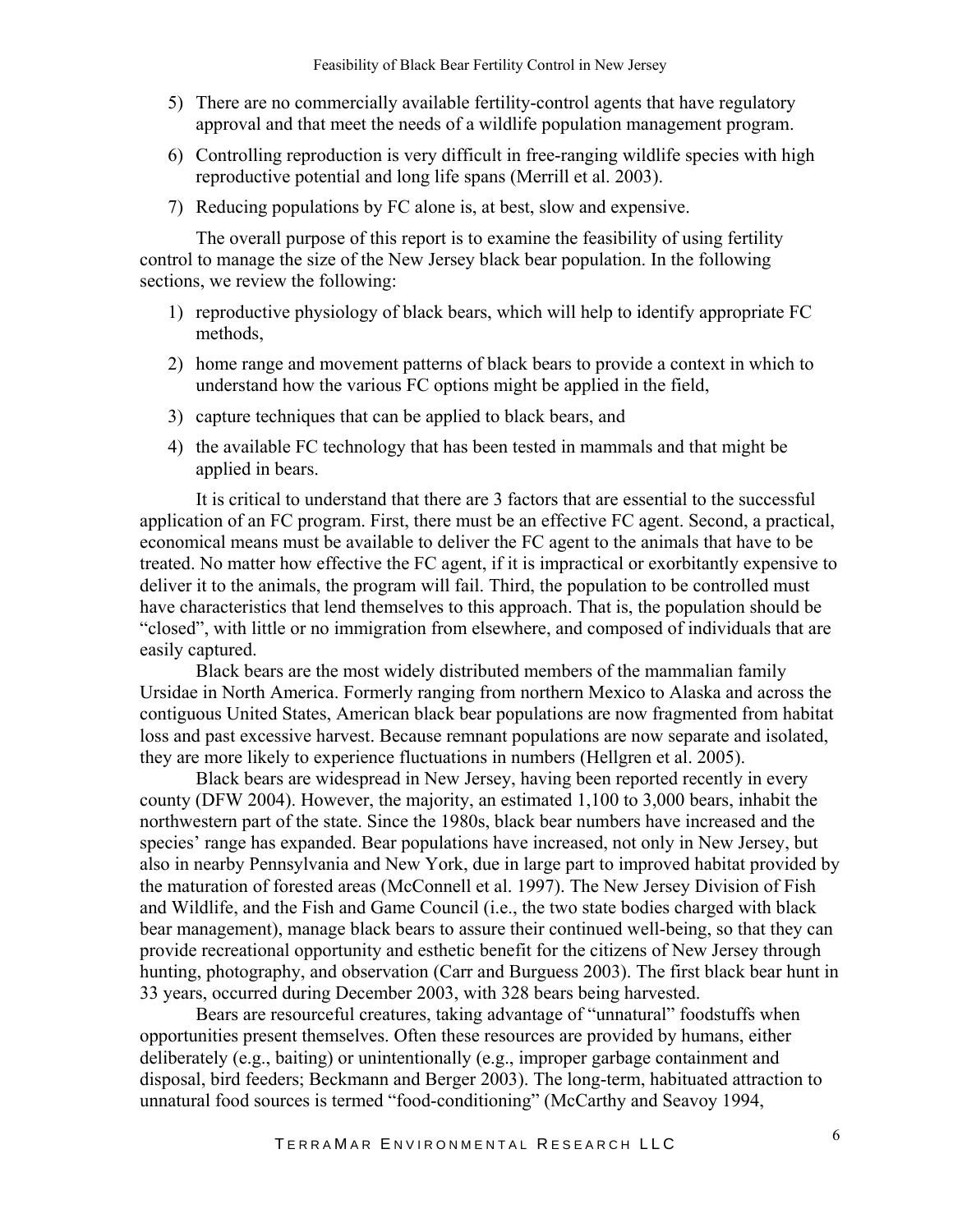Whittaker and Knight 1998). If food resources are plentiful, some bear populations may become overabundant and habituated, resulting in human-bear conflicts. When bear populations grow and expand into human-dominated landscapes, bear-people interactions often increase, resulting in more nuisance complaints. Bear conflicts escalate when animals become habituated to humans, especially if bears view human activity as being closely tied to easily attainable food. Bears often display uncharacteristically bold behavior to exploit these new-found resources, damaging property, and sometimes even threatening human safety (Weaver et al. 2003).

Nuisance bears pose a significant problem for wildlife managers. Threats to human safety and property by intruding bears may require immediate, and sometimes lethal, action. Professionals within wildlife agencies continue to investigate non-lethal methods for discouraging unwanted behaviors in nuisance bears. Such negative reinforcement is generally referred to as "aversive conditioning." Currently, translocation (McArthur 1981; Brannon 1987) and aversive conditioning (Polson 1983; McCarthy and Seavoy 1994; Ternent and Garshelis 1999; Clark et al. 2002; Rauer et al. 2003) are the most frequently used non-lethal management techniques. However, these methods are often unreliable, and if non-lethal approaches fail, it is often necessary to kill problem bears.

Translocation, or the trapping and subsequent release of an individual bear outside of its home range, has been a widely used technique for dealing with nuisance bears. Black bears (McArthur 1981) and grizzly bears, *Ursus arctos horribilis*, (Brannon 1987) have both been relocated because of nuisance activity. The success of these translocations has been highly variable, depending on the distance an individual was moved, physiographic barriers between release and capture site, elevation gain, and age and sex of the animals moved (McArthur 1981; Brannon 1987). Success rates of 63-76% have been reported for preventing further nuisance activity by black bears, while only 31-52% of relocations up to 117 km, prevented the individual from returning to its original home range (McArthur 1981). Translocation has been shown to be 57-65% successful in preventing further nuisance activity in grizzly bears (Brannon 1987). Translocation is expensive and time consuming; furthermore, it is often necessary to relocate an individual multiple times (McArthur 1981; Brannon 1987). Nevertheless, this remains one of the most widely used management techniques because there are few other non-lethal options.

The use of rubber bullets or rubber buckshot to inflict ephemeral pain, and cracker shells (pyrotechnic and noise making devices) fired from 12-gauge shotguns to scare problem bears, have also become common techniques to deter nuisance activity (Rauer et al. 2003). After aversive conditioning treatment, it is expected that a problem bear will associate pain and a sense of fear with humans, thereby decreasing nuisance activity (McCarthy and Seavoy 1994). Few projects have critically examined this type of aversive conditioning. Rauer et al. (2003) is a notable exception. They reported highly variable success rates in preventing further nuisance activity in European brown bears (*Ursus a. arctos)*. Bear behaviors were scattered along a continuum ranging from no change in behavior, to a long-term avoidance of humans, but were heavily skewed towards the unsuccessful side (Rauer et al 2003).

On-site capture and release has also been studied as a potential tool to aversively condition bears. The negative stimuli provided by the capture and handling of the problem individual at the site of the nuisance activity reinforces the bear's natural fear of humans, resulting in avoidance of the area (Clark et al. 2002). This has been shown to be very successful in precluding problem bears from repeating nuisance behavior at the site of capture (Wooding et al. 1994; Clark et al. 2002). However, these investigators discussed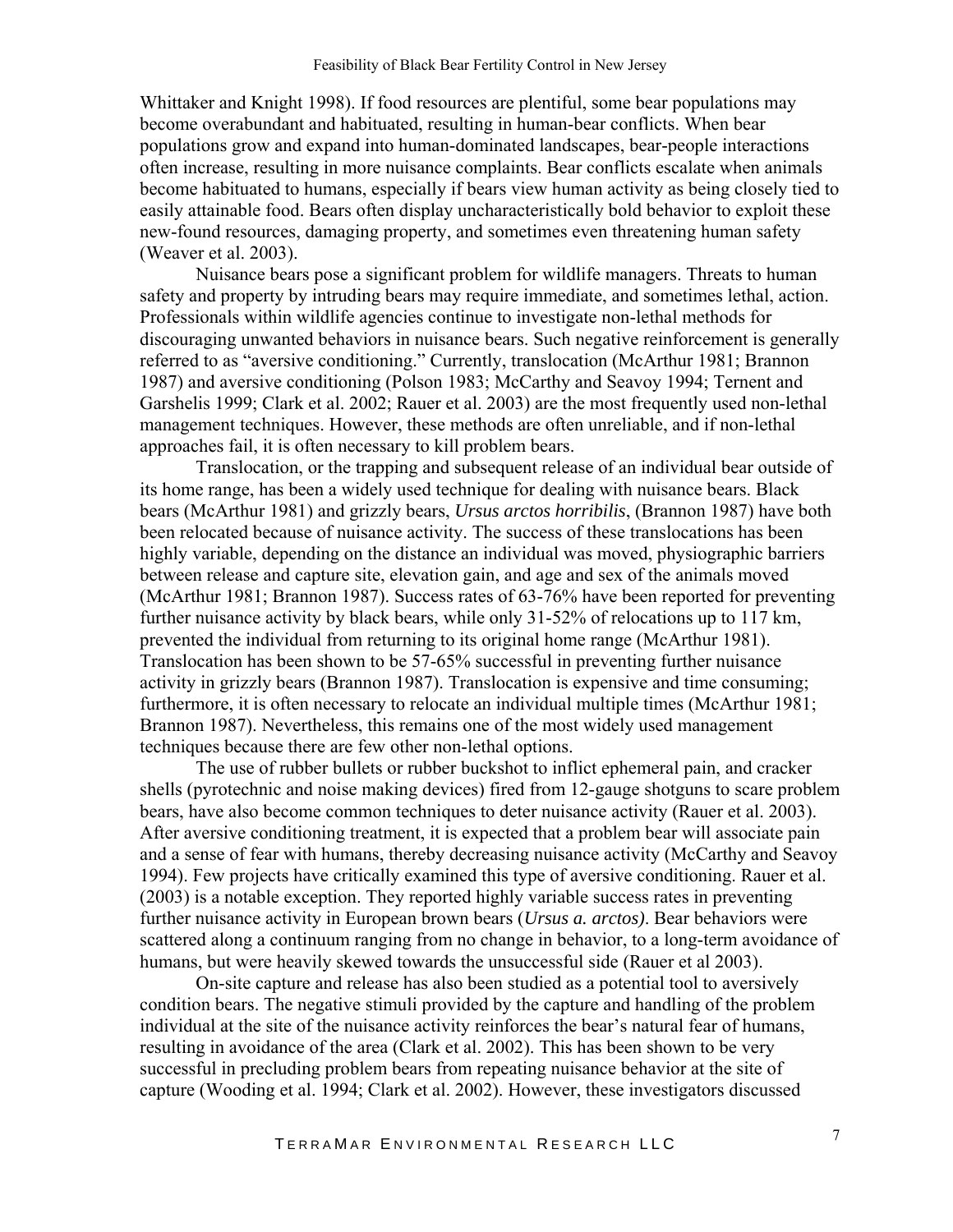avoidance of the capture site only, and neglected to report the efficacy of the method in relation to nuisance activity by treated bears in other areas. This method would need further investigation before it could be considered viable.

Because nuisance activity and complaints may be associated with bear abundance, reducing bear populations in areas with frequent conflicts may be a long-term management goal. If wildlife populations cannot be managed directly by harvest, then fertility control may help limit population growth. However, bears are long-lived and typically give birth to 2-3 cubs (see *Reproductive Biology* below). For other large mammals with similar reproductive characteristics (e.g., white-tailed deer, *Odocoileus virginianus*), controlling reproduction has proven quite challenging (Merrill et al. 2003).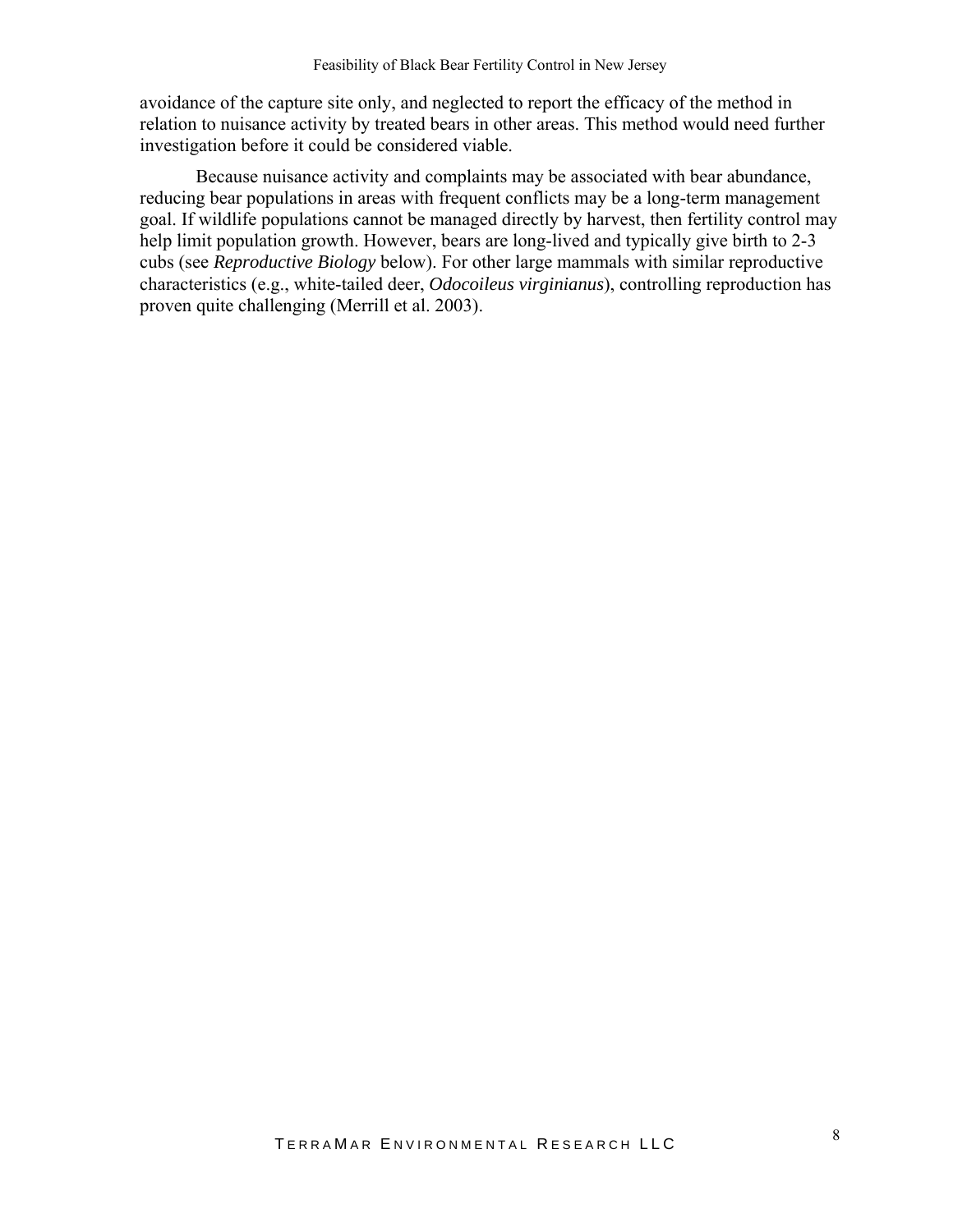# <span id="page-8-0"></span>**2 REPRODUCTIVE BIOLOGY**

 Black bears are long-day breeders, with breeding activity peaking in late June or early July, although mating can occur between mid-May and September (Spady, in review, Pelton 2003, Rogers 1987, Jonkel and Cowan 1971). For example, in Virginia, about 75 % of the females >2 years old were in estrus during the first 10 days of July (M. Vaughan, pers. comm.). The onset of breeding activity appears not to vary much with latitude in North America; however, the breeding season tends to extend later in more southerly areas (Garshelis and Hellgren 1994). Rogers (1987) has suggested that the breeding season may be particularly constrained in northern areas by the period of hyperphagia and the requirement to acquire the fat stores needed to survive the winter denning period.

 The age at first reproduction in females probably varies according to nutrition and body size, so one would expect bears in poorer habitats to mature later than those in better habitats. Jonkel and Cowan (1971) observed no bears younger than 4.5 years in estrus in their Montana study area. However, Rogers (1987) and Vaughan (pers. comm.) have observed females breeding at 2.5 years, just 1 year post weaning, in Minnesota and Virginia, respectively. In New Jersey, where food is abundant and the population is expanding into new areas, we would expect females to both have large litters and breed at an early age. The length of estrus in female black bears is only a few days. Rogers (1987) found the longest that any of 20 females in his Minnesota study area was receptive was just 3 days, although they attracted males over a period of up to 5 days. However, females may go through multiple estruses each season (see below).

The age at first reproduction for males is less certain. Because large males dominate the breeding activities and actively pursue receptive females (Kovach and Powell 2003), subordinates may not have the opportunity to mate when they are physiologically first capable, which can occur as early as 1.5 years, as evidenced by mature spermatids (Erickson and Nellor 1964). The removal of dominant boars would probably lead to earlier breeding among younger males.

 The pattern of increase in serum testosterone in bears from pre-emergence through the breeding system is not entirely clear. Although Palmer et al. (1988) and McMillen et al. (1976) reported that males emerging from their dens had near-maximal testosterone levels, Garshelis and Hellgren (1994) and Tsubota et al. (1997) report a pattern of increasing readiness for breeding following emergence and continuing up to the breeding season, as measured by increasing serum testosterone levels. Testicular recrudescence begins in the winter den, but is not complete until the breeding season begins. Tsubota et al. (1964) reported that spermatozoa were present in June, but not in January (denning period), March (pre-breeding), or October (post-breeding). Erickson and Nellor (1964) found mature spermatids in testes of bears killed in April, but not earlier. Until the end of the breeding season, males show little tolerance of other males and fighting may occur, particularly among large, dominant individuals, for access to females. Following the breeding season, the boars' testes regress in size, becoming abdominal, serum testosterone falls to very low levels, and spermatogenesis ceases (Tsubota et al. 1997, Garshelis and Hellgren 1994). The testes are at their smallest when the bears enter hibernation, but begin to recrudesce in January, reaching the maximum size in May (Howell-Skalla et al. 2000, Garshelis and Hellgren 1994).

Among the males, access to females for breeding is governed by a dominance hierarchy. This hierarchy is apparently related to age and size (Kovach and Powell 2003, Barber and Lindzey 1986). In some situations, (e.g., Long Island, Washington), the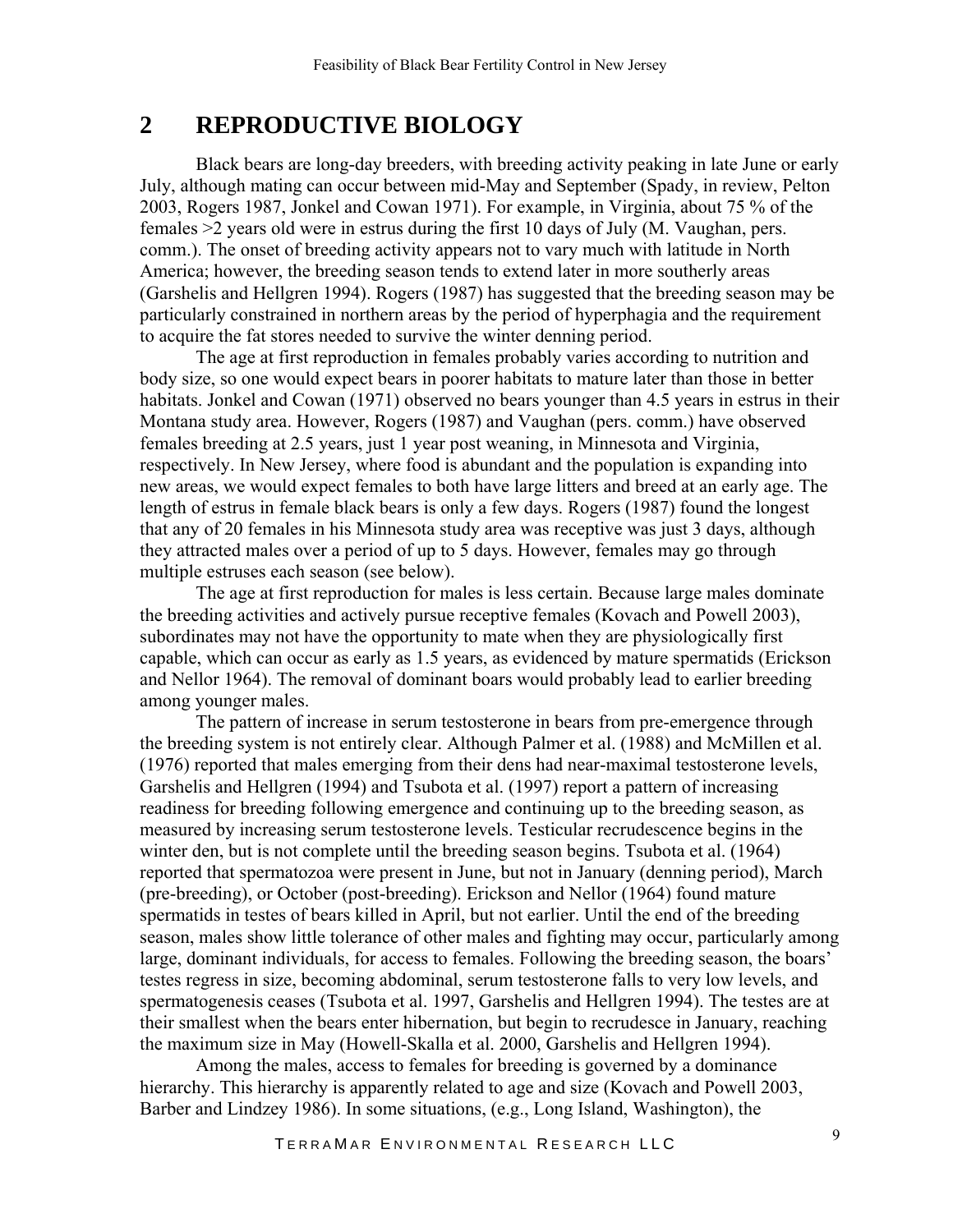dominance hierarchy may be well-enough established that dominant animals can displace subordinates without fighting (Barber and Lindzey 1986). However, in other areas (e.g., Great Dismal Swamp, northern Minnesota, and western North Carolina) fighting is common and many bears carry wounds (Kovach and Powell 2003, Rogers 1987). During the breeding season, males often show evidence of serious injury.

Garshelis and Hellgren (1994) found that as the breeding season commenced, serum testosterone levels rose in the dominant males, which were also larger and older individuals. As a group, the 3-year-olds were the least successful during fights with older bears, were very likely to carry wounds, and had relatively low testosterone levels. In some other bear species, it has been observed that testosterone levels fall in individuals that are unsuccessful in competing for status or territories (Bartsch et al. 1992, Hellgren et al. 1989). Garshelis and Hellgren (1994) contend that the secretion of testosterone is modulated through social interactions among males.

The length of time that males can remain in a position of dominance is probably 3-4 years, (E. Hellgren, R. Powell, L. Rogers, M. Vaughan, pers. comm.). Males do not reach full size until they are 5 or 6 years old, and bears older than 8 have reduced testosterone levels (Garshelis and Hellgren 1994). The benefit to males who become dominant appears to be considerable, in an evolutionary sense. Kovach and Powell (2003) found that 91 % (20 of 22) of cubs in 7 litters had been sired by just 3 dominant males in their North Carolina study population.

During the peak of the breeding season, the dominant males are very active and may reduce the amount of feeding that they do (Garshelis and Hellgren 1994, Coy and Garshelis 1992, Rogers 1987). These males may exhaust themselves during the period of greatest breeding activity and then retire, allowing the younger subordinates to have opportunities to mate later in the season. A similar pattern has been observed in red deer *(Cervus elaphus)* (Clutton-Brock et al. 1982) and in fallow deer *(Dama dama)* (M. Fraker, pers. obs). The tendency for a majority of female black bears to come into estrus during the peak early in the breeding season and to mate with a number of males at that time may limit the number of females that do not conceive and come into estrus later. However, some females may go through more than one estrus (Spady et al. in review).

Spady et al. (2006) have conducted a comprehensive review of all available information, published and unpublished, on reproduction in the Ursidae. They found evidence of multiple estruses in both free-ranging and captive bears of all species, except the sun bear *(Helarctos malayanus).* During a given breeding season, black bears may exhibit as many as three estruses, separated by periods of up to 45 days when the animals are nonreceptive (Spady et al. 2006, Kovach and Powell 2003, Eiler et al. 1989). Craighead et al. (1995) showed female grizzlies that copulated most often also were observed with the largest number of cubs, apparently as a result of conceptions resulting from multiple matings during different estruses. Thus, unlike most other female mammals, which go though multiple estruses only if they fail to conceive during the first, female bears may undergo multiple estruses regardless of whether they have conceived. This may be possible owing to the inactivity of the *corpora lutea* following fertilization, which would otherwise inhibit ovulation.

Bears probably are induced ovulators, although this has not been proven unequivocally. If true, coital stimulation would be necessary for ovulation to take place (providing that mature follicles are present) (Boone et al. 2004, 1998). Following fertilization, the resulting zygote develops to the blastocyst stage (approx. 300 cells), after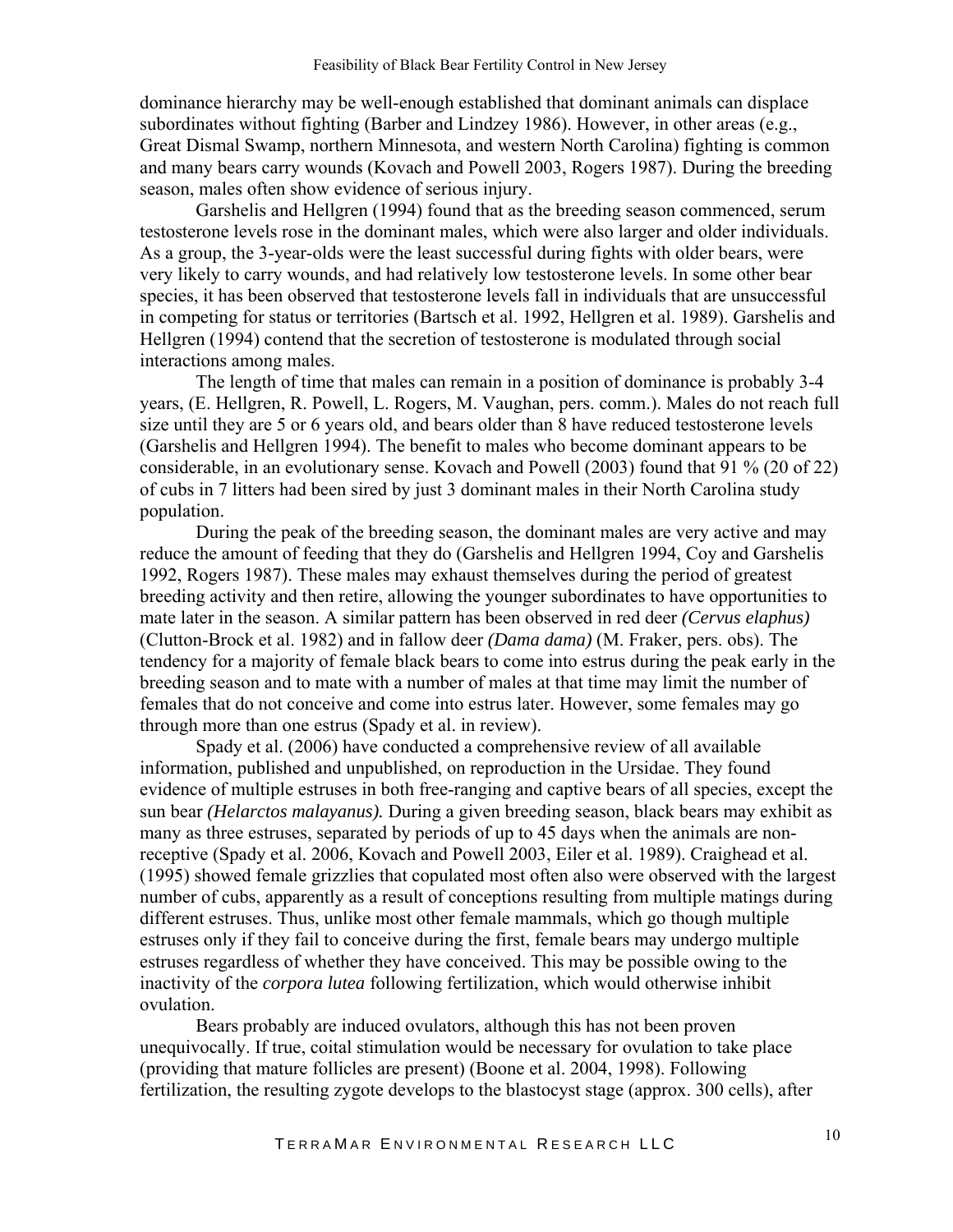which further development is arrested (embryonic diapause) for several months (Erickson and Nellor 1964, Wimsatt 1963). The blastocysts remain in the lumen of the uterus until they implant in late November or early December, soon after the animals enter hibernation.

Female bears can demonstrate "pseudopregnancy" in which they undergo the hormonal changes and other phenomena associated with pregnancy, whether or not they are pregnant (Spady et al. 2006). These changes occur at about the time that the bears enter hibernation, possibly triggered by prolactin that is induced by changes in photoperiod (i.e., short days) (Sato et al. 2001). Seasonal reactivation of the *corpora leutea* may have evolved to ensure that the uterus is prepared for implantation at the proper time in the absence of signals from the conceptus (Spady et al. 2006). In the case of pregnant females, the embryo implants in the uterine wall and resumes development. Those females that are not pregnant continue to show the hormonal changes associated with pregnancy over the course of the normal gestation period. Other seasonal breeders that exhibit delayed implantation, particularly members of the mustelidae, also show pseudopregnancy (Spady et al. 2006).

The cubs are born in late January or early February after a gestation of about 55 days (Pelton 2003). At birth, the cubs are helpless, naked, and tiny, measuring only 20 cm in length. Much of their growth and development takes place in the den before they emerge in the spring. Litters of 2-3 are the most common, but 6 cubs were observed in one New Jersey litter (K. Burguess, pers. comm.). Cubs remain with their mothers until they reach about 16 months of age, when they are weaned. The female demonstrates lactational anestrus during the first summer of her cubs' life, but mates soon after her cubs are weaned (Rogers 1987, Jonkel and Cowan 1971). Thus, reproduction in black bears normally follows a 2-year cycle. Rarely, a female may mate and become pregnant in the same year in which she has given birth (Lecount 1983).

Dogs, which, like bears, are Arctoid carnivores, also demonstrate pseudopregnancy (Gobello et al. 2001). However, the characteristics of pseudopregnancy in the two groups differ in significant respects (Table 1). In the case of dogs, which are social carnivores derived from wolves, pseudopregnancy results in maternal changes, including nesting behavior, mammary enlargement, and lactation. Pseudopregnant canines can serve as "wet nurses", and this may have been the adaptive function of pseudopregnancy – the provision of pack members who could assist the alpha female in rearing her pups.

| Characteristic                             | Dogs | Bears |
|--------------------------------------------|------|-------|
| Pseudopregnancy immediately follows coitus | yes  | no    |
| Pseudopregnancy is seasonal                | no   | ves   |
| Pseudopregnancy inhibits mating behavior   | yes  | no    |

Table 1. A comparison of characteristics of pseudopregnancy in bears and dogs.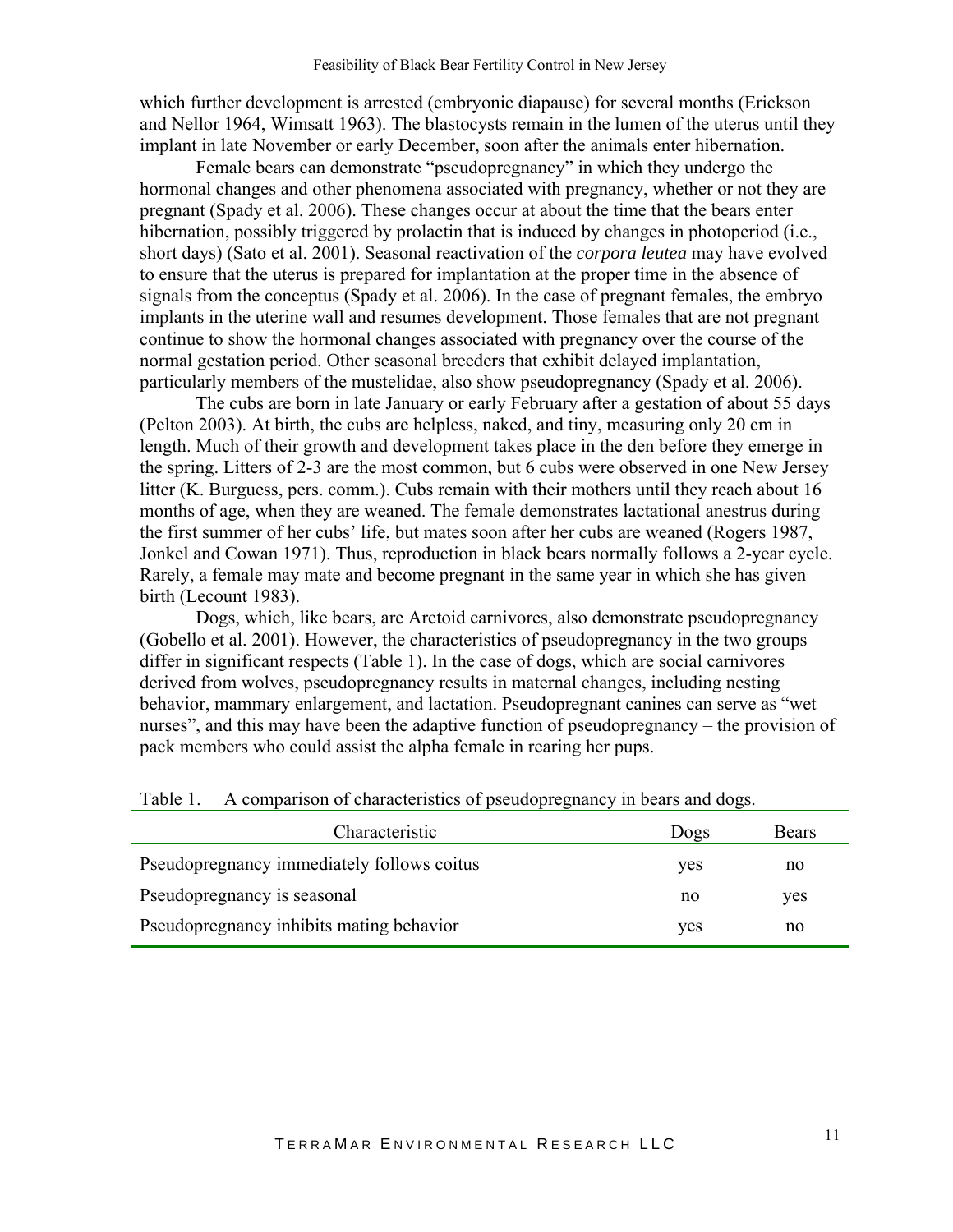## <span id="page-11-0"></span>**3 HOME RANGE AND MOVEMENT**

 Understanding how bears use the landscape is essential to understanding the potential for FC to be a useful tool to control populations. Mature females usually hold and defend territories from which all other adult females are excluded, particularly during the period following emergence from the den in the spring until the conclusion of the breeding season in the summer (Rogers 1987). In late summer and fall, females and their dependent cubs often range well outside of their home ranges to forage on locally abundant food sources. Male home ranges overlap to a large extent with those of other males and encompass the territories of several females. Males engage in marking behavior and establish dominance hierarchies among themselves, but do not defend territories.

Information on female home range sizes and areas of concentrated use are crucial to understanding a bear population's spatial requirements. Habitat quality (Jonkel and Cowan 1971) and population density (Oli et al. 2002) have both been associated with home range size. Territoriality may also be based on habitat quality, which in turn can be a function of regional climate (Horner and Powell 1990).

Home range size has been reported to be highly variable among different black bear populations (Oli et al. 2002, Hirsch et al. 1999, Grogan 1997). Oli et al. (2002) reported the mean home range size for adult females in Arkansas's bottomland hardwood forest to be 4.90 km<sup>2</sup>, whereas Grogan (1997) documented an average range size of 137 km<sup>2</sup> for adult females in the Snowy Range of Wyoming. Mean home range sizes for most other black bear populations fall between these 2 extremes. For example, Hirsch et al. (1999) recorded an average home range size of 48 km² in northern Michigan.

Age and sex classes also influence home range size. Average adult female home ranges were significantly smaller, sometimes <25%, than that of males (Hirsch et al. 1999). Grogan (1997) further surmised that subadult males and females occupied smaller home ranges than their respective adult counterparts.

Oli et al. (2002) reported that home range sizes in Arkansas were related to population density. During 1980 to 1994, a period of rapid population growth, population density and size of female home ranges were negatively correlated. Habitat quality and population density apparently impact home range size, but the relative importance of these factors depends on the region and/or population. In New Jersey, female home ranges have diminished in size, possibly as a consequence of increasing numbers and density of bears (DFW 2004). In the early 1990s, female territories averaged about  $16.5 \text{ km}^2$  in prime habitat, but 10 years later, average territory size had declined to about 5  $\text{km}^2$ .

Home range overlap was more common in areas with adequate food resources (Horner and Powell 1990). Oli et al. (2002) found a mean of 1.01 km², or 22.7%, of mean annual home range size of females to be shared with other females in Arkansas. Shenk et al. (1998) also reported "extensive home range overlap" among females. Rogers (1987), however, described defended territories that were the exclusive domain of particular adult females following emergence from dens and through the breeding season in his Minnesota study area. Aggressive interactions and chases were involved in the establishment of boundaries. As bears died and left the population or new animals were recruited, the size and shape of the existing territories changed. Daughters often settled in areas that were adjacent to or part of their mothers' territories.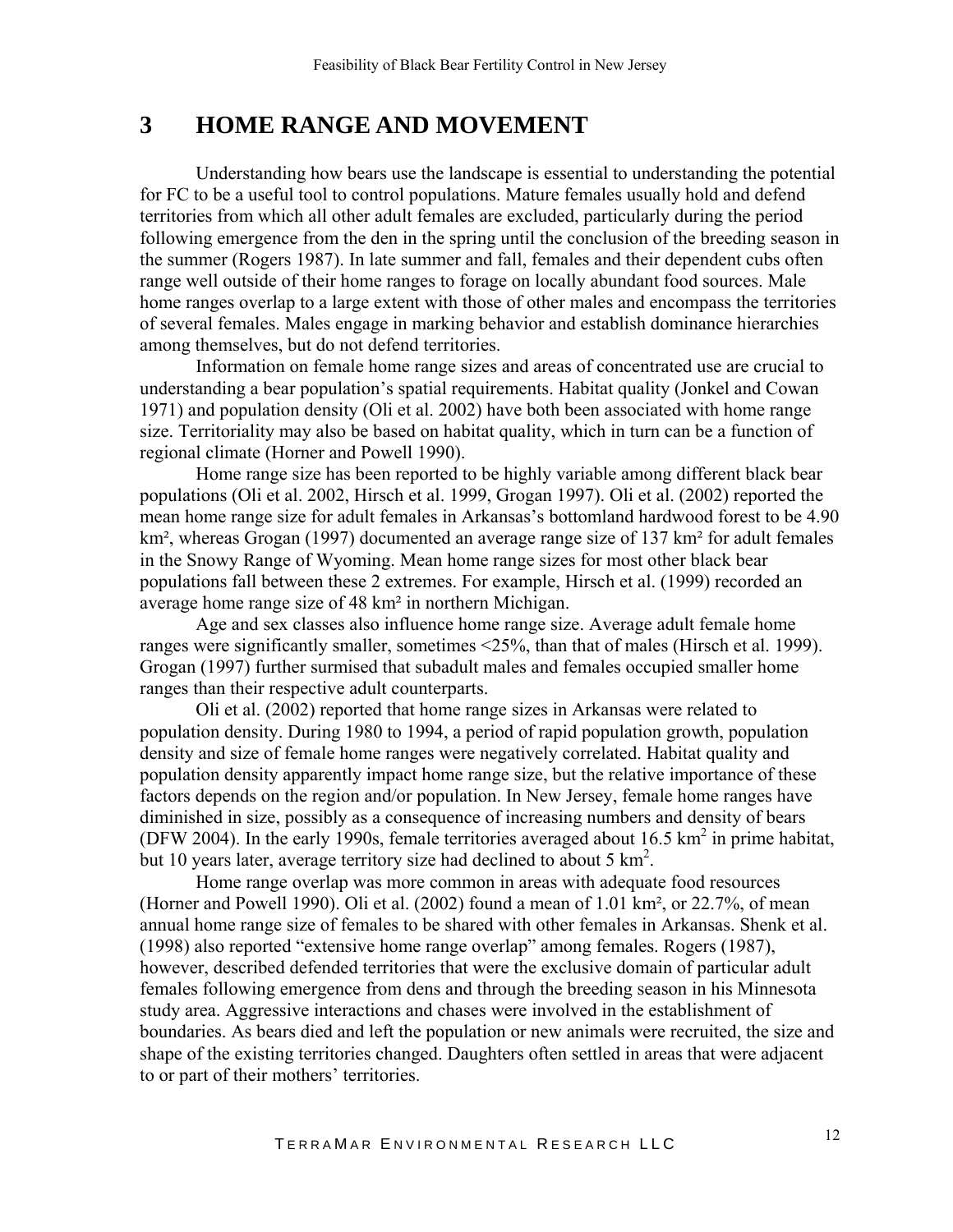Rogers (1987) suggested that male mating ranges and movement patterns should enable the efficient monitoring of potentially estrous females. The mating ranges of the males in his study area encompassed at least part of 7-15 female territories.

Following the breeding season, both males and females travel more widely to feed on locally abundant food resources and become more tolerant of others of the same gender (Rogers 1987). At this time, females do not pursue trespassers and they often pass through the territories of other females. Between 10 July and the denning period, 69 % of males and 40 % of females foraged >7 km outside of their usual ranges for more than a week in Rogers' (1987) Minnesota study area. Females ranged as far as 83 km and averaged about 30 km. Males traveled farther, with one male making an excursion of 200 km. These late summer and fall travels, which occur during the period of hyperphagia, take the bears into areas where food is more abundant. In the presence of abundant food, defense of the resource is unnecessary.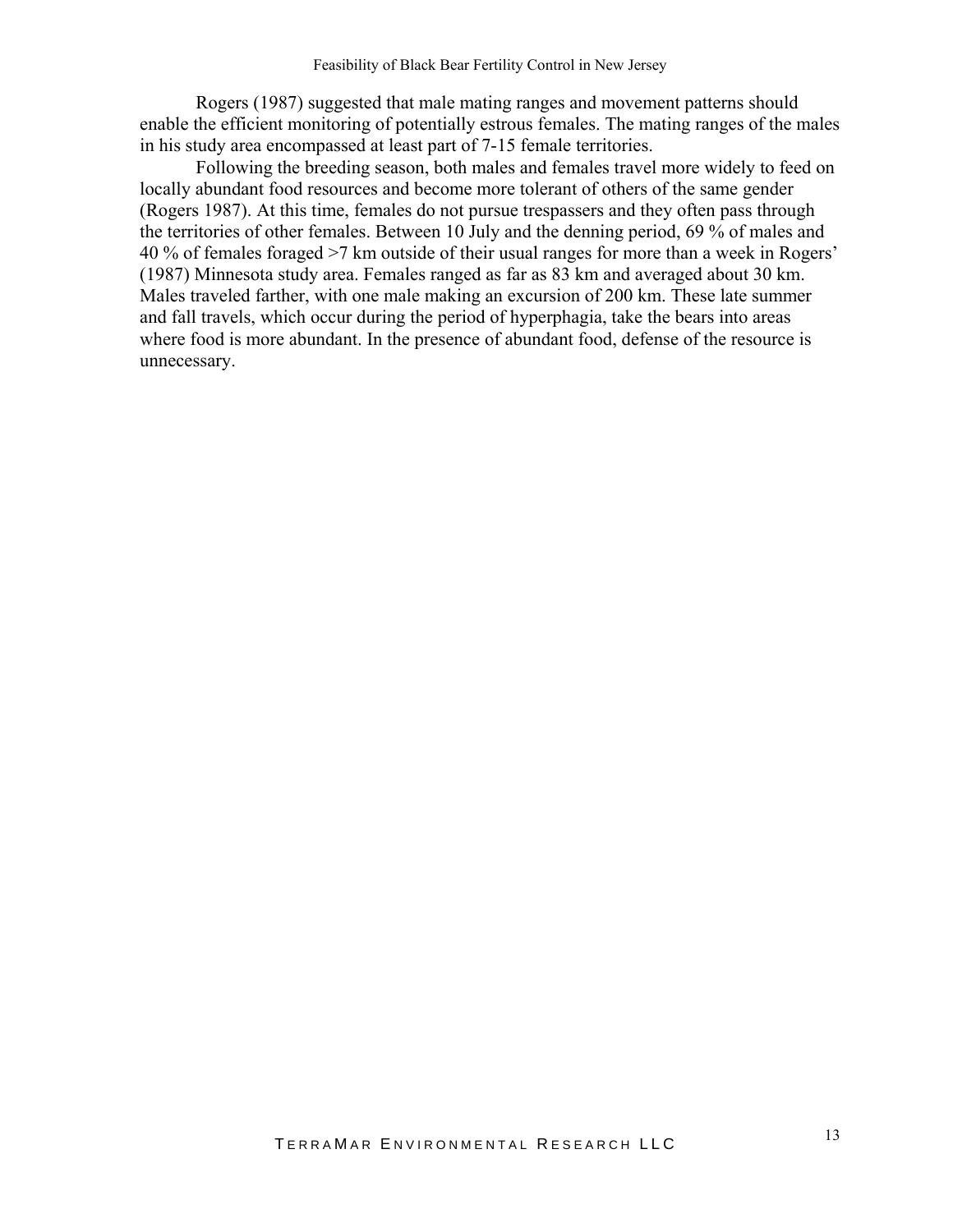# <span id="page-13-0"></span>**4 APPROACHES TO FERTILITY CONTROL**

#### **Introduction: General Strategies**

Methods of contraception rely on 1) the control of physiological mechanisms that regulate production of reproductive hormones, 2) gonad function and gamete production, 3) oöcyte fertilization and implantation, or 4) the maintenance of pregnancy. Contraceptive drugs interfere with reproductive functions at the hormonal level and require repeated application to maintain control. Some have been adapted in slow-release formulations to control fertility over longer periods without frequent intake of the active ingredient. Vaccines, on the other hand, have the ability to direct the immune system to a given target over considerably longer periods ranging from a few months to many years. When treating wildlife species, access to individuals is typically difficult and expensive, so that only longlasting, single-administration treatments are practical for field application.

Over the last 25 years, contraceptive vaccine development has focused on fertility control of humans, livestock, companion animals, and wildlife (including pest species). The requirements for the various applications differ significantly: a human contraceptive vaccine must be equivalent to current methods of contraception, which are nearly 100 % effective for a given period, followed by a restoration of fertility. Efficacy requirements for companion animals are equally stringent. However, the efficacy requirements for a livestock or a wildlife are more forgiving, preferably >90 %. Production animals destined for slaughter generally require fertility control for relatively short periods.

Contraceptive vaccines can be directed against hormones involved in reproduction and their receptors. The majority of research in this area focuses on gonadotropin-releasing hormone (GnRH), follicle stimulating hormone (FSH), and leutenizing hormone (LH), all of which control reproductive functions in both males and females. Therefore, vaccines against these targets are effective in both sexes. These hormones may control sexual behavior, and an effective vaccine will have the added benefit of diminishing aggressive behavior and libido in males and estrus in females. However, these characteristics may be undesirable when controlling a wildlife population as they can profoundly affect social structure.

A number of candidates for vaccines that control fertility without affecting sexual behavior have also been identified. These targets are generally involved in fertilization and implantation. Human chorionic gonadotrophin (hCG), is necessary for the establishment and maintenance of pregnancy, and has been successfully tested in women (Talwar 1997). Sperm surface antigens that can block sperm functions and inhibit fertilization have also been identified as vaccine candidates. Proteins derived from the oöcyte coat (zona pellucida = ZP) have been successfully used in vaccines to induce infertility in females of many species by producing antibodies capable of blocking fertilization and/or implantation (Gupta et al., 2004). The majority of these vaccines are designed to be used in females.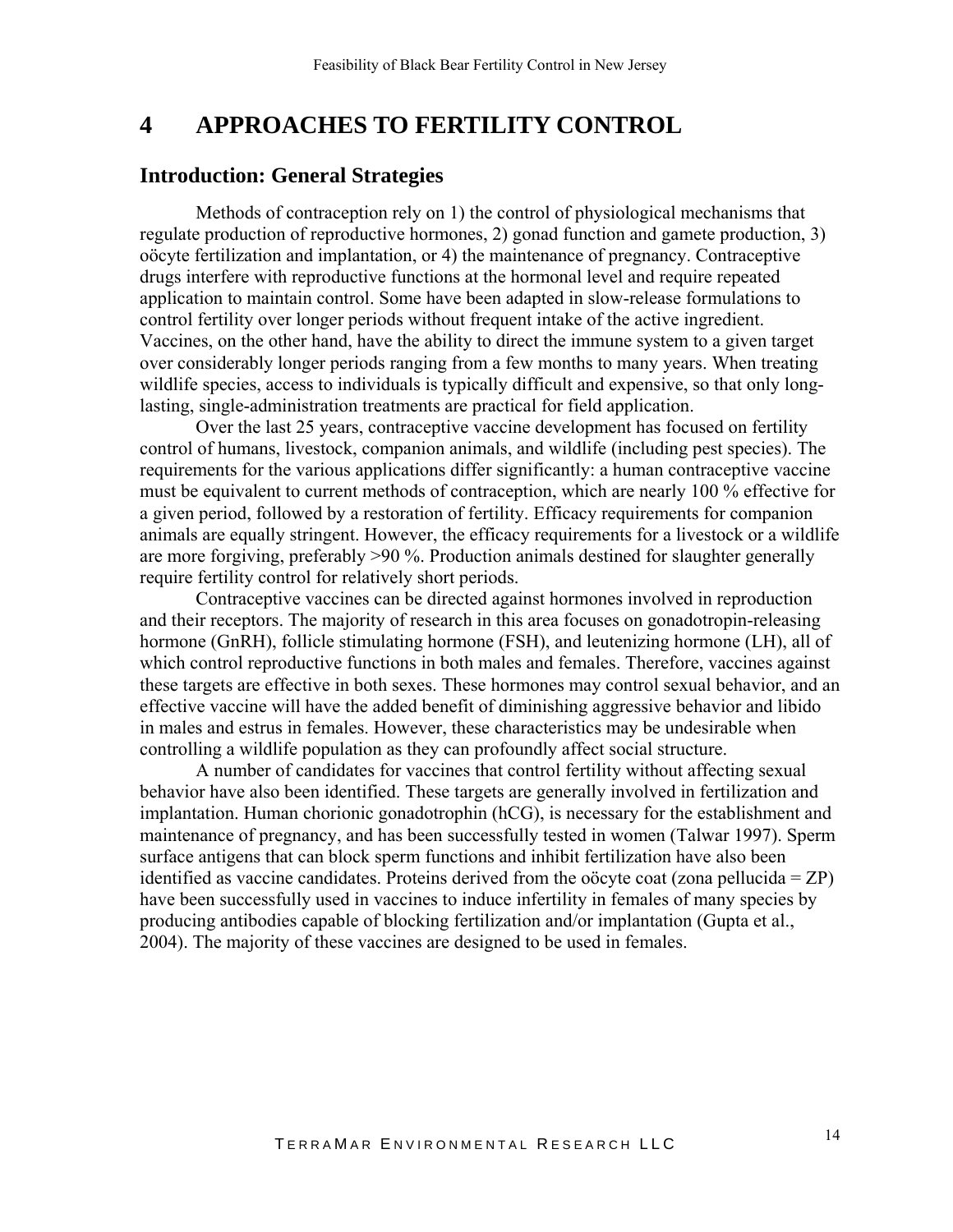### <span id="page-14-0"></span>**Contraceptive Vaccines**

#### **Hormone-based vaccines**

A vaccine approach aimed at raising an immune response against any component of the hypothalamus-pituitary-gonad (HPG) axis has the potential to block fertility. The rationale is that antibodies directed at the hormones or their receptors have the ability to block signal transmission by the hormones and stop the signal cascade transmitted through the HPG axis (Fig.1).



Figure 1. Schematic diagram of the hypothalamus-pituitary-Gonad (HPG) axis. GnRH produced by the hypothalamus regulates the production of FSH and LH from the pituitary. Gonadotropins control gamete production and gonadal steroidogenesis in males and females.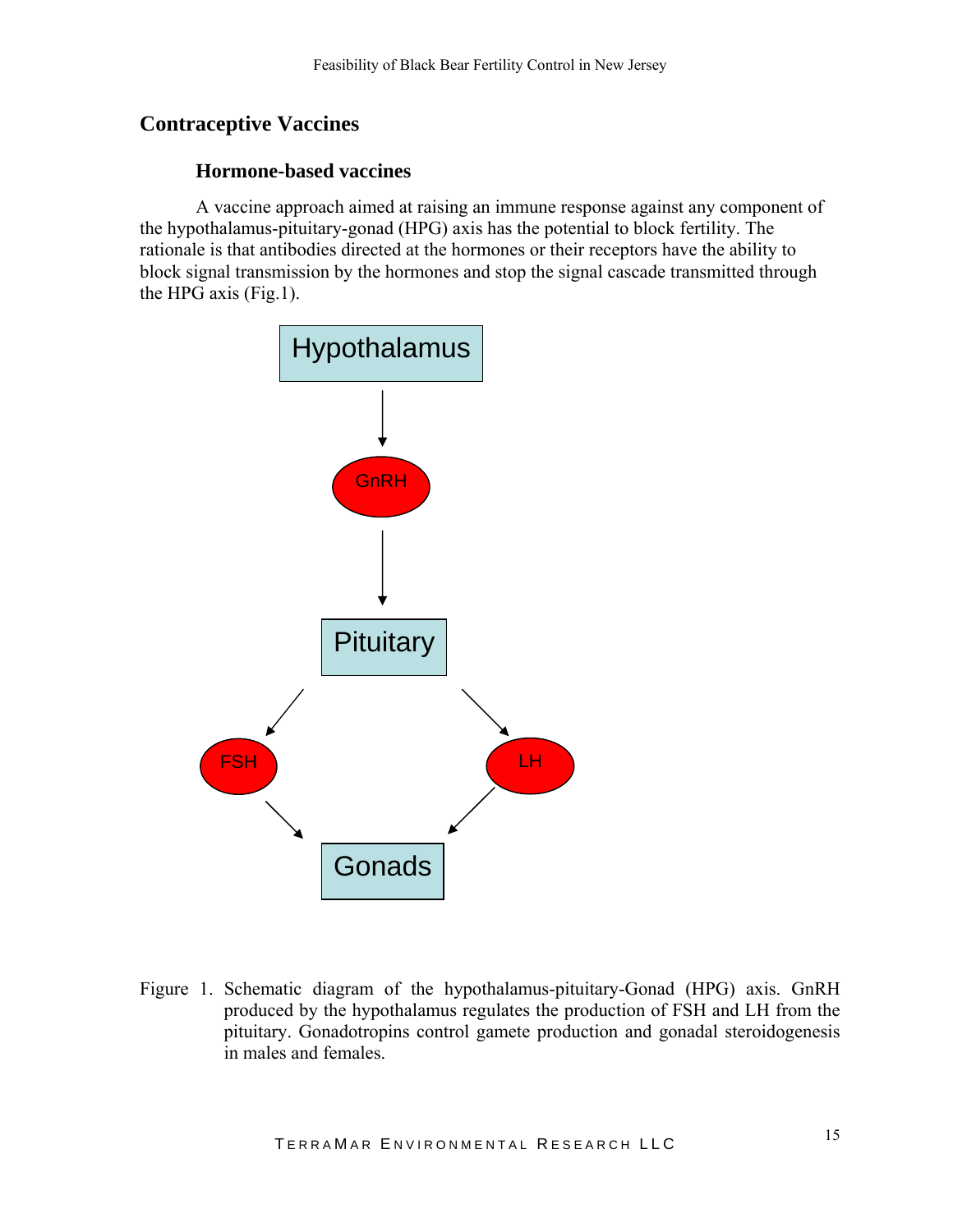GnRH (gonadotropin-releasing hormone) is a10-amino acid hormone produced by the hypothalamus. It plays a critical role in reproduction and has been the target of many attempts to control fertility. GnRH induces the production of two gonadotropins by the pituitary: 1) follicle stimulating hormone (FSH), and 2) luteinizing hormone (LH). The gonadotropins in turn act on the gonads and control gamete production and sex hormones in both males and females. Since GnRH is at the top of the hypothalamic-pituitary-gonadal (HPG) axis (Fig.1), strategies to regulate this hormone can have profound effects on gametogenesis, sex hormone production, and hence fertility. Additionally, as a result of suppression of testosterone in males and progesterone in females, a block in the normal function of GnRH results in profound behavioral changes: males become less aggressive and females stop displaying the common signs of estrus. Secondary sexual characters are also affected, such as antler growth in male deer.

#### **Gonadotropin releasing hormone (GnRH)**

A vaccine targeting GnRH produces neutralizing antibodies that block the hormone cascade at the anterior pituitary gland level. GnRH-based vaccines have been tested in humans for the control of prostate cancer and hormone disorders, but their use for fertility control has been studied more extensively in domestic (cats and dogs) and production animals (i.e., cattle and hogs). GnRH-based vaccines produced in Australia have been commercialized in limited jurisdictions: Improvac<sup>TM</sup> for immunological castration of male pigs and the control of boar taint (Pfizer Animal Health Australia), Equity<sup>TM</sup> (Pfizer Animal Health Australia) for the control of estrus-related behavior in fillies and mares, and Vaxstrate<sup>TM</sup> (Arthur Webster Pty Ltd, Australia) for fertility control of heifers (no longer marketed). GnRH-based vaccines have also been tested in wildlife species, namely wild horses, bison, and deer (Stout et al. 2004, Miller et al. 2004, 2000). In wild horses, multiple immunizations were used and short-term efficacy (weeks to a few months) was achieved in some, but not all, horses (Stout 2004). In bison, one GnRH vaccination was effective for 6 months (Miller et al. 2004). Antibody titers dropped soon after and the cows were not bred in the second year. In deer, multi-year efficacy was achieved in a small study group, but a primary inoculation and two boosters were required in year one, followed by two boosts in year 2 (Miller et al. 2000).

It is difficult to elicit anti-GnRH immune responses by vaccination. To overcome this problem, GnRH is usually linked to highly immunogenic carriers such as keyhole limpet hemocyanin (KLH) or toxoids to increase its immunogenicity and sometimes aggressive adjuvants are used to formulate the vaccines (Delves 2004). Other more elegant approaches include the generation of multiple GnRH repeats, linking the GnRH peptide to specific immune-cell-activating peptides (T-helper epitopes) and synthesizing the reverse peptide to be used as an antigen to produce cross reactive antibodies (Robbins et al. 2004, Ghosh et al. 1999, Fromme 2003). Multiple immunizations are typically necessary to ensure lasting antibody levels that are effective in controlling fertility beyond one year. Most GnRH vaccines produce GnRH-specific antibodies for only a few months, even after multiple immunizations. To be effective for controlling wildlife populations, a long-lasting, singledose vaccine would be necessary.

One GnRH vaccine, designed by Levy et al. (2004) as a single-immunization product, showed limited success in cats. Although the contraceptive effect in responding animals was maintained for 6 months, not all animals were able to generate sufficient anti-GnRH antibodies to confer contraception. A single dose of the same vaccine was administered to a small group of bison proved effective in all vaccinated animals for at least 6 months (Miller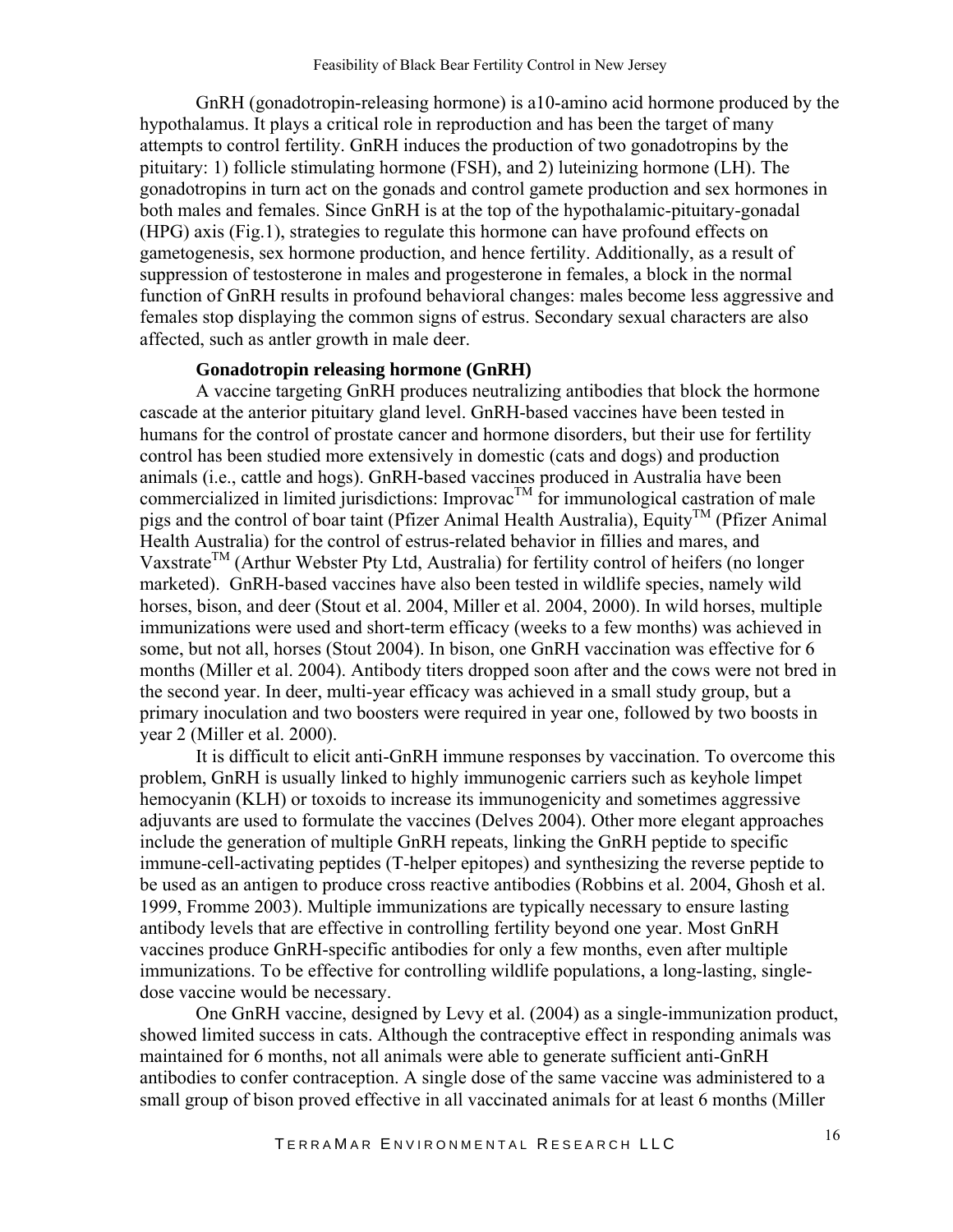et al. 2004). Efficacy was confirmed by mating the immunized cows to a fertile bull. Anti-GnRH antibody titers in this case decreased 8 months post-vaccination, suggesting that the contraceptive effect was unlikely to be maintained beyond 1 year without boosting.

The efficacy and duration of antibody responses generated by a GnRH vaccine are species specific. A vaccine that was highly effective in rodents was considerably less durable and less efficacious in sheep and dogs (Ferro et al. 2004). GnRH is clearly a promising target for animal immunocontraception as long as the changes associated with the lack of sex hormones, often desirable for companion animals and livestock, do not adversely affect the social behavior and well-being of treated individuals in wildlife populations.

Unlike other hormones, GnRH is very small and extremely conserved (i.e., virtually identical) among all mammalian species. Consequently, GnRH is only weakly antigenic. Because GnRH constitutes a reproductive switch in both males and females, an effective GnRH-based vaccine may be "universal" for fertility control of males and females of any mammalian species. The efficacy of current GnRH vaccines, however, needs to be greatly improved to ensure a high responder rate, and to provide long duration of contraception in the target species.

#### **Follicle stimulating hormone (FSH)**

The gonadotropin FSH is produced by the pituitary in response to GnRH stimulation (Fig. 1). FSH plays an important role in gamete formation/maturation in both males and females. FSH-based vaccines in females disrupt follicle maturation and result in ovarian failure. Because of this irreversible sterility and consequential hormone imbalance, FSH vaccine research has focused on males.

Immunization with FSH in males is considered safe based on multiple immunizations performed in laboratory animals and primates, including humans (Naz 2005). The FSH vaccine was further refined by using the beta subunit of the gonadotropin, which was effective by itself, while eliminating the occasional restoration of fertility associated with immunization with a FSH antigen that has full biological activity. The beta subunit could be produced by recombinant means for large-scale production without resorting to an animal source. Despite these advances, the efficacy of the vaccine was variable. FSH vaccines could exert only a partial effect, causing a reduction of up to 75% in sperm counts (Moudgal et al. 1997 a,b). FSH controls the production of primary spermatocytes but has no effect on spermatid formation at later stages, resulting in only a reduction in sperm counts and hence partial infertility. Since sperm production and function were not entirely eliminated, some of the sperm remained active and a portion of vaccinated males remained fertile. Adult hamsters and rams responded to FSH vaccination, but in rats, only immature animals (not adults) showed reduced fertility. Consequently, an FSH-based vaccine must be tested empirically in the target species. Because of the relatively low immunogenicity of FSH, a minimum of 4 immunizations are required to ensure efficacy (Moudgal 1997c). Further research is needed to enhance the immunogenicity of FSH and to confirm the efficacy of the FSH vaccine in adult males of target species.

Vaccination with FSH, or FSH receptor-based antigens, is reversible in the male, and fertility is usually restored when antibody levels drop below a certain threshold. In females, however, vaccines targeting FSH or its receptor may cause irreversible sterility. While this may be unacceptable for the management of some wildlife species, it may be acceptable or even desirable in some situations.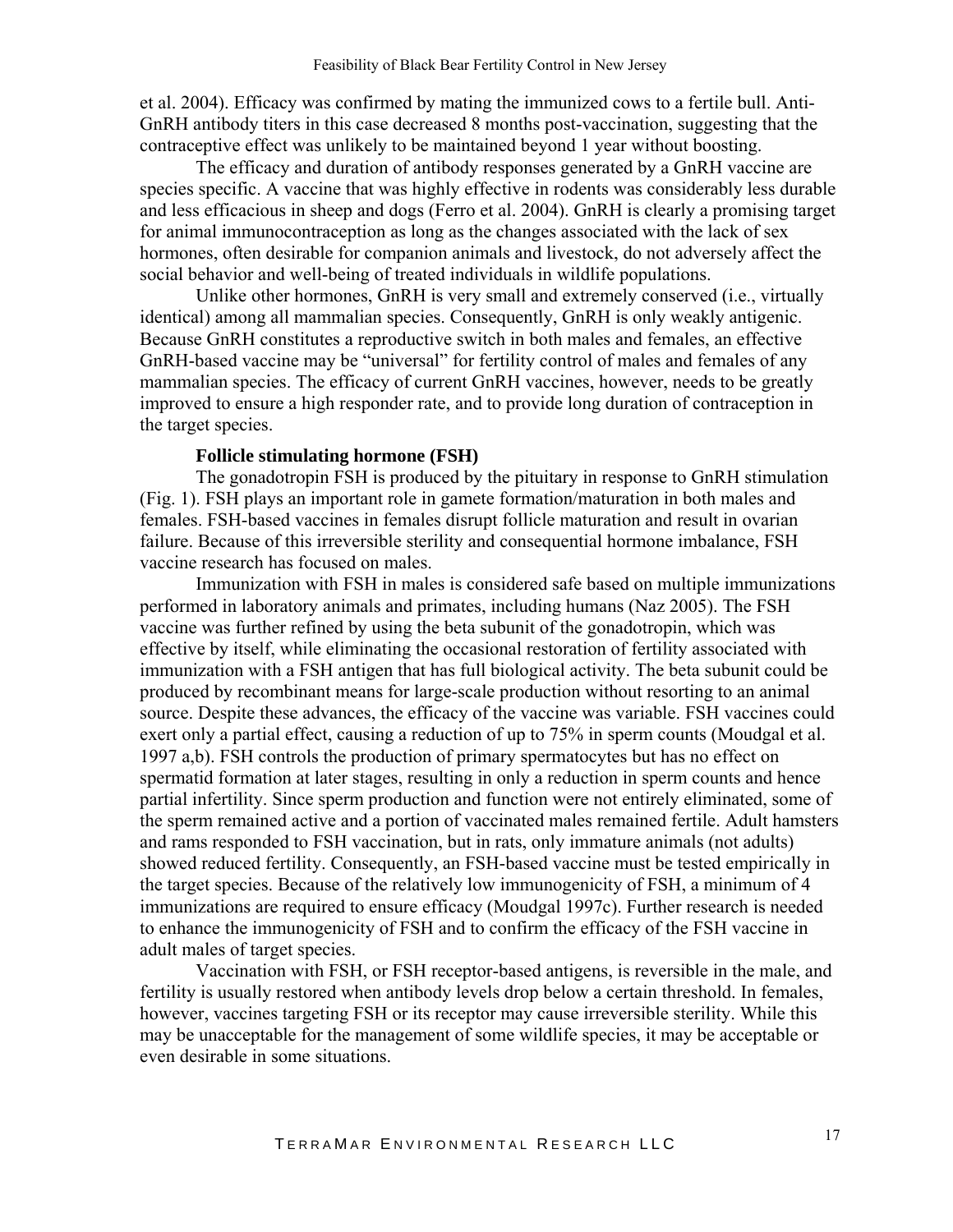#### **Luteinizing hormone (LH)**

Similar to FSH, LH consists of alpha and beta subunits and is produced by the pituitary in response to GnRH. LH controls gamete maturation and sex steroid production by the gonads. Vaccines targeting LH or its receptor have the ability to block gamete production and control sex-associated behavior in males and females. The first generation of LH vaccines relied on purified ovine LH, which proved to be unsafe (Moudgal et al. 1997a). Although non-human primates exhibited azoöspermia (lack of sperm) and reduced testosterone levels, immunized animals developed alopecia and significant muscle loss, possibly as a result of cross-reactive antibodies that interfered with the alpha subunit of thyroid stimulating hormone (TSH). These adverse effects were circumvented when the beta subunit of LH alone was used as an immunogen, and long-term repeated immunizations with this antigen were safe in primates (Thau 1987). Unfortunately, the levels of anti-LH antibodies were incapable of effectively neutralizing endogenous LH in all vaccinated animals. Furthermore, the expected effect of LH immunization on sex hormone production rendered LH-based contraceptive vaccines undesirable for human use, and most LH vaccine research has been abandoned.

LH is a weak antigen (weaker than FSH) and numerous immunizations are required to maintain anti-LH antibody levels. As an alternative to LH, the LH-receptor (LHR) has been targeted in baboons, rabbits, dogs, cats, and rodents with mixed results (Pal et al. 1992a,b, Saxena et al. 2002 and 2003, Remy 1993, Singh et al. 1995). Immunization with a bovine LHR vaccine was well tolerated, but partial contraception was achieved only after multiple immunizations (typically 4). The contraceptive effect was also delayed in most species, requiring 3-4 months to become established. Unfortunately, the use of LHR from a bovine source, although plentiful, is not favored by regulatory agencies owing to risks of disease transmission, particularly bovine spongiform encephalopathy (BSE or "mad cow disease").

#### **Human chorionic gonadotropin (hCG)**

Human chorionic gonadotropin is composed of alpha and beta subunits. Unlike the other hormones, however, hCG is pregnancy specific and is detected in circulation in females only after oöcyte fertilization. As hCG travels from syncytiotrophoblastic cells to the ovaries, it can be eliminated by antibodies and as a result, progesterone secretion required for establishment and maintenance of pregnancy is abolished (Delves 2004). hCG-based vaccines are, therefore, contragestational rather than contraceptive.

In one approach, the entire beta subunit of hCG was purified from the urine of pregnant women and used in a vaccine. Beta-hCG was coupled to tetanus toxoid to increase its immunogenicity and break tolerance toward the self antigen. In another approach, the region of beta-hCG corresponding to the C-terminal 37 amino acids was preferred because this region is specific to hCG. This antigen, known as CTP (carboxy terminal peptide), was coupled to diphtheria toxoid to increase its immunogenicity. After repeated immunizations, both candidate vaccines induced anti-hCG antibodies, which subsequently declined, allowing full recovery of fertility in immunized subjects. The use of the entire beta-hCG resulted in better antibody responses than those obtained with CTP, even when stronger adjuvants were used with the latter. hCG is the only anti-fertility vaccine target that has reached phase II clinical trials in humans (Naz 2005).

Phase I clinical trials were performed internationally with the beta-hCG coupled to tetanus toxoid (Talwar 1997). While the vaccine was well tolerated, efficacy was variable even after repeated immunizations. An improved version of the vaccine in which the beta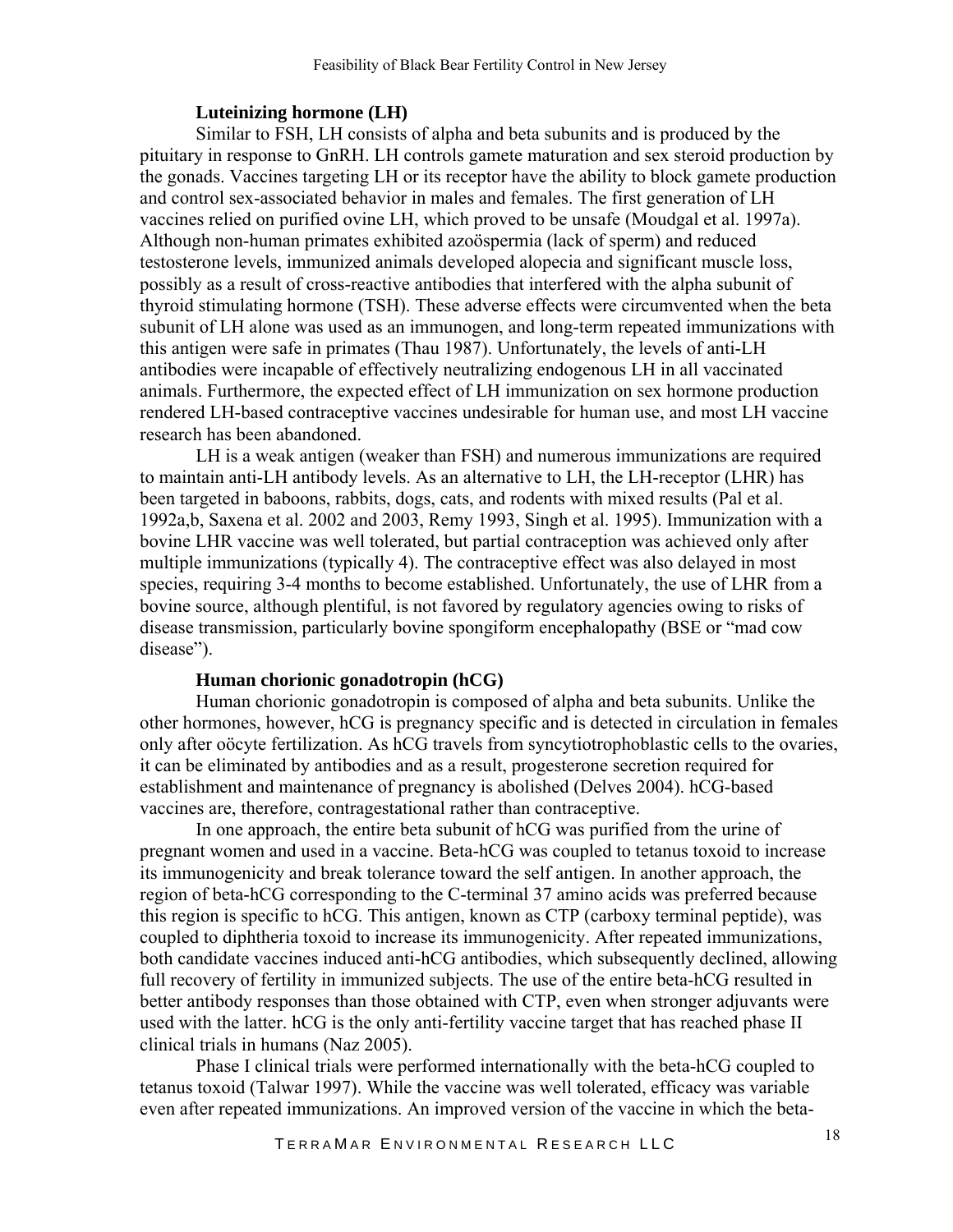<span id="page-18-0"></span>hCG was covalently linked to the alpha-ovine hCG to create a heterospecies dimer (HSD) underwent phase II clinical trials, but no added benefit was observed (Talwar 1997). Clearly, large improvements must be made to the hCG vaccine before it could be used as a contraceptive in humans. The use of such a vaccine for the control of animal populations is doubtful given that hCG is limited to higher primates.

#### **Non-hormone Vaccines**

#### **Sperm antigens**

The use of sperm proteins as vaccine antigen candidates is applicable in both males and females. Several lines of evidence show that sperm-specific antibodies can inhibit fertilization *in vitro* and animal testing in males and females of several species shows the contraceptive potential of these sperm targets (Naz 2005). Furthermore, semen from a high proportion of infertile men contains anti-sperm auto-antibodies (ASA) that block sperm functions. Examples of ASAs include FA-1 (fertility antigen-1) and YLP12 (a sperm surface epitope).

Sperm antigens identified over the last 20 years include the surface protein PH-30 (Hardy et al. 1997), and the acrosome proteins SP-10 (Kurth et al. 1997) and SP-17 (Lea et al. 1998). Partial to no contraceptive effect was demonstrated with these targets in vaccinated animals despite the ability of antibodies against these molecules to block sperm binding *in vitro*. An exciting prospect is hyaluronidase protein (PH-20), which is present in sperm in the testis and luminal fluid of the epididymis, and plays multiple roles in fertilization and penetration of the ZP coat on an oöcyte. PH-20 purified from guinea pigs was 100 % effective in male and female guinea pigs for 6-12 months following 2 immunizations with Freund's adjuvants (complete and incomplete). The contraceptive effect was reversible and correlated with the presence of specific antibodies (Primakoff et al. 1988). Unfortunately, immunization of rabbits and mice (Pomering et al. 2002, Hardy et al. 2004) with the homologous PH-20 antigen produced by recombinant means failed to induce contraception. Antigen designs that rely on chemical synthesis of the appropriate peptides or the production of recombinant proteins that resemble more closely the native protein may overcome the shortcomings of this vaccine, but this remains to be tested.

Another sperm protein that was successfully tested in female rabbits, mice, and baboons is the sperm-specific lactate dehydrogenase (LDH-C4). LDH-C4 controls lactate metabolism and glycolysis of mature spermatozoa. Vaccination with the purified LDH-C4 reduced fertility in baboons by 70 % (Goldberg 1981). A synthetic peptide antigen based on LDH-C4 was later identified and successfully tested in female baboons and rabbits in which partial contraception (up to 75 %) was achieved for one year following 4 immunizations. The contraceptive effect was completely reversible, but was reportedly caused by a cellular response rather than an antibody response to the vaccine (O'Hern et al. 1995, 1997). More recently, an LDH-C4 based DNA vaccine was tested in female mice in which the pregnancy rate remained unchanged, but litter sizes were significantly reduced (Shi et al.2005). Based on these observations, LDH-C4 may be a useful target for immunocontraception but is most likely to be used as a component of a multi-target vaccine because of its only partial effect.

FA-1 and YLP12, mentioned above, are additional sperm targets that have been used in experimental contraceptive vaccines with partial success. Antibodies to both of these sperm proteins have been detected in infertile men (Menge et al. 1999, Naz and Chauhan 2001). Furthermore, antibodies specific to FA-1 have been detected in infertile women and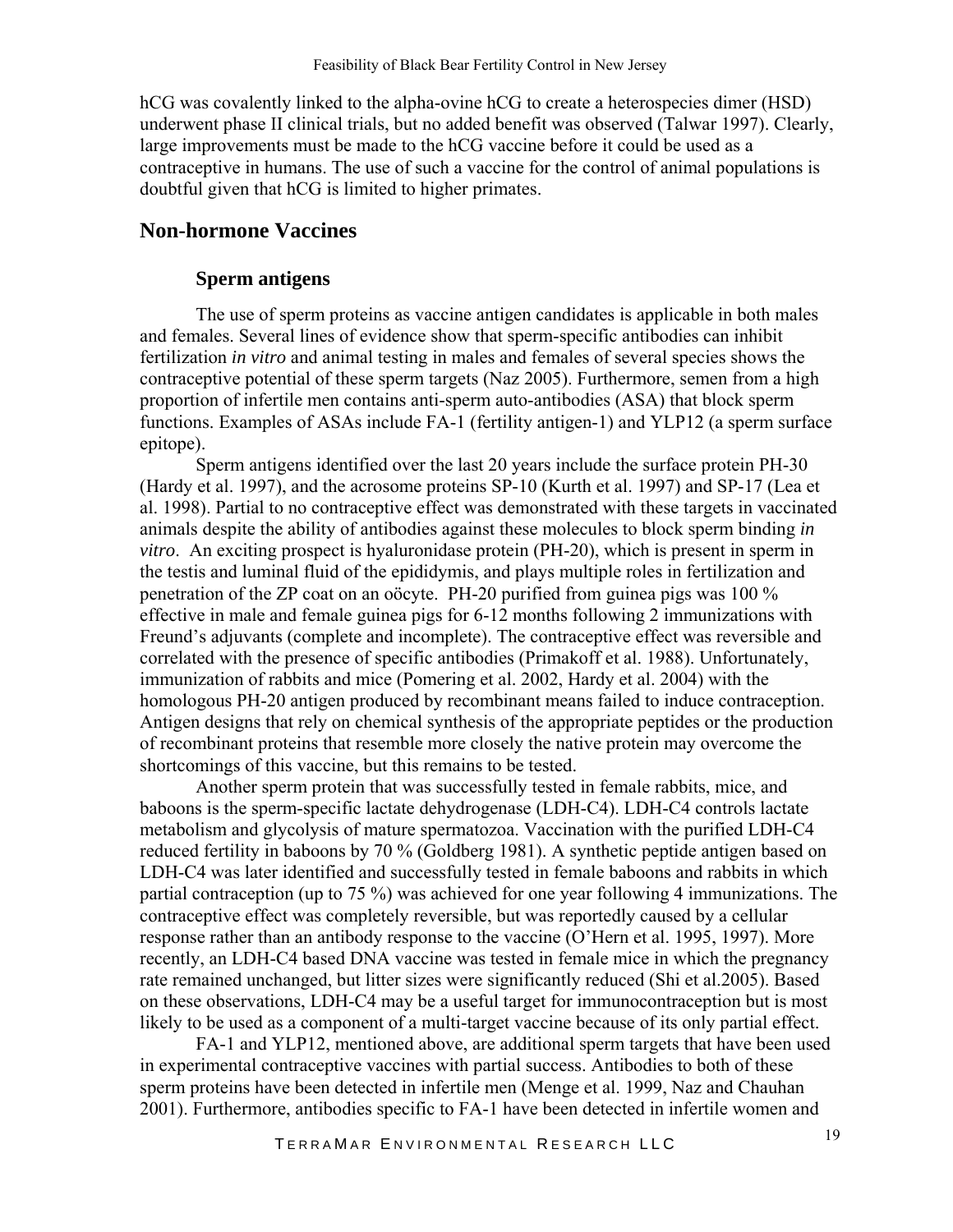are believed to affect sperm function (Naz and Chauhan 2001). Efficacy of the recombinant FA-1 vaccine was short lived (3 months) and fertility was restored once antibody levels reached basal levels (by 9 months post-immunization) (Naz and Zhu 1998). This demonstrated that FA-1 is a potential target for a contraceptive vaccine in females, and that the effect is fully reversible. Unfortunately, the short duration of the response, even when potent adjuvants were used, and the partial effect exhibited by the vaccine, clearly showed that FA-1 alone cannot induce effective contraception.

YLP-12, similar to FA-1, is present on the surface of sperm and anti-YLP12 antibodies have been detected in sera and seminal plasma of ASA-positive immunoinfertile men (Naz and Chauhan 2001). To test the contraceptive potential of YLP12, the peptide was chemically synthesized and formulated in a vaccine by conjugation to a cholera toxin subunit carrier/adjuvant. Breeding female mice vaccinated with four doses resulted in a 70 % reduction of pups born 3-4 months post vaccination. The same mice produced normal litter sizes when bred 10 months following the first vaccination, demonstrating that fertility was completely restored (Naz and Chauhan 2002). Like FA-1, YLP12 required too many immunizations and was ultimately ineffective beyond the short term. It is more likely to be used in a multivalent anti-fertility vaccine targeting sperm and even then, its long-term efficacy is doubtful.

Recently, the testis-specific Eppin was explored as a target for immunological control of male fertility. Eppin, a protein found in seminal fluid, contains antimicrobial activity and binds to spermatozoa to facilitate fertilization following ejaculation (Wang et al. 2005). Unlike other sperm targets, Eppin was used to immunize males rather than females in the hope of controlling fertility in the male specifically. Macaque monkeys were immunized repeatedly (every 3 weeks) with recombinant Eppin formulated in Freund's complete and incomplete adjuvants (O'Rand et al. 2004). Seven of 9 immunized monkeys generated antibodies against Eppin and remained infertile as long as immunizations were maintained. Unfortunately, when treatment was stopped and antibody levels disappeared, only 5 of the 7 responders regained fertility, demonstrating that a continuous immune response to the testis can cause irreversible damage, and therefore sterility, in some subjects. In conclusion, Eppin is unlikely to be a successful candidate for future contraceptive vaccines because of the extremely low immunogenicity of this self antigen and the potential irreversible sterility in the male.

Sperm antigens offer the exciting possibility that contraception can be achieved in a female by vaccination against proteins that affect sperm functions, hence "protecting" the female from the fertilization potential of sperm. Since sperm antigens are specific to males, the risk of auto-immune reactions and deleterious effects in vaccinated females is significantly reduced. Unfortunately, all sperm targets described to date share three characteristics: 1) they are weakly immunogenic and require the use of unsafe adjuvants, 2) they are only partially effective in vaccines as they affect one of many aspects of sperm function, and 3) their contraceptive effect is short lived and can be sustained only with continuous immunizations. Identification of novel sperm targets and many years of research will be needed before effective vaccines based on sperm proteins become a reality for population control.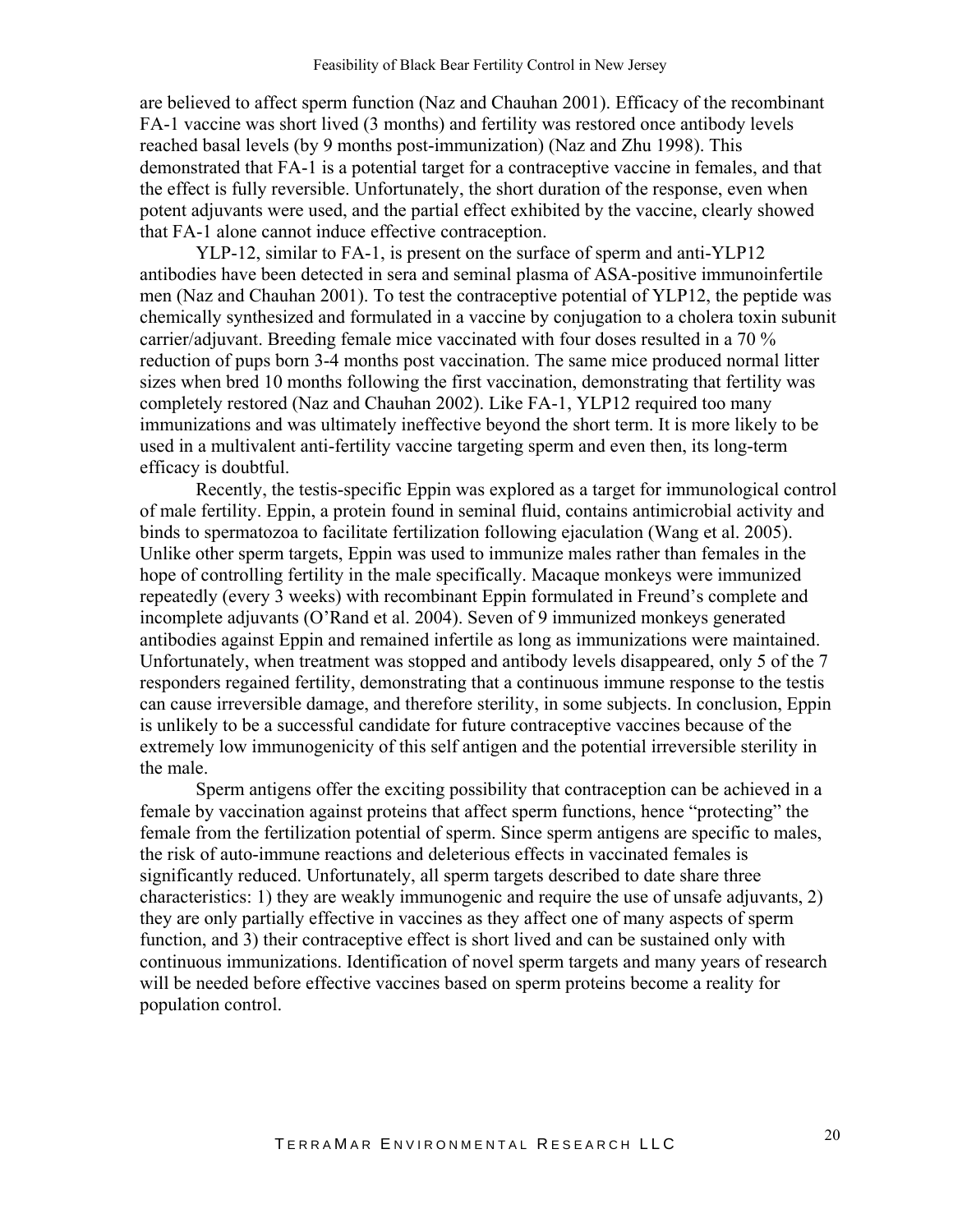#### **Zona Pellucida (ZP)**

<span id="page-20-0"></span>The zona pellucida (ZP) is a glycoprotein extracellular matrix that surrounds mammalian oöcytes. It is composed primarily of 3 glycoproteins, ZP1, ZP2, and ZP3. An additional member of the ZP family, ZP4 was recently identified and described (Lefrieve et al. 2004, Hoodbhoy et al. 2005). The ZP armor, which protects the oöcyte and zygote until implantation, plays a critical role in sperm binding and induction of the acrosome reaction. The sugar moieties on the ZP confer species-specificity to sperm binding. The antibodies raised by the female in response to the pZP bind to her own ZP and prevent fertilization by sperm. The presence of the ZP coat until the pre-implanted blastocyst stage also suggests that anti-ZP antibodies could induce contraception by preventing embryo implantation. ZP-based vaccines have been tested in over 100 species with a good degree of success in many, but reversibility has been variable.

Historically, native ZP has been purified from pig ovaries (pZP) because of the availability of the tissue from abattoirs. Early studies with native porcine ZP in rabbits, dogs, and monkeys resulted in contraception that was attributed to disruption of folliculogenesis rather than a block in fertilization (Skinner et al. 1984, Mahi-Brown et al. 1982, Gulyas et al. 1983). In these cases, the effect was irreversible due the profound damage to the ovaries. This effect was initially attributed to impurities in ZP preparations. However, when a purified mixture of porcine ZP3 was subsequently tested in female squirrel monkeys (Sacco et al. 1987), macaque monkeys (Bagavant et al. 1994), and dogs (Mahi-Brown et al. 1985), adverse effects on follicular development and ovarian function were demonstrated for squirrel monkeys and dogs. Macaque monkeys, on the other hand, had normal ovaries and cycled properly. The improved purification of ZP components has lessened the damaging effect of the vaccine on the ovaries, but at least in some species, the contraceptive effect was still attributed to ovarian dysfunction. Interestingly, when macaque monkeys were immunized with purified ZP3 and Freund's complete adjuvant (Upadhyay et al. 1989), ovarian follicular atrophy was reported, which was attributed to the high antibody titers generated by vaccination with the potent adjuvant.

The level and quality of anti-ZP antibodies generated by various vaccine technologies can have profound effects on blocking fertilization and causing irreversible ovarian damage. Long-lasting antibodies are desired to block sperm function and/or prevent implantation of the embryo, but persistent antibody levels that are present at a high level may profoundly affect ovarian function and therefore induce sterility. Further support for this mechanism comes from dogs that were immunosterilized, rather than immunocontracepted, by vaccination with ZP also had the highest anti-ZP titers (Fayrer-Hosken et al. 2000).

Numerous studies with recombinant ZP proteins and ZP-based peptides have revealed that the ovarian pathology observed in some species as a result of ZP vaccination is mediated by immune responses targeting specific part of the ZP rather than the presence of contaminating proteins. Although irreversible ovarian pathology has been occasionally observed in animals immunized with recombinant ZP1, ZP2, or ZP3 (Paterson et al. 1998, Kerr et al. 1999, VandeVoort et al. 1995, Govind et al. 2002), it is believed that immunizations with ZP3, in particular, are associated with ovarian atrophy. Multiple immunizations with recombinant ZP1 (5-8 immunizations) conferred reversible contraception in monkeys, (Martinez and Harris 2000). Immunizations with recombinant ZP2 (rec75) and ZP1 (rec55) revealed that ZP2 causes ovarian pathology whereas ZP1 does not (VandeVoort et al. 1995).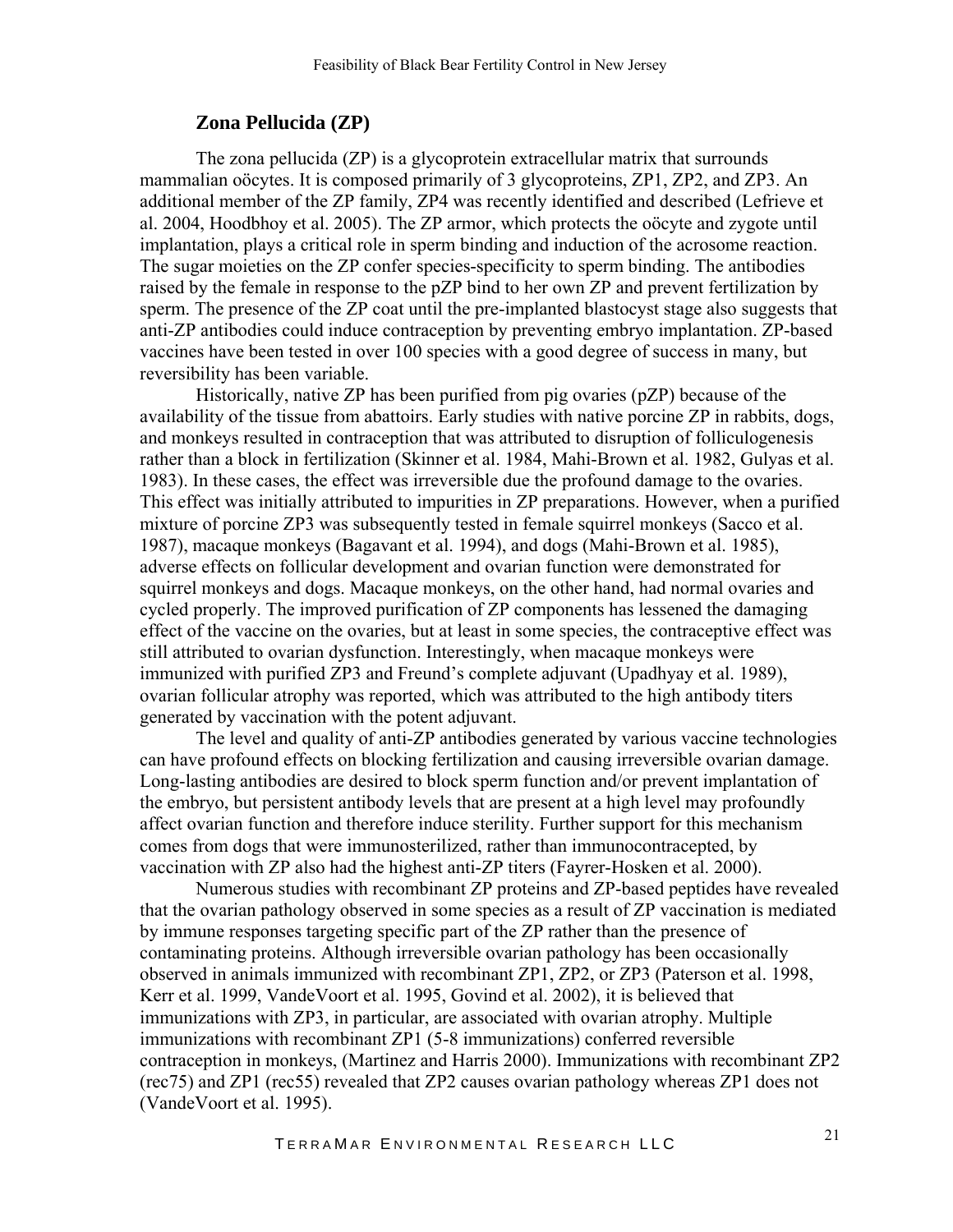Epitopes of ZP2, ZP1, and ZP3 that are devoid of damaging oöphoritogenic potential have been identified (reviewed in Naz 2005). Tests of these peptide antigens, either alone or in combinations, resulted in some degree of contraception in various species. More importantly, the peptides did not cause damage to the ovaries. Unfortunately, the antigenicity of the peptide antigens is weak, which may explain the limited efficacy in breeding trials. To improve the efficacy of the peptide antigens, it has been proposed that combinations of multiple ZP epitopes may be more effective in a vaccine. In agreement with this, a mixture of ZP peptide antigens or a long synthetic peptide encompassing multiple peptides were more effective than the individual peptides in blocking sperm binding *in vitro*. (Afzalpurkar and Gupta 1997, Sivapurapu et al. 2005). The effect of these peptides on fertility *in vivo,* however, is unknown. In a similar study, antibodies raised against a mixture of ZP peptide antigens significantly reduced *in vitro* fertilization but had no contraceptive effect in marmosets (Paterson et al. 2000). Clearly, research in the area of ZP-based peptide antigens is progressing and epitopes with contraceptive potential that do not cause ovarian pathology are being identified, but considerable research is still needed to identify combinations of ZP epitopes that will produce antibodies capable of inducing infertility *in vivo*.

What is the potential for a ZP-based contraceptive vaccine for the control of wildlife? The research on recombinant forms and synthetic peptides of ZP will be instrumental for the mass production of ZP antigens in a controlled reproducible form that will be favored by regulatory agencies. This, however, is still a distant goal particularly since such antigens are not consistently efficacious. Multiple immunizations (typically greater than 3) with such antigens are required to induce high antibody levels and the contraceptive effect is only partial. For now, the only effective alternative is purified porcine ZP, which can induce contraception in several species after repeated injections. In elephants, for example, a partial contraceptive effect (10 out of 19 and 8 out 18 were infertile) was observed after three immunizations in two studies (Fayrer-Hosken et al. 1999, Delsink et al. 2002). In deer, three immunizations with the potent Freund's adjuvant conferred partial contraception in the first year, and three additional immunizations were required for a complete arrest of fertility in the second year (Miller et al. 2000). The only ZP-based vaccine capable of inducing multi-year contraception with a single immunization is SpayVac®, a vaccine consisting of purified porcine ZP in a liposome formulation. SpayVac<sup>®</sup> proved effective for at least 10 years in seals (Brown et al. 1997, R. Brown pers. comm.), and 3 years in deer (Fraker et al. 2002).

A conventional pZP vaccine has also been tested on captive black bears by Dr I. Liu (pers. comm.). It was 100 % effective in a 2-year trial using 22 pZP-treated sows and 5 shamtreated sows. The vaccine used the adjuvant QA-21, with the booster contained in slowrelease pellets, which were administered simultaneously with the primary dose. The vaccine would require boosters to maintain long-term contraception. The Humane Society of the US is currently conducting experiments with captive bears using a pZP vaccine. These experiments, which began in November 2004, used a pZP vaccine with Modified Freund's Adjuvant (MFA) in the primary dose, and a booster dose contained in slow-release pellets, which incorporated the adjuvant OA-21. Results in the first year were that both control sows both gave birth, while 1 of 3 pZP-treated sows gave birth (A. Rutberg, pers. comm.). Given that conventional pZP vaccines can be effective in black bears,  $SpavVac^{\circledR}$  would likely to be effective for several years in bears, as it has been in other species. However, SpayVac<sup>®</sup> does not have regulatory approval and the current INAD (Investigational New Animal Drug) exemption applies only to deer.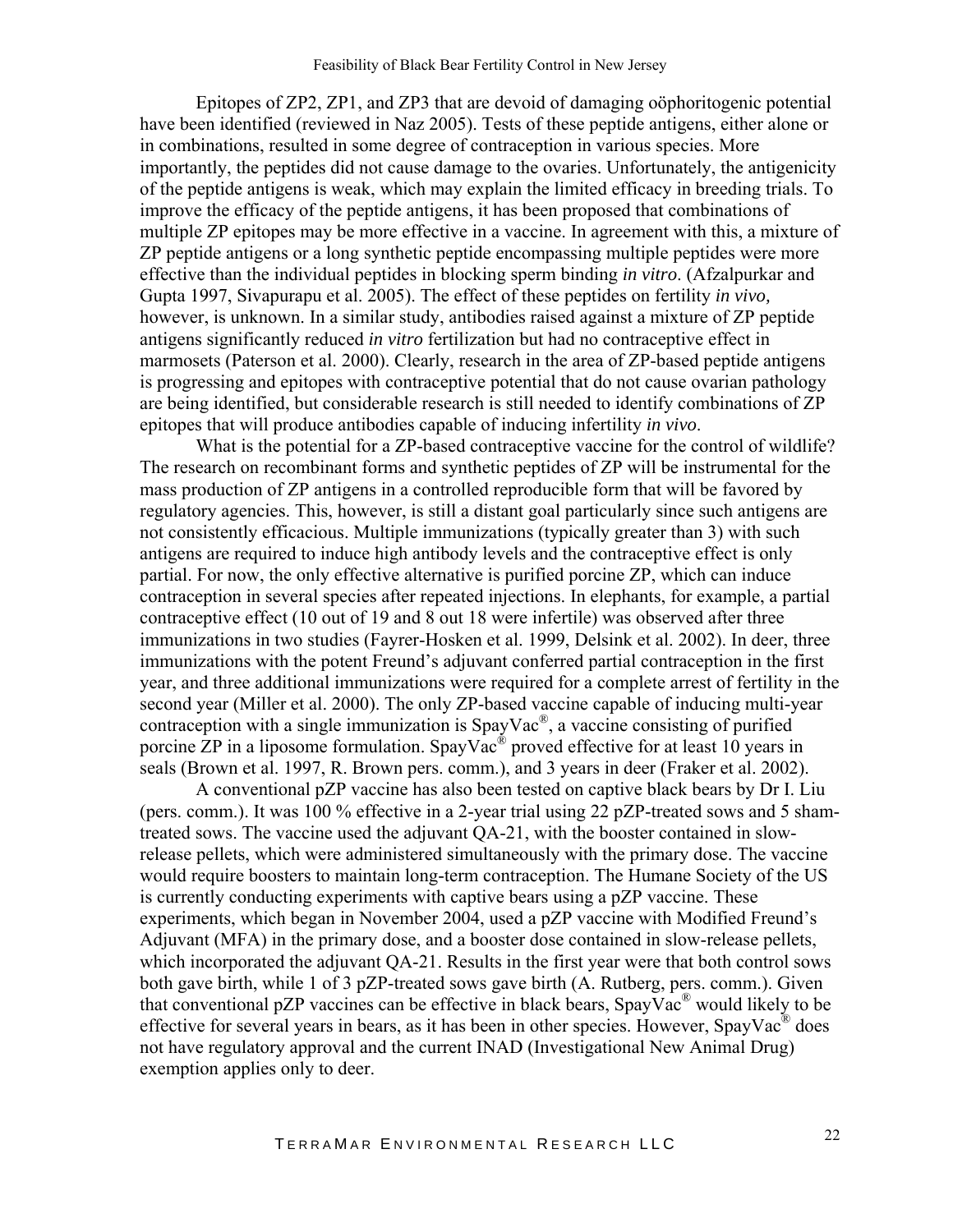#### <span id="page-22-0"></span>**Contraceptive Chemicals**

#### **Hormone-based contraceptives**

Development of hormone contraceptive formulations for males and females stems from the need to control fertility in humans. The "pill" currently marketed for women is not new and must be taken orally every day. To eliminate the need for daily intake of oral contraceptives, slow release formulations marketed as a 1-week patch containing norelgestromin (a synthetic progesterone) and ethinyl estradiol (a synthetic estrogen) or a 3 week vaginal ring containing etonogestrel (another synthetic progesterone) ethinyl estradiol were introduced. A longer acting contraceptive alternative, depot medroxyprogesterone acetate (DMPA, Depo-Provera<sup>®</sup>), is currently available as an injectable formulation that is administered every 3 months in women. Although DMPA is generally regarded as safe, potential side effects are abnormal endometrial bleeding, and more importantly, reversible bone density loss that results from prolonged suppression of ovarian estradiol production. Bone density is regained following discontinuation of DMPA.

Longer-lasting hormone implants containing a progestogen have been developed and marketed in numerous countries including the USA. The early generation implants, notably Norplant<sup>®</sup> (6 levonorgestrel capsules every 5 years) and Jadelle<sup>®</sup> (2 levonorgestrel rods every 5 years) were difficult to implant and caused irregular bleeding patterns, a common side effect of progestogen-only contraceptives. A newer implant, Implanon<sup>®</sup> (one flexible rod every 3 years), is currently marketed in Australia and the EU, with approval pending in the USA. Implanon<sup>®</sup>, containing the progestogen etonogestrel, provides contraception by suppressing the LH surge and increasing the viscosity of cervical mucus which effectively reduces sperm motility. Implanon® is favored over other implants because of the ease of implantation and removal. While vaginal bleeding is reportedly lower with Implanon<sup>®</sup> than with Norplant<sup>®</sup> (Meckstroth and Darney 2001), considerable disturbances of menstrual patterns have been reported by 10-20 % of users. These include amenorrhoea (absence of menstrual period) or frequent / prolonged bleeding. Other side effects, including headache, weight change, and acne, were problematic in less than 5 % of users. In general, no severe adverse events are associated with the use of implants.

A two-year implant containing the synthetic progestogen, Nestorone<sup>®</sup> (Elcometrine<sup>TM</sup>), is under development by Population Council researchers (Sivin and Moo-Young 2002). The use of Nestorone is potentially more applicable to wildlife population control than Etonorgestrel because this hormone is inactive when ingested orally. In a recent clinical trial in 300 women, Nestorone® caused menstrual and medical (headache, weight gain) disturbances which accounted for 33% of discontinuation of Nestorone® in the twoyear trial (Sivin et al. 2004). The side effects of a Nestorone implant in bears are unknown and would have to be examined. The reversibility and the inactivity of the hormone following ingestion will ultimately be advantages for the possible widespread use of Nestorone<sup>®</sup>-like hormone implants for animal population control as long as the side effects, if there are any in the target species, are considered acceptable.

Currently, there are no approved hormone contraceptives for males, but research in this area is active. Repeated administration of sex hormones causes negative feedback to the hypothalamus-pituitary axis, which suppresses LH and FSH production. This results in azoöspermia (total loss of sperm) and decreased testosterone production. Early studies conducted in the 1970s clearly showed the reversible contraceptive potential of testosterone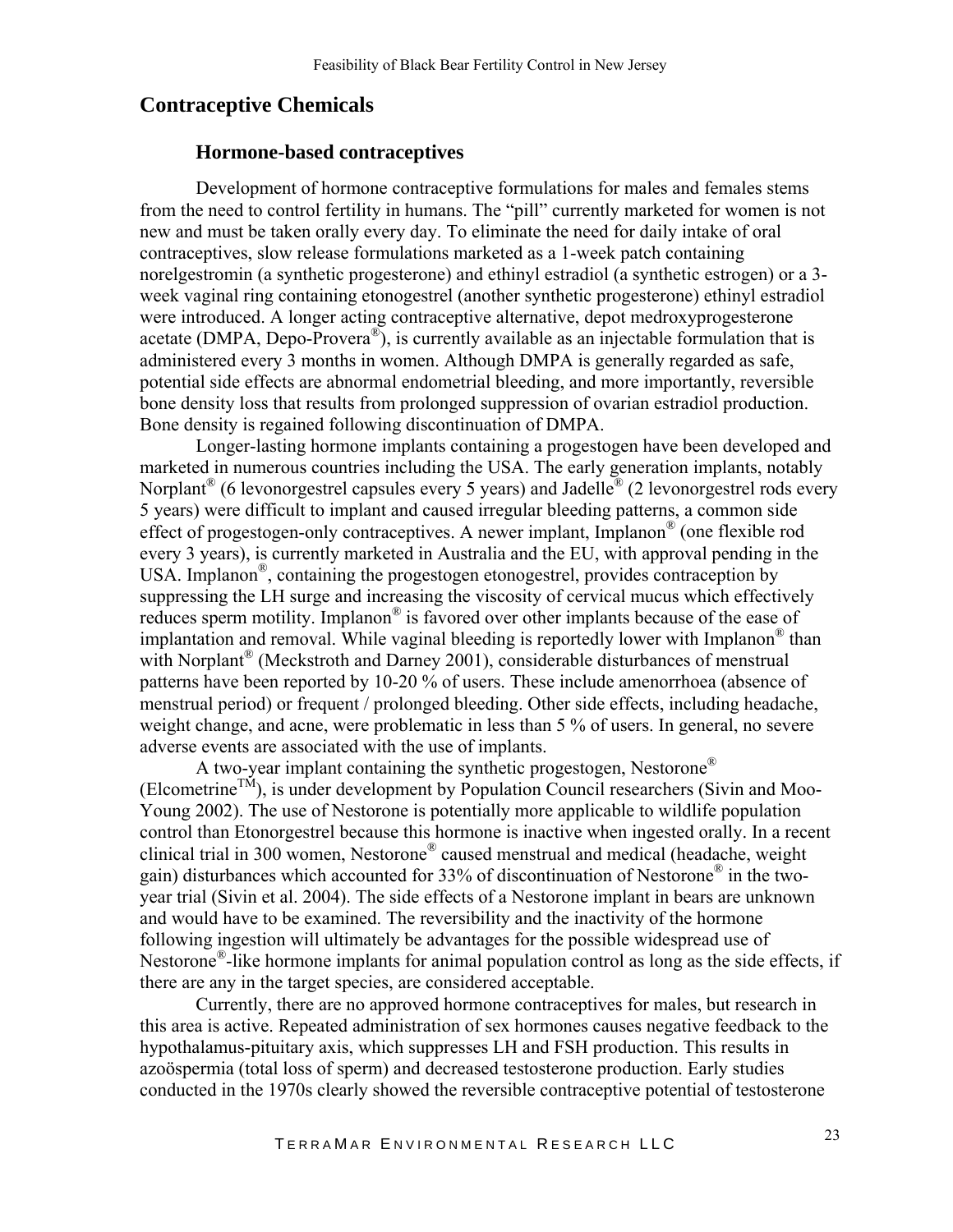when administered continuously. Testosterone served two purposes: it blocked pituitary functions and provided replacement of endogenous testosterone that was no longer produced. A large WHO-sponsored study with weekly intramuscular injections of testosterone enanthate (WHO 1996) induced partial contraception, which was attributed to oligospermia (reduction in sperm) rather than azoöspermia. Testosterone alone was unable to induce reproducible infertility in all men, which prompted experimentation with progestogen / testosterone combinations as an alternative. More recently, a number of small studies in men examined the use of progestogens (etonogestrel, desogestrel, or levonorgestrel) to induce infertility in conjunction with "add back" testosterone to alleviate the symptoms associated with testosterone loss (reviewed in Grimes et al. 2004). Many of the studies described used progestogen implants to induce long-term infertility, but testosterone (or its derivatives) was administered routinely. While the progestogen / testosterone regimen is preferred over other hormonal approaches, the observed efficacy varied from 0-100 %. Testosterone derivatives, such as 7 alpha-methyl-19-nortestosterone (MENT) (Von Eckardstein et al. 2003), that can be placed in long-term implants to complement the effect of progestogens need to be identified and tested. To date, no reliable, long-term hormone contraceptive for males has been developed.

As an alternative to hormones, GnRH agonists and antagonists have been explored as potential contraceptives. GnRH agonists and antagonists are chemically synthesized homologues of the GnRH decapeptide. Agonists are chemically modified to increase the half-life of GnRH in the circulation and are considerably easier (and cheaper) to synthesize than the antagonists, which contain complex modifications that allow binding to GnRH receptors without activating them. Agonists continuously stimulate GnRH receptors, which causes their down-regulation. Immediately following administration of agonists, an acute phase with increased LH and FSH secretion precedes down-regulation of the gonadotropins. The surge usually induces undesirable estrus in females, as was evident in a number of animal models including cats and dogs (Herbert and Trigg 2005). Since the surge is transient (1-2 weeks), it is unlikely to have a significant effect in males. Early trials with agonists in human males were not very effective in suppressing spermatogenesis, most likely a result of unsuccessful FSH down-regulation (Wang 2004). However, recent studies with a long-term GnRH agonist implant (Suprelorin<sup>®</sup>) containing the agonist deslorelin, showed that it can effectively control fertility in male dogs in the short term. The use of Suprelorin<sup>®</sup> in male dogs has been approved in Australia with efficacy duration of 6 months. Suprelorin<sup>®</sup> implants have been tested in females of various species, including wallabies, cows, cheetahs, cats, and dogs. Treatment with the agonist induced premature estrus in a high proportion of females regardless of the species tested and efficacy varied from 83 % to 100 % for periods ranging from 70 days to 640 days post-implantation (reviewed in Herbert and Trigg 2005). Duration of infertility was highly variable among species as well as individuals within a species. Research is currently aimed at developing a longer acting deslorelin implant with a target duration of 12 months.

GnRH antagonists induce infertility by interfering with the interaction between circulating GnRH and GnRH receptors. Antagonists (e.g., acyline, Cetrorelix®, Teverolix®, and Ganirelix<sup>®</sup>) block signaling through the receptor, effectively stopping downstream events such as LH and FSH secretion, and hence spermatogenesis and follicular development. Unlike GnRH agonist analogs, antagonists do not cause LH / FSH surges. In early studies with antagonists, injection-site reactions and histamine-like allergic reaction were observed and almost halted research in this area. Fortunately, antagonists with good safety profiles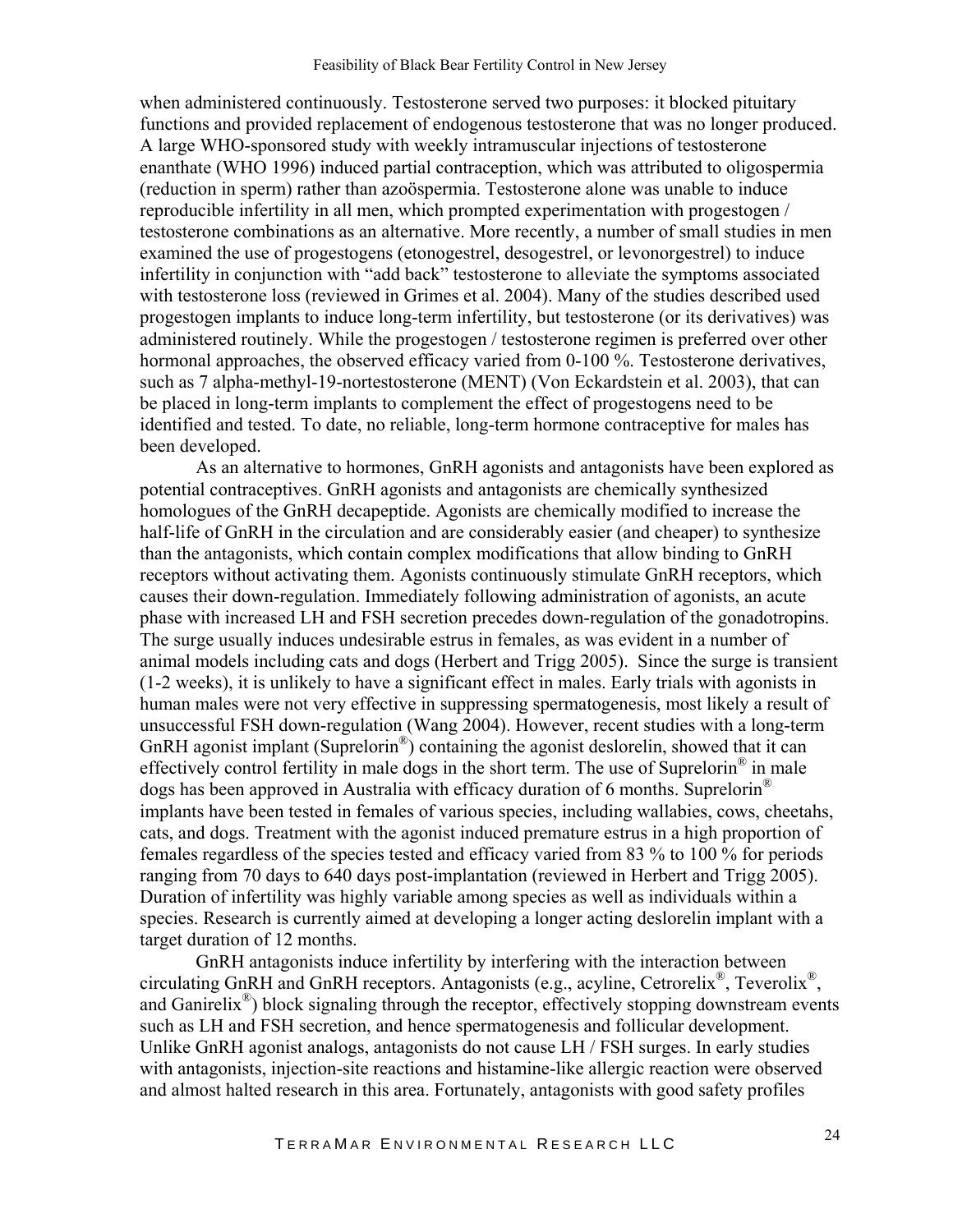<span id="page-24-0"></span>have been identified (reviewed in Merviel et al. 2005). Although GnRH antagonists show promise and may be more effective than agonists, they have to be administered routinely to maintain efficacy. Considering the high cost associated with the production of antagonists, and the lack of long-term slow-release formulations, it is unlikely that antagonists will be used for the control of animal populations in the near future.

#### **Neutersol®**

Neutersol**®** is the first FDA-approved, non-surgical sterilization treatment for male puppies 3-10 months of age (Technology Transfer Inc., 2003). Neutersol**®** consists of a onetime injection of zinc gluconate in each testicle, effectively causing "severe atrophy of the testicles…and partial atrophy of the prostate glands," and abolishing sperm production. Testosterone levels were reduced by 41 %-52 % over the 24-months trial, although at month 24, 70 % of the treated dogs had levels that fell within the control range. As the only FDAapproved non-surgical alternative to castration for animals, Neutersol**®** is endorsed by the American Humane Association, the Humane Society of the United States, the American Society for the Prevention of Cruelty to Animals, and the American Veterinary Medical Association. The use of Neutersol® for chemical sterilization of species other than dogs is permitted under provision of the Animal Medicinal Drug Use Clarification Act (AMDUCA). Neutersol<sup>®</sup>'s target market is clearly young companion animals whose owners are seeking an alternative to surgical castration. In dogs, the reduction in testicle size ranges from 25 % to 75 %, with the largest reduction observed in dogs treated as younger puppies.

#### **Intrauterine Devices**

 Intrauterine devices have been used in horses and ponies, and presumably could be used in bears as well. G. Killian et al. (2004) tested copper "T" IUDs, designed for humans, in wild horses and ponies, but found a high failure rate. Large marbles (3.5 cm) have also been used in horses but were <50 % effective (Nie et al. 2001). The marbles have the additional benefit of inducing pseudopregnancy, although the mechanism is not understood. IUDs that have been approved for use in humans might also work in bears. Efficacy will probably depend on how well the devices fit. Presumably, IUDs would have to be replaced every 3-5 years, as they are in humans. Determining whether IUDs would have any application in black bear contraception would require trials with captive bears.

#### **Surgical Procedures**

 Vasectomy in males and tubal ligation in females have been used experimentally on a limited scale in other wildlife species. Veterinary support and appropriate equipment is needed to conduct these surgeries under field conditions. Past experience with white-tailed deer near Ithaca, NY, has shown that it is difficult and expensive to maintain veterinary and anesthesiology staff on call for wildlife capture at remote sites during early mornings or late evenings when a large proportion of wildlife captures are made (P. Curtis, pers. obs.). Some communities have used donated ambulances to establish a mobile surgical suite with the necessary equipment to treat deer. This assumes that there is reasonable road access into areas where animals are captured. Bears would need to be monitored for several hours postsurgery to ensure that recovery is complete. The surgical team would need to develop specific expertise with sterilizing bears, as this is not typically included in training for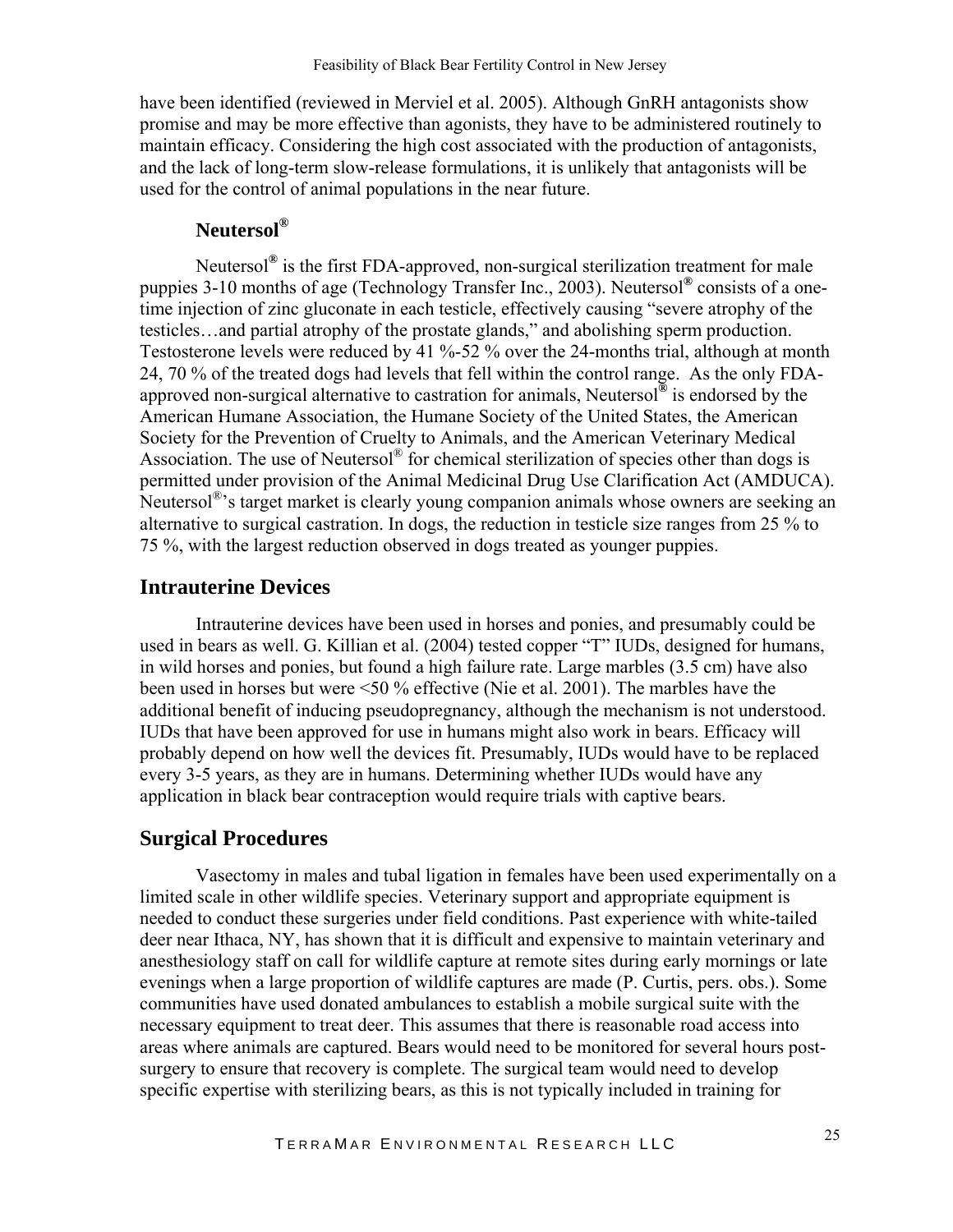<span id="page-25-0"></span>veterinarians. Even surgical procedures are not always successful: 3 of 22 white-tailed deer females surgically "sterilized" near Ithaca, NY, became pregnant within two breeding seasons after their operation (P. Curtis, unpubl. data). There is always risk of post-surgery complications and the potential for infection and mortality.

#### **Contragestational Agents**

 Toward the end of pregnancy, the corpus luteum (CL) regresses in response to prostaglandins, particularly  $PGF_{2\alpha}$ , resulting in a precipitous drop in circulating progesterone (Nalbandov 1976). Prostaglandins (e.g., Lutalyse®) are used routinely in the cattle industry to synchronize estrus and induce parturition (Lauderdale 1972) and are approved for use in food animals. DeNicola et al. (1997) used  $PGF_{2\alpha}$  to terminate pregnancy in white-tailed deer.

 N. Call (pers. comm.) uses Lutalyse® to terminate black bear pregnancies at a large bear facility. The protocol is 2 inoculations of 2 mL, one given after the breeding season in late August or early September and the other given in late October. This is during the embryonic diapause (delay phase), prior to implantation. Whether 2 inoculations are necessary is not known. The procedure is approximately 90 % effective.

 $PGF_{2\alpha}$  is effective only after breeding and must be administered every year.

#### **Conclusions**

Contraceptives that can be applied successfully to managing wildlife population size must have certain attributes. The most important of these are:

- 1. Single-dose and long-lasting (i.e., multi-year; capturing individual bears is difficult and expensive, and they may not be easily recaptured).
- 2. Must not introduce harmful chemicals (e.g., synthetic hormones) into the food chain where they could affect predators, scavengers, or humans.
- 3. Must not adversely affect social behavior of treated animals.

For males there are 2 options available for sterilization: Neutersol®, a chemical sterilant, and vasectomy. Neutersol<sup>®</sup> is approved for use in dogs and is being tested presently on captive bears (G. Stull, pers. comm.). If injected at an appropriate dose, this will undoubtedly result in sterilization. However, the resulting damage to the testes and lowered testosterone production will almost certainly relegate treated animals to subordinate social status. Male sterilization cannot be effective on a population level unless nearly all males are treated. Vasectomy will sterilize males with no adverse effects on testosterone levels, although the procedure involves a risk of infection and few veterinarians have the required experience on bears to perform the surgery. (Castration might also be used, but this would render the animals completely asexual.)

Approaches for females include vaccine-based and chemical-based contraceptives. Long-lasting hormone contraceptive implants, such as etonorgestrel are soon to be approved in the USA for women and would surely be effective in any mammal including bears. However, there are concerns about the use of synthetic hormones, which do not degrade readily and can be transferred through the food chain. Until a biodegradable hormone contraceptive devoid of significant side effects is developed, the use of hormone implants is unlikely to be approved by wildlife management authorities.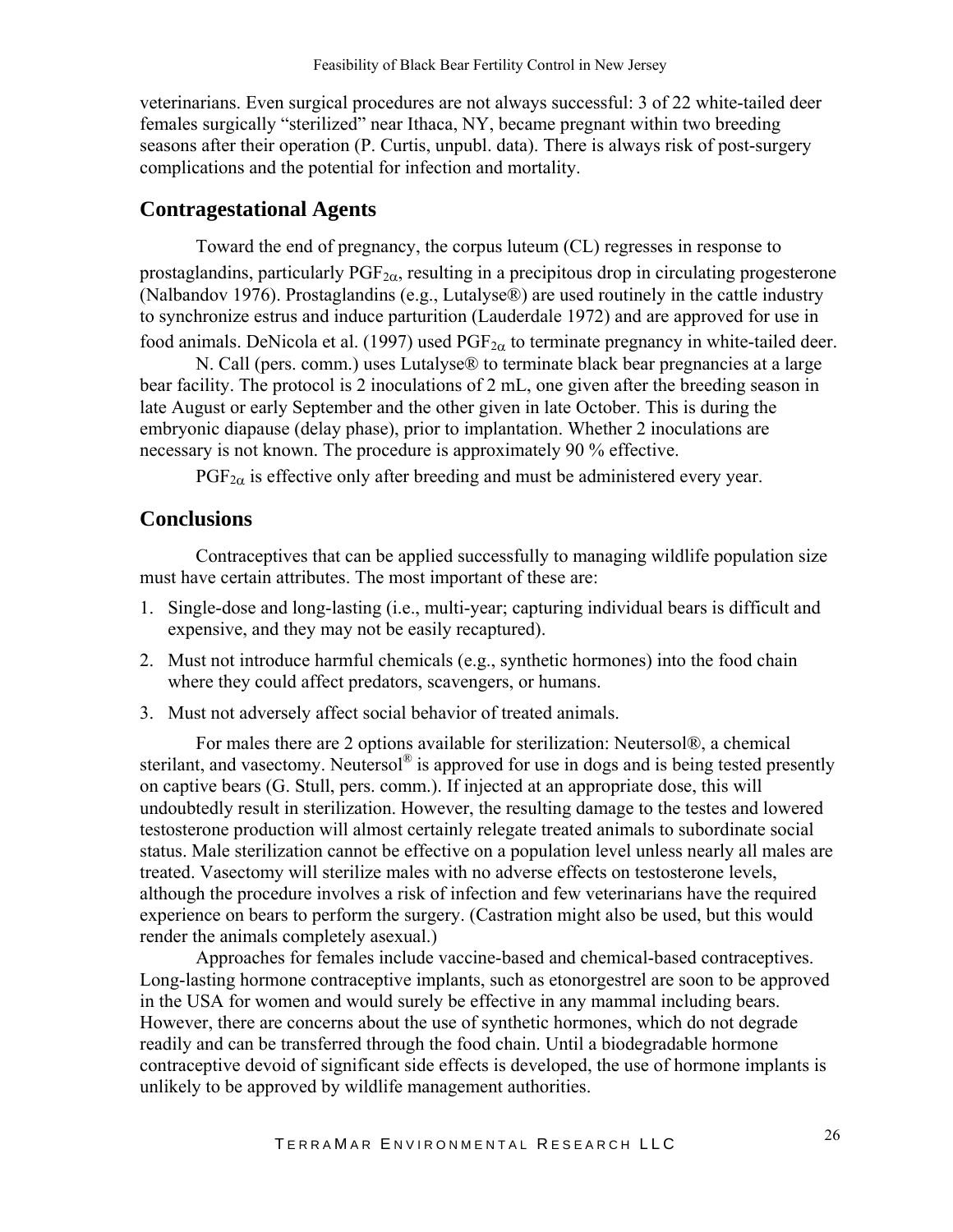Another chemical-based approach is Lutalyse®, a contragestational preparation which works well on bears and has regulatory approval. Unfortunately, Lutlyse<sup>®</sup> would have to be administered annually after the breeding season, either just before or during denning. The required timing of the administration of Lutalyse® would increase both the technical difficulties and cost.

Currently, contraceptive vaccines are generally recognized as the only effective and practical non-lethal means for controlling wildlife fertility, although none has regulatory approval. For applications to wildlife population management, the need is for a long-lasting, single-dose vaccine. Immunocontraceptives that may be effective in bears are currently limited to those based on GnRH and pZP antigens.

GnRH is the only hormone that can be used safely in a vaccine and is effective in the short term with a minimum of one dose. GnRH vaccines can be applied to both males and females, but it will be most effective in population control if used in females. The ability to synthesize GnRH chemically would facilitate the manufacture and regulatory acceptance of this antigen. The use of GnRH in a single-dose regime may be effective in some species, but the current literature suggests that the efficacy period may be as short as 3-6 months postvaccination. A strategy of immunizing animals 3 months before the start of a breeding season may effectively reduce the fertility of the animals until the following breeding season, but an annual vaccination program would be necessary.

GonaCon™, a GnRH vaccine developed by the USDA-National Wildlife Research Center, is a safe GnRH formulation that shows short-term efficacy with a single dose in male cats (Levy et al. 2004). Published data on GonaCon™ and other GnRH-based vaccines, however, suggest that a single-dose long-lasting (multi-year) efficacy is unlikely to be achieved with the current design of GnRH vaccines. The basic problem is that the immune response to the GnRH-KLH conjugate is largely due to the more antigenic KLH component, which is irrelevant to the reproductive system. Over time and with repeated boosters, carriermediated suppression occurs whereby anti-KLH antibody levels are maintained but fewer antibodies that recognize GnRH are produced. This is quite acceptable where the need is short term, as it is for pigs and cattle, but not for wildlife. GonaCon<sup>TM</sup> is presently being tested in deer and horses, and no results are yet available in the peer-reviewed literature. However, Ragonese (2006) reported preliminary results about performance in deer that were not encouraging. In a 1-year study in New Jersey, the failure rate was 30 %, while in a Maryland study, there was a 12 percent failure rate in year 1, increasing to 53 % in year 2.

Of the existing FC agents, pZP vaccines are the most promising. The extensive experience in deer, horses, and other species indicates that they are effective without having significant adverse effects on behavior and social structure. Most pZP vaccines require booster immunizations to be effective, but a single dose of  $SpayVac^{\circledast}$  has proven effective over several years in many species including deer, seals, and horses.

A possible concern with pZP-based vaccines is their potential to induce irreversible infertility, although the general health of pZP-sterilized females is not affected. Current knowledge suggests that the degree of ovarian dysfunction is species-specific, and the reversibility of a long-lasting pZP vaccine in bears would have to be determined. The singledose pZP vaccine, SpayVac<sup>®</sup>, caused long-term infertility in seals (longer than 10 years), most likely a result of long-lasting antibody responses rather than damage to the ovaries. Histological examination of ovaries from seals 5 years following vaccination with SpayVac<sup>®</sup> showed no ovarian abnormalities (R. Brown, pers. comm.).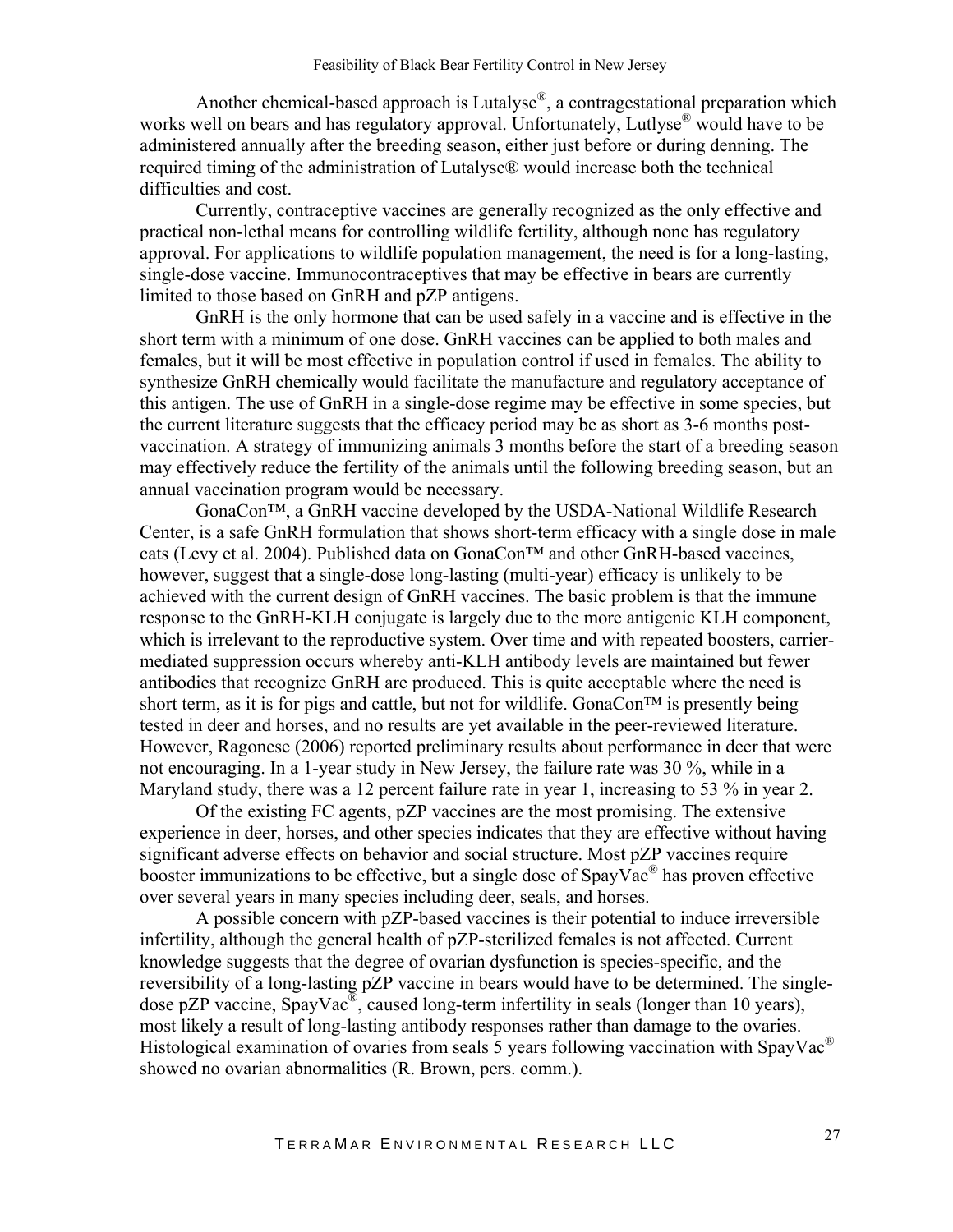# <span id="page-27-0"></span>**5 CAPTURE TECHNIQUES**

Cable restraints are often used for capturing free-ranging black bears. Restraints are made from 3/16" aircraft cable, fitted with a car-hood spring and swivel (Johnson and Pelton 1980), and anchored to trees  $\geq$ 12" diameter breast height (DBH). A 4-m radius around the tree is cleared of all brush to prevent bear entanglement and possible injury. Traps are usually baited (e.g., lunch meat, bacon, pastries, road-killed deer, or fish), and are checked once daily, usually in the morning (Telesco 2003; Dobey 2002). If temperatures are forecast to reach 32° C, traps are usually inactivated during mid-day (Telesco 2003).

Captured bears are often immobilized with a mixture of two parts ketamine hydrochloride to one part xylazine hydrochloride (Horner and Powell 1990). Dosage rates are 8.8 mg/kg ketamine hydrochloride and 4.4 mg/kg xylazine hydrochloride (Thompson 2003) based on estimated weight. Immobilization drugs may be administered by jab-stick, blowgun, or dart rifle. Teletamine hydrochloride/zolazepam (Telazol) is a suitable drug alternative (Taylor et al. 1989). Telazol is particularly useful for winter bear capture because bears do not suffer respiratory depression and are able to thermoregulate while immobilized (Haigh et al. 1985).

Pulse rate, breathing rate, and temperature should be monitored from immediately after immobilization until recovery. If the bear's estimated age is 1.5 years or more, a first upper premolar should be removed for aging (Willey 1974). Body measurements and weight should be recorded. Yohimbine hydrochloride may be given to reverse the effects of the xylazine hydrochloride and speed bear recovery.

In areas with thick brush or small-diameter trees, culvert traps may be used to capture bears. These traps are very useful in late spring and early summer when food sources are more limited. Good road access is needed to transport these large, heavy traps. This technique may be more appealing and safer in suburban locations because the bear is contained within the trap, and the trap can be marked with large warning signs.

Capture may also occur during winter at bear dens. This is usually feasible only for bears previously caught and fitted with radio collars. Den sites may be found by homing in on the signal from the radio collar, and den visits are often scheduled for early- to mid-March. This is an excellent time to determine if female bears were pregnant, and if so, take data on cubs.

Trained and licensed dogs may also be used to tree and capture nuisance bears. This technique is more suited to rural forest lands than to suburban situations. A bear may cross many properties and be treed in an area where the landowner refuses to provide access. If the technique can be used, bears are typically immobilized with a dart rifle while in the tree, using the drug combination described previously. Ropes and ladders may be necessary to lower the bear from the tree.

The capture and handling of bears is expensive. Current capture cost incurred by the New Jersey Division of Fish and Wildlife is \$>1000 / bear (FGC 2005). Because current research staff do not intend to capture all or even most of the bears in a particular area, the bears that are being captured presently are the most vulnerable. If there were an intention to capture a large proportion of the bears in an area, the costs / bear would increase significantly as more time and effort are needed to catch trap-shy individuals. Different age and sex classes of bears may be more vulnerable to trapping than others. For example, it may be easier to capture juvenile bears than adults. Because of their large home ranges and wariness, adult male bears may be the most difficult animals to capture.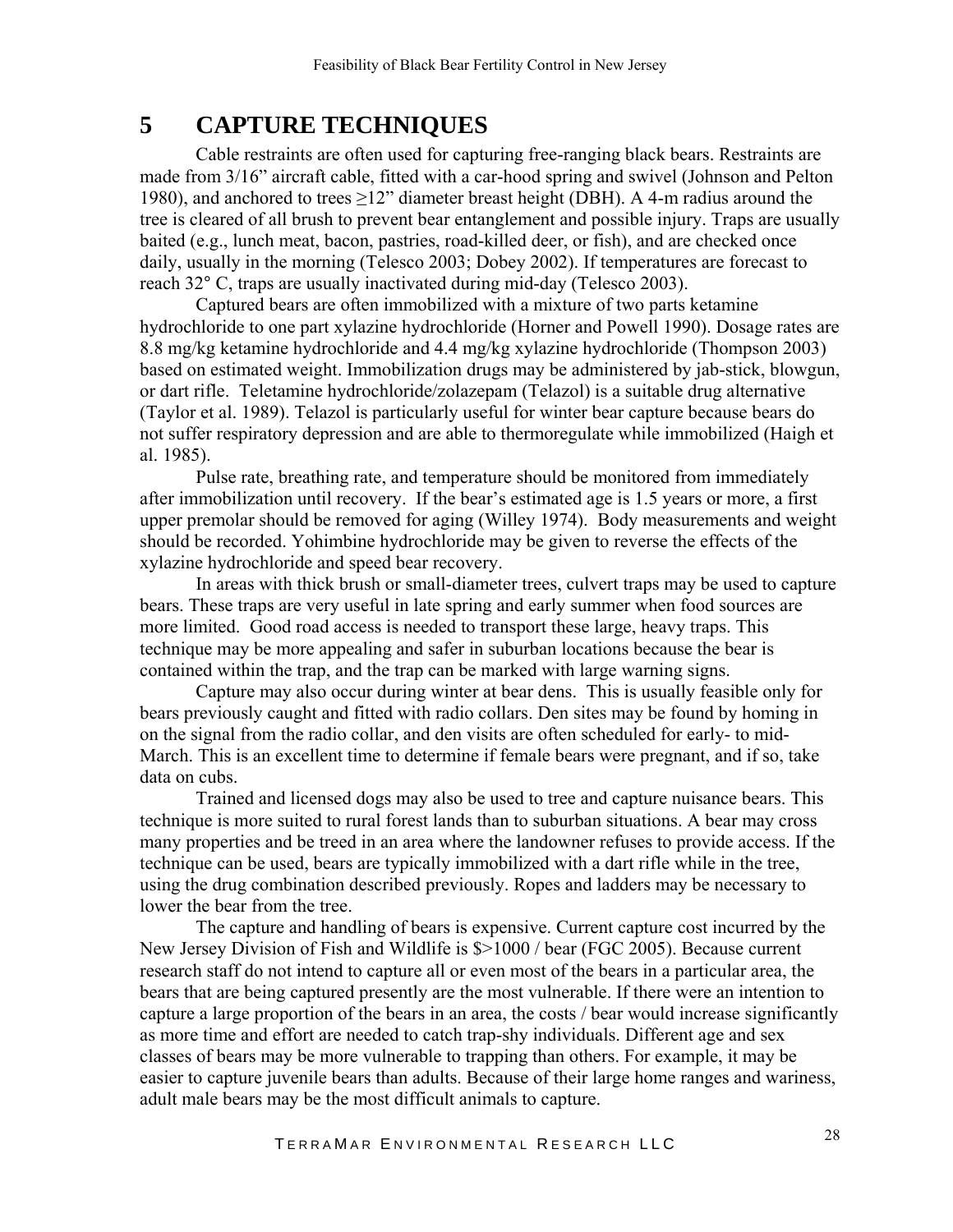If natural foods are plentiful, even an experienced trapper may catch only a small proportion of the bears using an area. Bears often prefer to forage on natural foods (e.g., berries, acorns, etc.) if they are abundant. It would be anticipated that the proportion of bears caught in an area would be higher during drought years when natural foods are less plentiful. There is an apparent correlation between drought years and high levels of nuisance complaints (Peine 2001).

Recapturing bears may be problematic. Trapping or snaring bears is a highly aversive experience for many individuals and can be used as a technique to train bears to avoid humans, residential areas, and buildings. Bears that are captured can be fitted with radio collars, which enable subsequent recapture during the wintering denning period.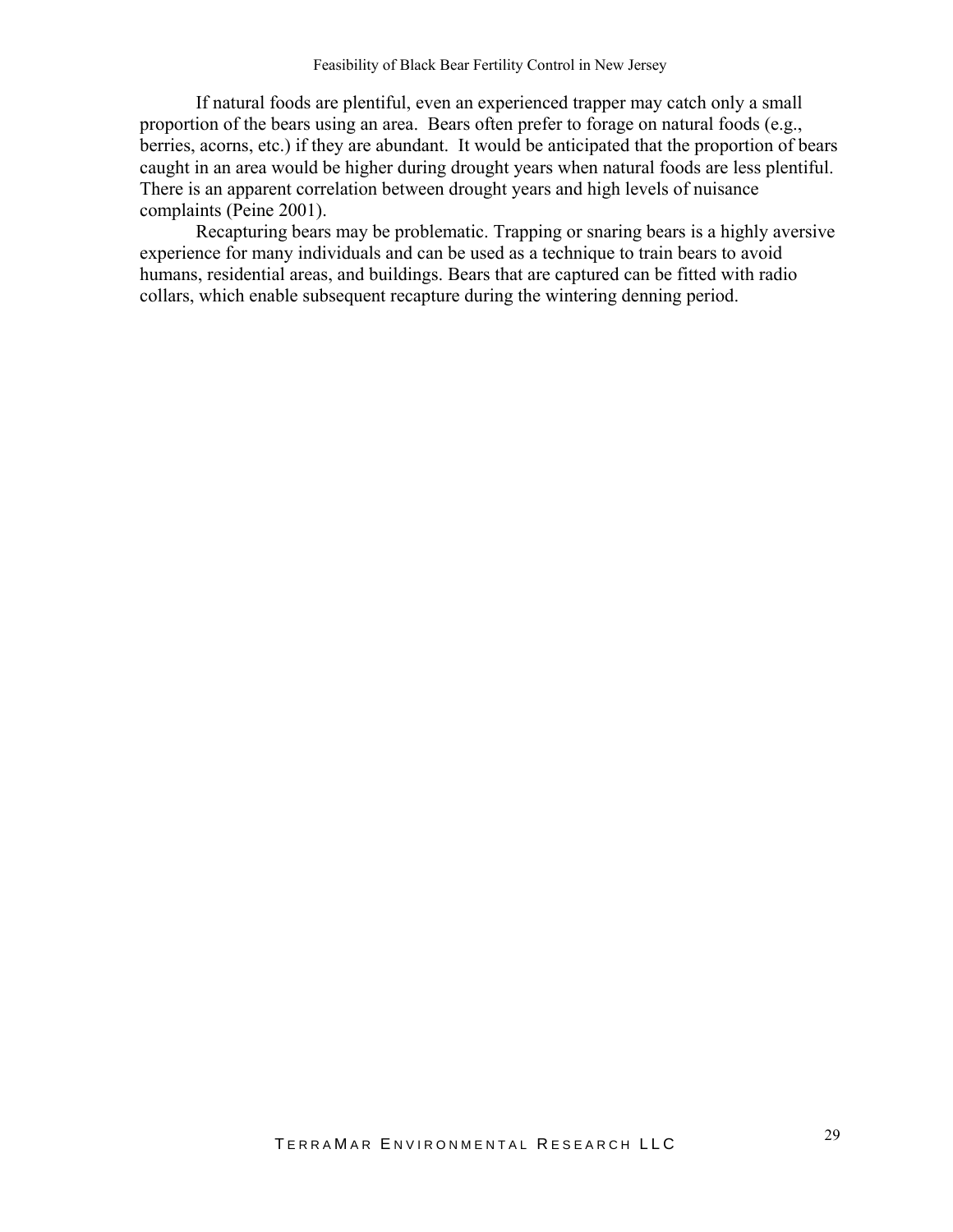## <span id="page-29-0"></span>**6 REGULATORY FRAMEWORK**

Vaccines and other drugs "… intended for use in the diagnosis, cure, mitigation, treatment, or prevention of disease in man or other animals … or intended to affect the structure or function of the body of man or other animals … ." are regulated by the Food and Drug Administration (FDA) under the Federal Food, Drug and Cosmetic Act (Fagerstone et al. 2002). Veterinary products that are "… intended for use in the diagnosis, treatment, or prevention of diseases in animals," are regulated under the Virus, Serum, Toxin Act by the Animal and Plant Health Inspection Service (APHIS) of the US Department of Agriculture. Because pregnancy is not a disease, contraceptive products fall under the FDA, rather than APHIS. [NOTE ADDED IN PROOF: In 2006, regulatory authority for contraception of wildlife and feral animals was transferred from the FDA to the EPA (Environmental Protection Agency). The implications of this change are not known at present.]

There are no contraceptives that are specifically approved for bears or any other wildlife species. However, under provisions of the Animal Medicinal Drug Use Clarification Act (AMDUCA), with a few exceptions, products approved for one species can be prescribed for use in another at the discretion of a licensed veterinarian. For example, Neutersol®, which is approved for use in dogs, could be legally used on bears. This is often referred to as "extra-label" use because the application is outside the guidance on the FDA-approved label and other information that accompanies the product. Because of the very high cost of meeting regulatory requirements and the very small size of the wildlife-applications market, there are no drugs approved specifically for a wildlife species. Nevertheless, drugs used on domestic species are routinely used on wildlife. For example, Telazol®, approved for use in dogs and cats, is routinely used to immobilize bears (Haigh et al. 1985).

Products that are not approved for any species may be used experimentally under the authority of an Investigational New Animal Drug (INAD) exemption issued by the FDA. This exempts the new animal drug from the prohibition on interstate transport of unapproved products. Unapproved drugs can be used on captive animals without an INAD, but use on free-ranging animals requires an INAD. For example, PZP vaccines, none of which are approved for use on any species, would require an INAD specifically for bears. Because the granting of an INAD requires a credible plan leading to commercialization of a new drug, it is not clear that an INAD would be issued for a drug specifically intended for use on bears. The cost of meeting the requirements for regulatory approval may be high – in the range of several million dollars – and are very unlikely to be justifiable to any potential funding entity. In addition, it is difficult to conceive of where one might find an adequate number of bears on which to conduct statistically valid trials to determine efficacy and target-animal safety.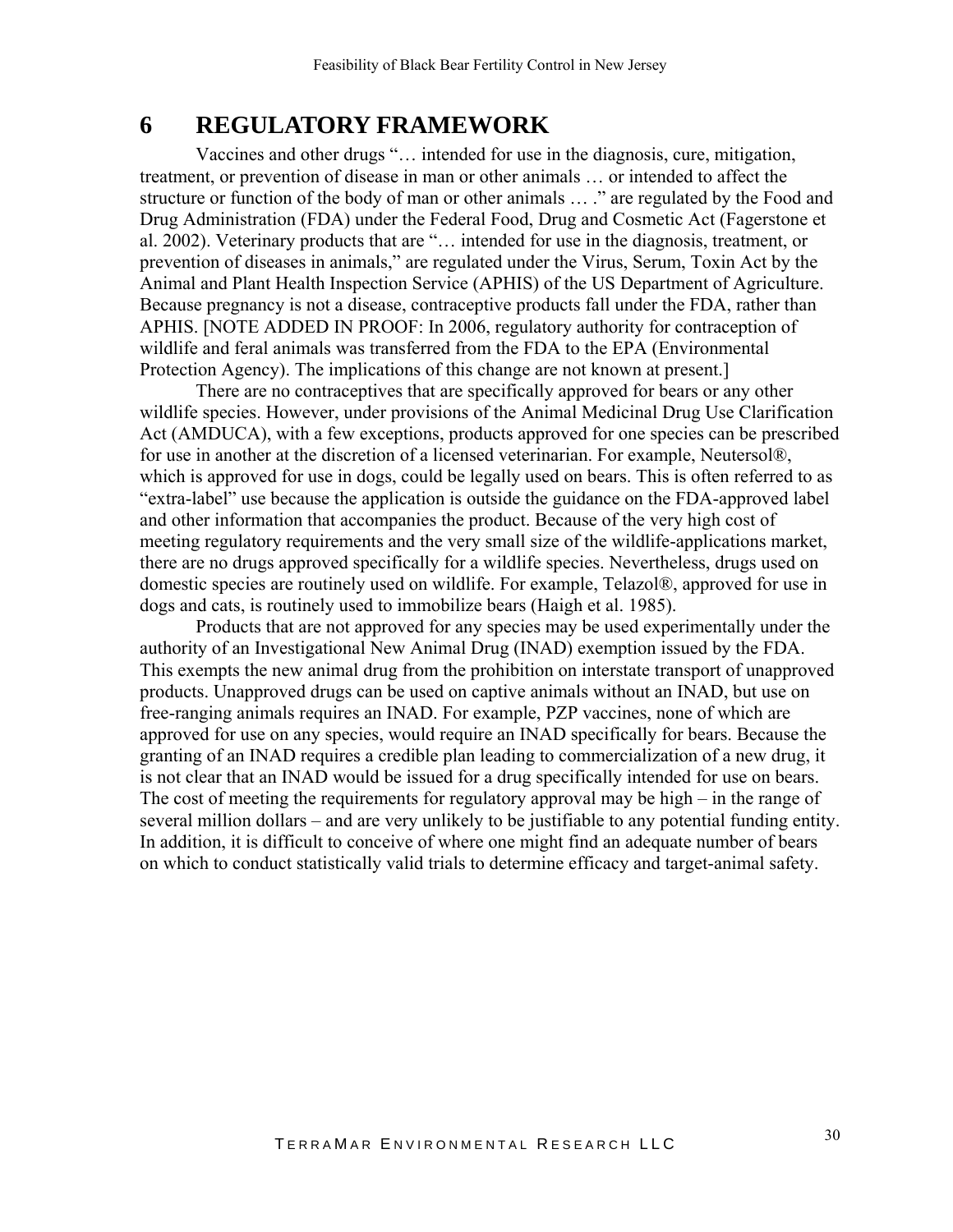# <span id="page-30-0"></span>**7 EVALUATION OF FERTILITY CONTROL**

 To manage the size of a given population using fertility control, an effective agent is required. However, it is just as important to have a means of delivering that agent to a sufficiently large proportion of the population. The ideal contraceptive agent should possess the following attributes:

- Safe and effective for the treated animals
- No adverse effects on social relations of the treated animals
- Is effective on females
- Has regulatory approval
- Has no adverse effects on the food chain (including humans)
- Does not require repeated treatments
- Does not require skills beyond those possessed by most wildlife biologists or technicians
- Reasonable costs for materials and delivery

#### Effectiveness of Selected Fertility-Control Agents

Table 2 summarizes our assessment of various fertility-control agents. Because of the impracticality of applying male-oriented contraception for population control, efficacy is rated for females only. Practicality relates to special requirements that would be problematic. For example, surgical sterilization would require a veterinarian and might require transporting the animal to a clinic. Surgical sterilizations applied on any sort of scale intended to achieve population control would be impractical. Practicality also encompasses whether repeated treatments are necessary. Cost primarily is a function of the labor involved. If animals have to be recaptured, costs increase greatly. Effects on individual bears relate to the intended consequences of the treatment, and not complications that might ensue, for example, from post-operative infection after a surgical procedure.

The FC strategy must target females to be effective. This is a consequence of 4 biological realities. First, it is the females that become pregnant and produce the young. Second, because a single male can inseminate a large number of female black bears, virtually every male would have to be effectively treated to reduce the production of young; treating even 80 – 90 % of the males might have little or no effect on the number of offspring produced. Third, females tend to reside in relatively restricted areas for their entire lives, at least during spring and the breeding season, while males travel over much larger areas. This means that to control the number of young produced by the females in a particular area, the males in a much larger area would have to be treated. And fourth, males disperse over large distances. For male contraception to be effective, constant vigilance would be required to detect and treat new males that enter the management area. Targeting males in an FC program simply cannot be effective.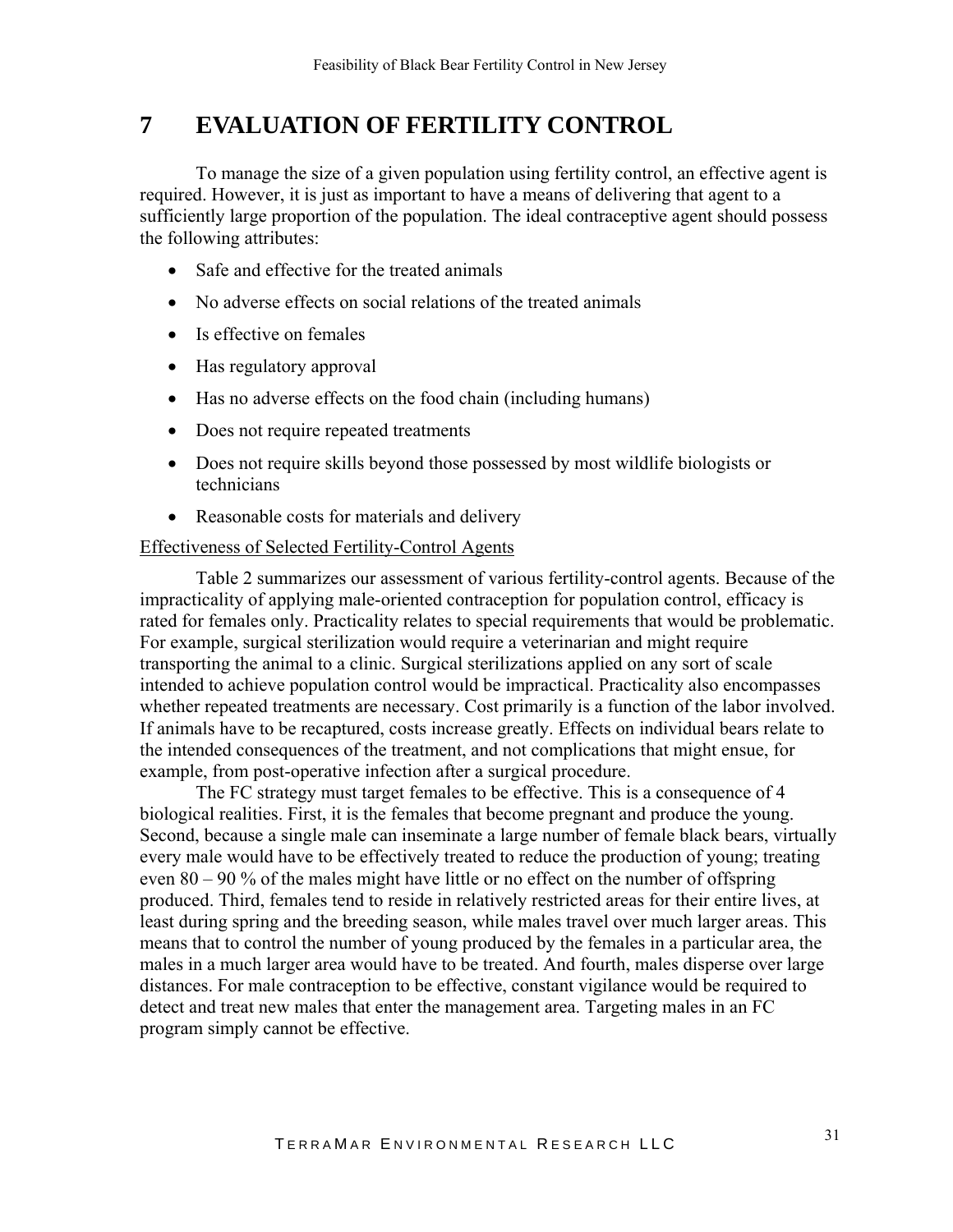Table 2. Summary of evaluation of fertility-control agents for application to black bears. 1  $=$  most favorable, 2 = moderately favorable, 3 = less favorable, 4 = unfavorable,  $NA = not applicable, U = unknown. Where direct evidence from bears is not$ available, the assessment is based on information from other species.

| Fertility-<br>control<br><b>Agent</b> | <b>Efficacy</b><br>on<br><b>Females</b> | <b>Duration</b><br>of<br><b>Efficacy</b> <sup>a</sup> | <b>Regulatory</b><br><b>Approval</b> | Food<br>Chain<br><b>Concerns</b> | <b>Effect</b> on<br><b>Social</b><br><b>Structure</b> | <b>Effect on</b><br><b>Individual</b><br><b>Bears</b> | <b>Practicality</b> | Cost           |
|---------------------------------------|-----------------------------------------|-------------------------------------------------------|--------------------------------------|----------------------------------|-------------------------------------------------------|-------------------------------------------------------|---------------------|----------------|
| PZP                                   | $\mathbf{1}$                            | 3                                                     | U                                    | $\mathbf{1}$                     | $\mathbf{1}$                                          | $\overline{2}$                                        | 3                   | $\overline{3}$ |
| SpayVac®<br>$-$ PZP                   | $\mathbf{1}$                            | $\mathbf{1}$                                          | U                                    | $\mathbf{1}$                     | $\mathbf{1}$                                          | $\overline{2}$                                        | $\overline{2}$      | $\overline{2}$ |
| GnRH                                  | $\mathbf{1}$                            | $\overline{3}$                                        | U                                    | $\mathbf{1}$                     | U                                                     | $\overline{2}$                                        | 3                   | $\overline{3}$ |
| Hormone<br>implants                   | $\mathbf{1}$                            | $\overline{3}$                                        | $\overline{4}$                       | $\overline{4}$                   | $\mathbf{1}$                                          | $\overline{2}$                                        | 3                   | $\mathfrak{Z}$ |
| Injectable<br>Hormones                | $\mathbf{1}$                            | 3                                                     | $\overline{4}$                       | $\overline{4}$                   | $\mathbf{1}$                                          | $\overline{2}$                                        | $\overline{4}$      | $\overline{3}$ |
| <b>Neutersol®</b>                     | NA                                      | $\mathbf{1}$                                          | $\mathbf{1}$                         | $\mathbf{1}$                     | $\overline{3}$                                        | $\overline{3}$                                        | NA                  | $\overline{3}$ |
| Vasectomy                             | NA                                      | $\mathbf{1}$                                          | $\mathbf{1}$                         | $\mathbf{1}$                     | $\mathbf{1}$                                          | $\mathbf{1}$                                          | $\overline{4}$      | $\overline{4}$ |
| Tubal<br>ligation                     | $\mathbf{1}$                            | $\mathbf{1}$                                          | $\mathbf{1}$                         | $\mathbf{1}$                     | $\mathbf{1}$                                          | $\mathbf{1}$                                          | $\overline{4}$      | 4              |
| IUD                                   | $\mathbf U$                             | U                                                     | U                                    | 1                                | $\overline{2}$                                        | $\overline{2}$                                        | U                   | U              |

 $a<sup>a</sup>$  1 = >5 years, 2 = 2-4 years, 3 = 1 year, 4 = <1 year

Of the fertility-control agents described in the previous section, pZP vaccines, which are administered to females, have been used for >25 years in a number of species and are generally regarded as safe (Kirkpatrick et al. 1997). Such vaccines have proven effective on bears (I. Liu, pers. comm.), and trials of a similar pZP vaccine are currently underway on captive bears in New Jersey (A. Rutberg, pers. comm.). Overall, pZP vaccines score high in the rating for potential use on bears. The main limitation of most pZP vaccines is the short duration of efficacy. Although this is not known at present for the pZP currently being tested in New Jersey, it is likely that boosters will have to be administered every year or two to maintain contraceptive antibody titers. The administration of boosters could be facilitated if the bears were fitted with radio-collars when first captured, which would allow the bears to be located in their dens during winter. It is uncertain whether the regulatory authorities would permit field trials of an experimental pZP vaccine, including SpayVac®.

SpayVac® is a long-lasting, single-dose pZP vaccine that has proven to be highly effective in several species (e.g., white-tailed deer, fallow deer, horses) in which conventional pZP vaccines have also been effective (Fraker et al. 2002, R. Brown pers. comm.). Given that a conventional pZP vaccine has proven effective in black bears, it is likely that SpayVac® will also perform well in this species. However, the manufacturer of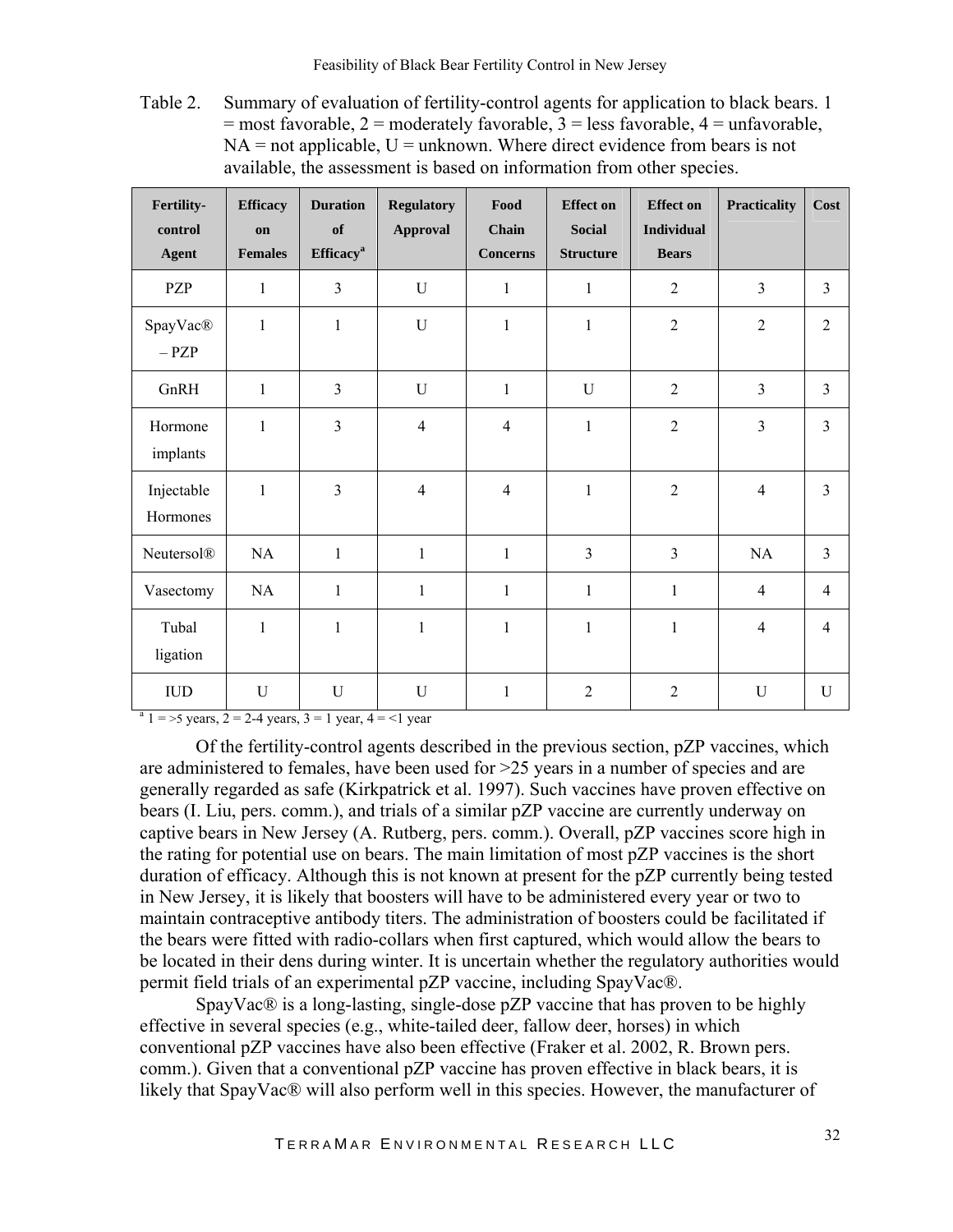SpayVac®, ImmunoVaccine Technologies, Inc., is presently unwilling to become involved in any trial on bears (W. Kimmins, pers. comm.).

Neutersol®, a sterilant that is approved for use in male dogs, has been proposed for use in bears by Millenium Wildlife Sciences (G. Stull, pers. comm.). Trials are underway at present to test Neutersol® on male black bears, so the effects are not yet known with certainty. However, in dogs, Neutersol® results in reduced testosterone levels and "severe testicular atrophy" (Technology Transfer 2003), and we would expect the same outcome in bears. Because dominant males do most of the breeding in black bear populations (Kovach and Powell 2003) and such males have high testosterone levels (Garshelis and Hellgren 1994), we suspect that Neutersol®-treated bears would be relegated to subordinate status. In addition, capture efforts would have to be maintained each year to detect, catch, and treat immigrant males *before* they could mate with females. It is inconceivable that a large enough proportion of the males could be captured and treated for this approach to be effective. (Although vasectomized bears would still maintain normal testosterone levels and would actively participate in mating, the fatal flaws in attempting to achieve population control by treating males still remain.)

G. Stull (pers. comm.) also suggests that sterilized dominant males, assuming that high testosterone levels and dominance status remain unchanged, would mate exclusively with most of the females in the population and as a consequence of coitus, these females would exhibit pseudopregnancy. As discussed in the Reproductive Biology section, pseudopregnancy in bears does not occur until well after the breeding season and has no effect on breeding activity.

Prostaglandins (e.g., Lutelyse®) have been proven to work well in captive bears, but must be administered after the breeding season has concluded and before birth. Radiocollared bears could be followed to their dens every year. Lutelyse® has the advantage of already having regulatory approval for use in food animals. The obvious disadvantage is the need to treat each animal every year.

GonaCon® is a GnRH vaccine that is presently undergoing regulatory approval trials in deer. Because GnRH vaccines act early in the cascade of events in the HPG axis, where the physiology is highly conserved among species, it is very likely to be effective in many species, including bears. However, GnRH vaccines have not been tested in bears. Because these vaccines have so far not proven to be long lasting, individual bears probably would have to be treated annually to maintain contraception.

Hormone implants and injectable preparations, which mimic the hormone changes that occur during pregnancy, have been used in humans for many years. Norplant® is a wellknown implant, while DepoProvera® is a well-known injectable. Implants are effective in humans for 3-5 years, while DepoProvera® is effective for just 3 months. Only the longerlasting implants would appear to have any potential for use in wildlife. None of these has been tested in bears, so dosages would have to be determined. There is concern about the consequences for humans and scavengers who might consume bears treated with synthetic hormones.

IUDs have been tried in certain animal species, e.g., horses, but not bears. Whether any type of IUD could be effective in bears is unknown.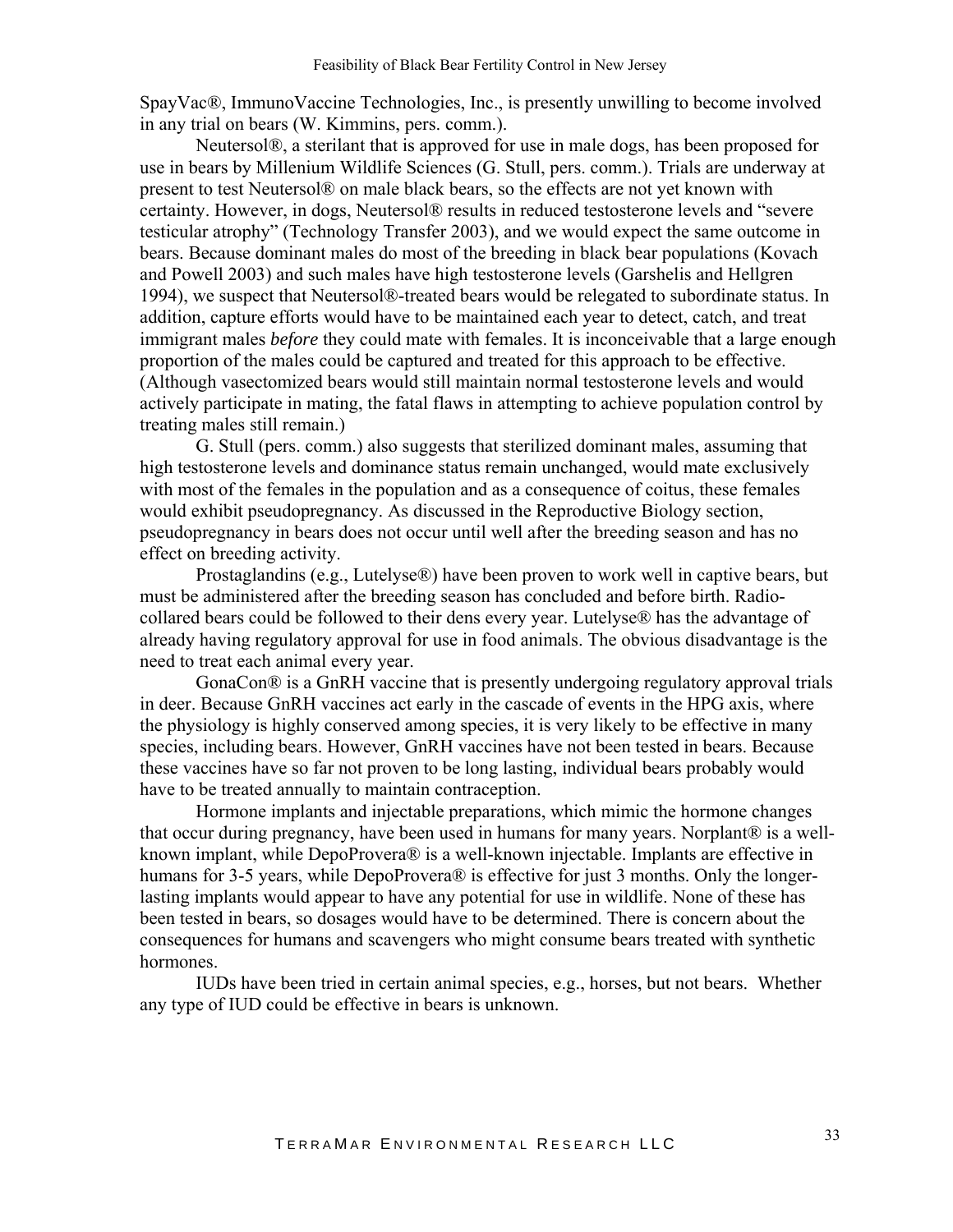#### Potential to Administer Fertility-Control Agent to Bears

The fertility-control agents discussed above include those that could be applied to males and females. Because male and female bears behave quite differently, they need to be considered independently.

Males – Males travel more widely than do females, particularly during the breeding season. A male home range will encompass the territories of several females. Consequently, traps in a particular area will potentially capture male bears from a much larger area than they will for females. The male population is also much less stable between years; that is, there is a higher turnover, with a higher proportion of immigrants.

Females – During the breeding season, females reside in territories, which they occupy for much of their lives. The female offspring tend to settle near their mothers, sometimes taking over part of the mother's territory. To capture females during the breeding period, it would be necessary to set a trap in each territory, and this would require some knowledge of the likely size and distribution of the territories. During the late summer and fall feeding period, females and their cubs may also travel widely.

#### Conclusion

Although fertility control has shown considerable promise for managing certain wildlife populations, such as urban deer, attempting to manage bear populations in this manner would be very difficult and expensive, and would almost certainly fail.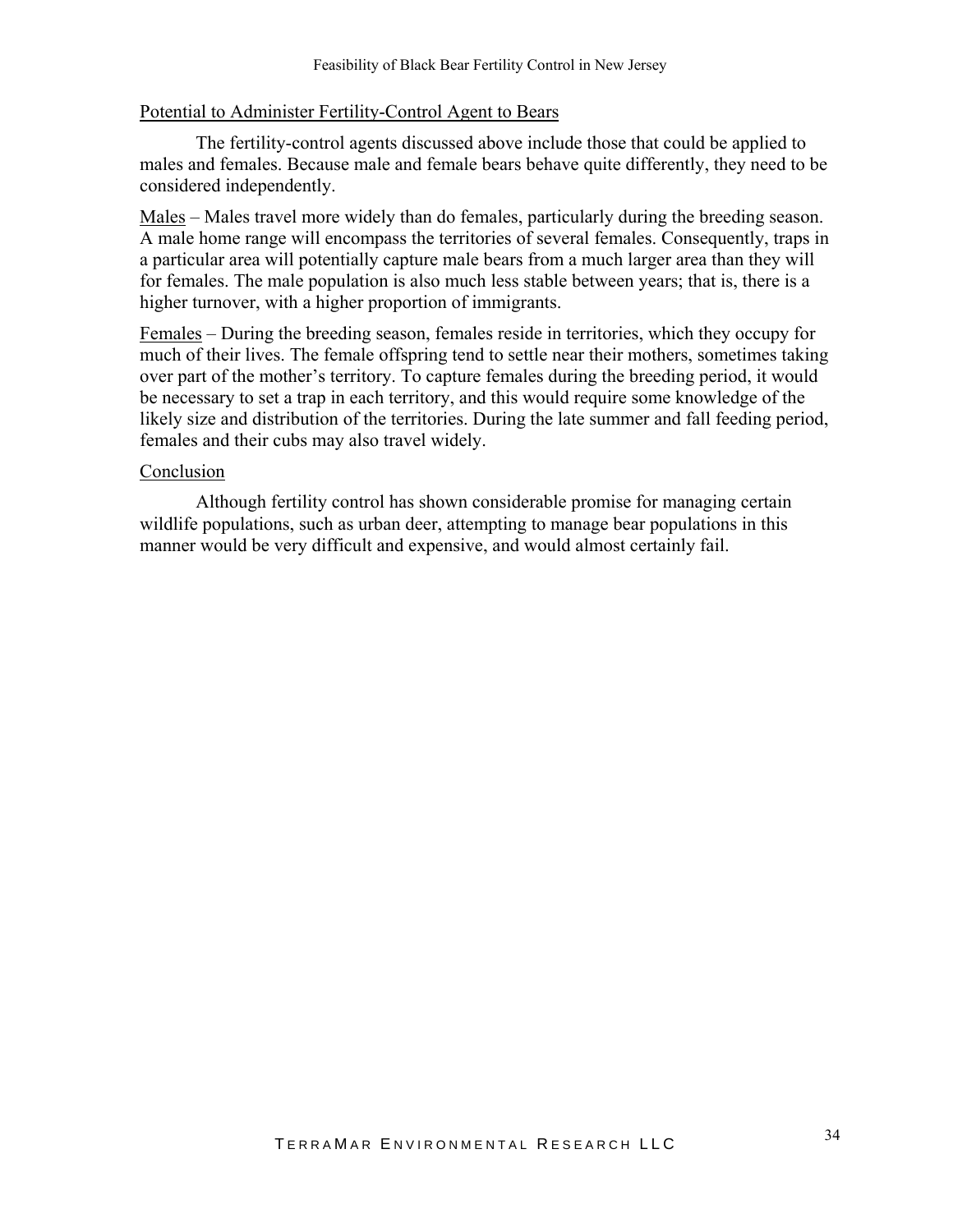# <span id="page-34-0"></span>**8 ACKNOWLEDGEMENTS**

 In preparing this analysis, we spoke with a number of people, all of whom generously shared their insights. We gratefully acknowledge the contributions of all of these people, who are listed below:

Lynn Rogers, PhD, Wildlife Research Institute, Ely, MN

Roger Powell, PhD, Department of Zoology, North Carolina State University

Thomas Spady, PhD, Zoological Society of San Diego

David Garshelis, PhD, Minnesota Department of Natural Resources

Eric Hellgren, PhD, Cooperative Wildlife Research Laboratory, Southern Illinois University

Janice Bahr, PhD, Department of Animal Sciences, University of Illinois

Irwin Liu, DVM, PhD, School of Veterinary Medicine, University of California - Davis

Gordon Stull, DVM, Millenium Wildlife Sciences, NJ

Patricia Sertich, DVM, School of Veterinary Medicine, University of Pennsylvania

Allen Rutberg, PhD, Center for Animals and Public Policy, Tufts University

Joseph Clark, PhD, US Geological Survey, Knoxville, TN

Howard Kilpatrick, Connecticut Wildlife Division

- Michael Vaughan, PhD, Department of Fisheries and Wildlife Sciences, Virginia Polytechnic Institute and State University
- William Boone, PhD, Reproductive Endocrinology and Infertility Department, Greenville (SC) Hospital System
- Robert Foglia, DVM, Rising Hearts Ranch, Silt, CO
- Neil Call, DVM, Upper Valley Veterinary Clinic, Rexford, ID
- Warwick Kimmins, PhD, President, ImmunoVaccine Technologies, Halifax, Canada

Errors are, of course, the responsibility of the authors.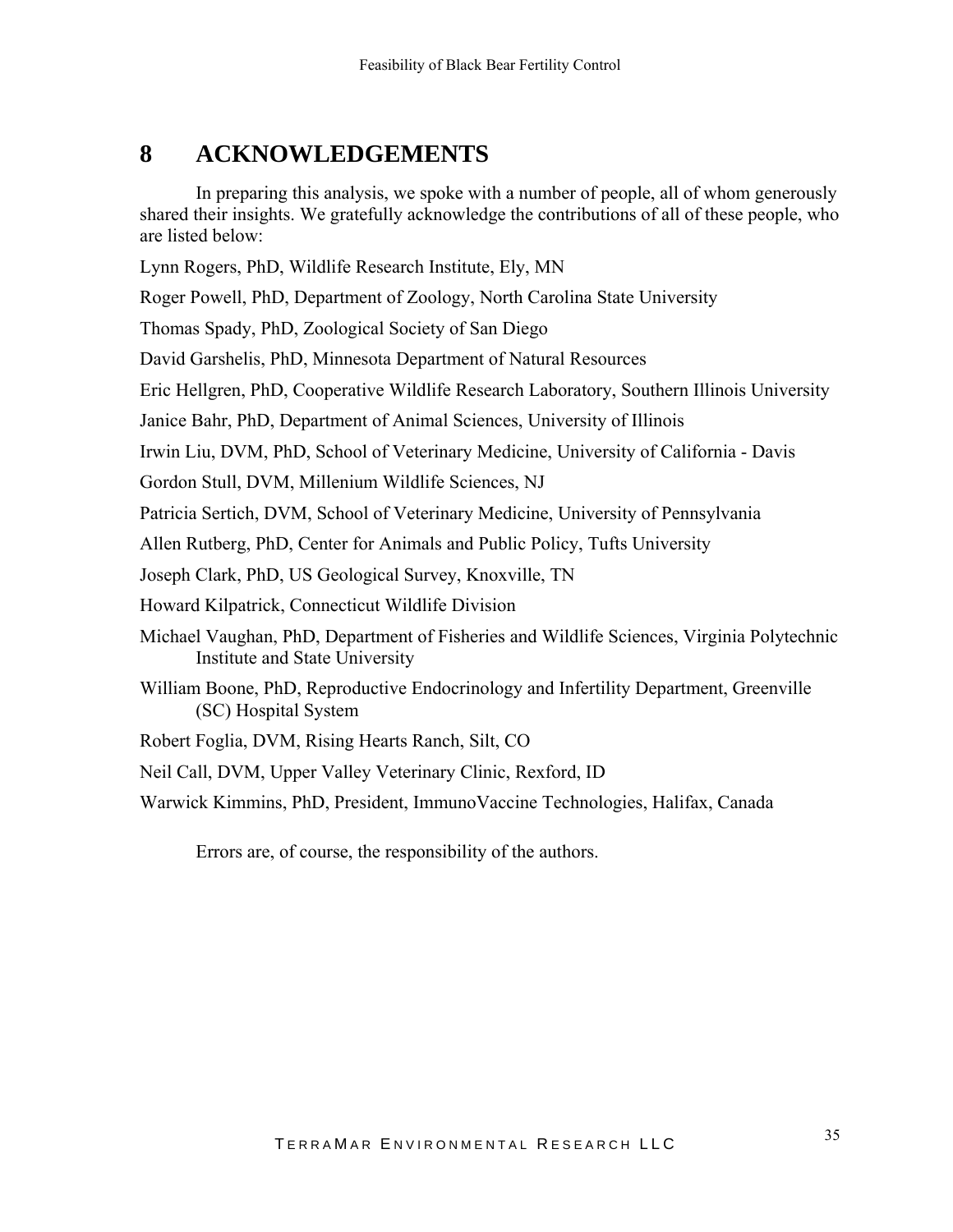# <span id="page-35-0"></span>**9 LITERATURE CITED**

- Afzalpurkar A., Gupta S.K. 1997. Identification of epitopes of monoclonal antibodies to porcine zona pellucida 3 beta glycoprotein, a homologue of the mouse/human sperm receptor. American Journal of Reproductive Immunology 38: 26-32.
- Alt, G. 1981. Reproductive biology of black bears of Northeastern Pennsylvania. Transactions of the Northeast Fish and Wildlife Conference 38:88-89.
- Bagavant H., Thillai-Koothan P., Sharma M.G., Talwar G.P., Gupta S.K. 1994. Antifertility effects of porcine zona pellucida-3 immunization using permissible adjuvants in female bonnet monkeys (Macaca radiata): reversibility, effect on follicular development and hormonal profiles. Journal of Reproduction and Fertility 102: 17-25.
- Beckmann, J. P., and J. Berger. 2003. Using black bears to test ideal-free distribution models experimentally. Journal of Mammalogy 84(2):594-606.
- Boone, W.R., B.B. Keck, J.C. Catlin, K.J. Casey, E.T. Boone, P.S. Dye, R.J. Schuett, T. Tsubota, and J.C. Bahr. 2004. Evidence that bears are induced ovulators. Theriogenology 61:1163-1169.
- Boone, W.R., J.C. Catlin, K.G. Casey, E.T. Boone, P.S. Dye, R.J. Shuett, J.O. Rosenburg, T. Tsubota, and J.M. Bahr. 1998. Bears as induced ovulators - A preliminary study. Ursus 10:503-505.
- Brannon, R. D. 1987. Nuisance grizzly bear, *Ursus arctos*, translocations in the Greater Yellowstone Area. Canadian Field-Naturalist 101:569-575.
- Bridges, A. S., J. A. Fox, C. Olfenbuttel, and M. R. Vaughan. 2004. American black bear denning behavior: observations and applications using remote photography. Wildlife Society Bulletin 32:188-193.
- Brown, R.G., Bowen, W.D., Eddington, J.D., Kimmins, W.C., Mezei, M., Patersons, J.L., Pohajdak, B., 1997. Evidence for a long-lasting single administration contraceptive vaccine in grey seals. Journal of Reproductive Immunology 35: 43–51.
- Carr, P.C., and K. Burguess. 2003. New Jersey Status Report. *In:* 17<sup>th</sup> Eastern Black Bear Workshop, M Ternent and B. Renar, eds. Wildlife Services Unit, New York State Department of Environmental Conservation, Albany, NY.
- Clark, J. E, F. T. van Manen, and M. R. Pelton. 2002. Correlates of success for on-site release of nuisance black bears in Great Smokey Mountains National Park. Wildlife Society Bulletin 30:104-111.
- Delsink A.K., Van Altena J.J., Kirkpatrick J., Grobler D., Fayrer-Hosken R.A. 2002. Field applications of immunocontraception in African elephants *(Loxodonta africana).* Reproduction Supplement 60:117-124.
- Delves, P.J. 2004. How far from a hormone-based contraceptive vaccine? Journal of Reproductive Immunology 62: 69–78
- DeNicola, A.J., D.J. Kesler, and R.K. Swihart. 1997. Remotely delivered prostaglandin  $F_{2\alpha}$ , implants terminate in white-tailed deer. Wildlife Society Bulletin 25:527-531
- DFW (New Jersey Division of Fish and Wildlife). 2004. Black bear in New Jersey status report 2004. New Jersey Department of Environmental Protection, Trenton, NJ. 24 pp.
- Dobey, S. T. 2002. Abundance and density of Florida black bears in the Okefenokee National Wildlife Refuge and Osceola National Forest. M. S. Thesis, University of Tennessee, Knoxville.
- Eiler, J. H., W. G. Wathen, and M. R. Pelton. 1989. Reproduction in black bears in the southern Appalachian Mountains. Journal of Wildlife Management 53:353-60.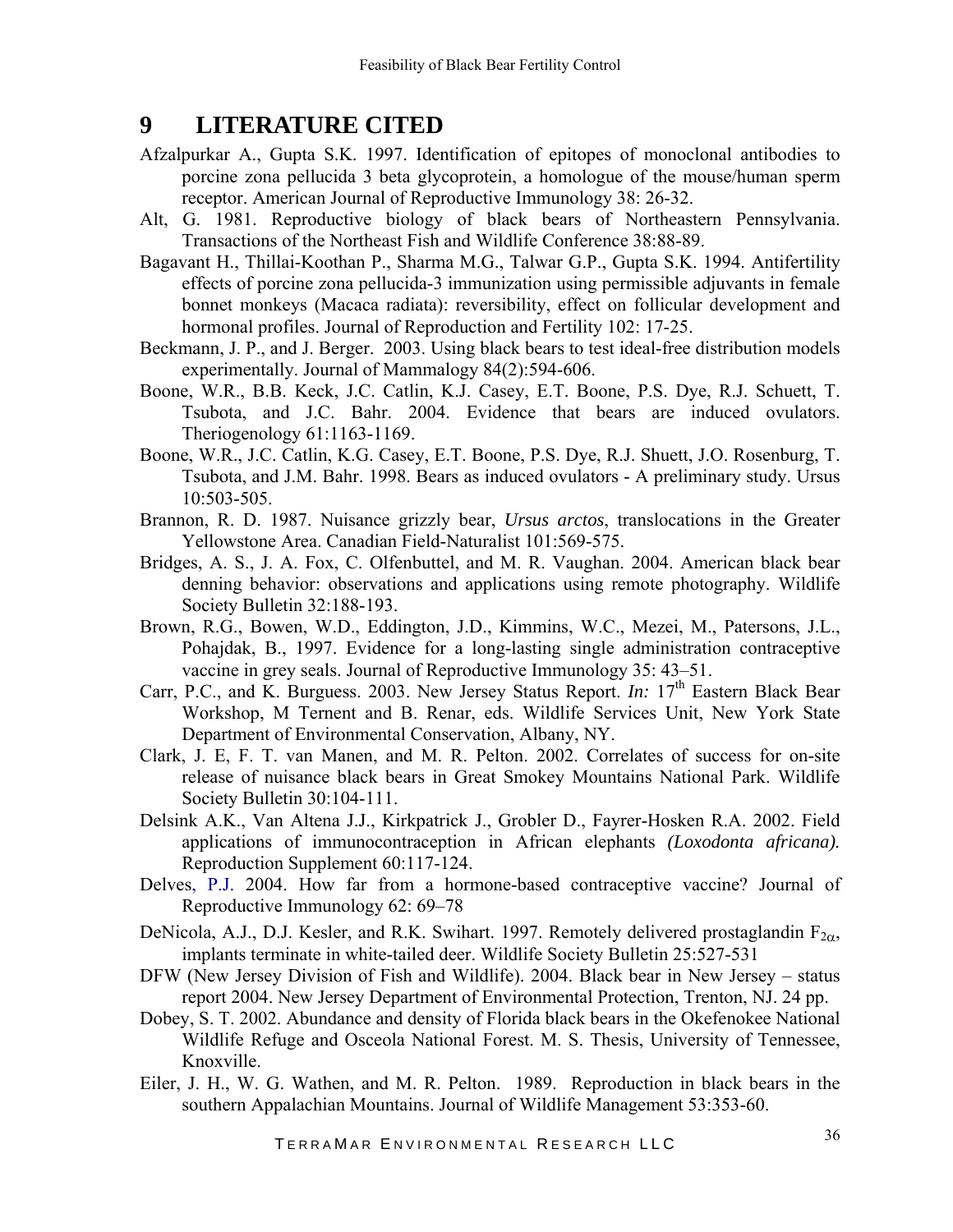- Elowe, K. D., and W. E. Dodge. 1989. Factors affecting black bear reproductive success and cub survival. Journal of Wildlife Management 53:962-968.
- Erickson, A. W., and J. E. Nellor. 1964. Breeding biology of the black bear. Part 1. Pages 1- 45 *in* A. W. Erickson, J. Nellor, and G. A. Petrides, eds. *The Black Bear in Michigan* (Research Bulletin Number 4). Michigan State Agricultural Experiment Station, East Lansing.
- Fayrer-Hosken R.A., H.D. Dookwah, C.I. Brandon. 2000. Immunocontrol in dogs. Animal Reproduction Science 60-61: 365-373.
- Fayrer-Hosken, R.A., H.J, Bertschinger, J.R. Kirkpatrick, D. Grobler, N. Lamberski, G. Honneyman, and T. Ulrich. 1999. Contraceptive potential of the porcine zona pellucida vaccine in the African elephant (*Loxodonta africana*). Theriogenology 52: 835–846.
- Ferro V.A., Khan M.A., McAdam D., Colston A., Aughey E., Mullen A.B., Waterston M.M., Harvey M.J. 2004. Efficacy of an anti-fertility vaccine based on mammalian gonadotrophin releasing hormone (GnRH-I)--a histological comparison in male animals. Veterinary Immunology and Immunopathology 101: 73-86.
- FGC (New Jersey Fish and Game Council). 2005. Comprehensive black bear *(Ursus americanus)* management policy. New Jersey Fish and Game Council, Trenton, NJ. 47 pp.
- Fraker M.A., R.G. Brown, G.E. Gaunt, J.A. Kerr, and B. Pohajdak. 2002. Long-lasting, single-dose immunocontraception of feral fallow deer in British Columbia. Journal of Wildlife Management 66:1141-1147.
- Fromme B., Eftekhari P., Van Regenmortel M., Hoebeke J., Katz A., Millar R. 2003. A novel retro-inverso gonadotropin-releasing hormone (GnRH) immunogen elicits antibodies that neutralize the activity of native GnRH. Endocrinology 144: 3262-3269.
- Garshelis, D.L., and E.C. Hellgren. 1994. Variation in reproductive biology of male black bears. Journal of Mammalogy 75:175-188.
- Geist, V. 2005. Habituation of wildlife to humans: research tool, key to naturalistic recording and common curse for wildlife and hapless humans. Paper presented at the 2005 meeting of the Wildlife Society, Madison, WI.
- Geist, V. 2002. Hunters, "freedom of the woods," and dispersal phenotype: carnivore management for public safety. p. 85 *In:* 17<sup>th</sup> Eastern Black Bear Workshop, M Ternent and B. Renar, eds. Wildlife Services Unit, New York State Department of Environmental Conservation, Albany, NY.
- Ghosh S., Jackson D.C. 1999. Antigenic and immunogenic properties of totally synthetic peptide-based anti-fertility vaccines. International Immunology 11:1103-1110.
- Gobello, C, P.W. Concannon, and J. Verstegen. Canine pseudopregnancy: a review. *In:* Recent advances in small animal reproduction. International Veterinary Information Service, Ithaca, NY, USA.
- Goldberg E., Wheat T.E., Powell J.E., Stevens V.C. 1981. Reduction of fertility in female baboons immunized with lactate dehydrogenase C4. Fertility and Sterility 35: 214-217.
- Govind C.K, Srivastava N., Gupta S.K. 2002. Evaluation of the immunocontraceptive potential of Escherichia coli expressed recombinant non-human primate zona pellucida glycoproteins in homologous animal model. Vaccine 21: 78-88.
- Govind C.K., Hasegawa A., Koyama K., Gupta S.K. 2000. Delineation of a conserved B cell epitope on bonnet monkey (*Macaca radiata*) and human zona pellucida glycoprotein-B by monoclonal antibodies demonstrating inhibition of sperm-egg binding. Biology of Reproduction 62: 67-75.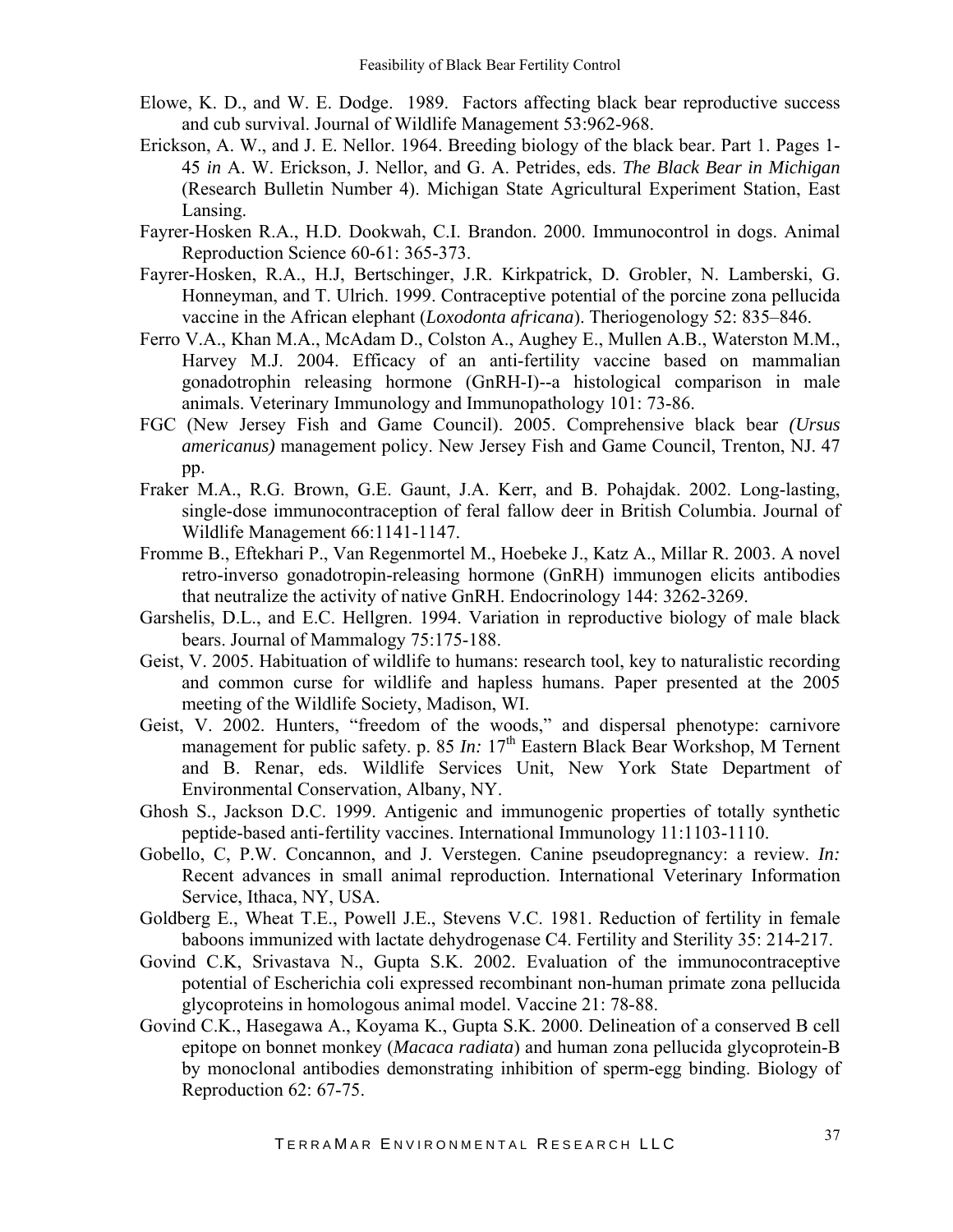- Grimes D., Gallo M., Grigorieva V., Nanda K., Schulz K. 2004. Steroid hormones for contraception in men. Cochrane Database of Systematic Reviews : CD004316.
- Grogan, R. G. 1997. Black bear ecology in southeast Wyoming: The Snowy Range. M. S. Thesis, University of Wyoming, Laramie.
- Gulyas B.J., Yuan L.C., Gwatkin R.B., Schmell E.D. 1983. Response of monkeys to porcine zona pellucida as detected by a solid-phase radioimmunoassay. Journal of Medical Primatology 12: 331-342.
- Gupta, S.K., Srivastava, N., Choudhury, S., Rath, A., Sivapurapu, N., Gahlay, G.K., Batra, D. 2004. Update on zona pellucida glycoproteins based contraceptive vaccine. Journal of Reproductive Immunology 62: 79–89
- Haigh, J. C., I. Stirling, and E. Broughton. 1985. Immobilization of polar bears (*Ursus maritimus*) with a mixture of tiletamine hydrochloride and zolazepam hydrochloride. Journal of Wildlife Diseases 21(1):43-47.
- Hamilton R. J. and R. L. Marchington. 1980. Denning and related activities of black bears in the coastal plain of North Carolina. International Conference on Bear Research and Management 4:121-126.
- Hamilton, R. J. 1978. Ecology of the black bear in southeastern North Carolina. M. S. Thesis, University of Georgia, Athens.
- Hardy C.M., Clarke H.G., Nixon B., Grigg J.A., Hinds L.A., and Holland M.K. 1997. Examination of the immunocontraceptive potential of recombinant rabbit fertilin subunits in rabbit. Biology of Reproduction 57: 879-886.
- Hardy C.M., Clydesdale G., Mobbs K.J., Pekin J., Lloyd M.L., Sweet C., Shellam G.R., Lawson M.A. 2004. Assessment of contraceptive vaccines based on recombinant mouse sperm protein PH20. Reproduction 127: 325-334.
- Hellgren, E. C. 1998. Physiology of hibernation in bears. Ursus 10:476-477.
- Hellgren, E. C. and M. R. Vaughn. 1989. Denning ecology of black bears in a southeastern wetland. Journal of Wildlife Management 53:347-353.
- Hellgren, E. C., D. P. Onorato, and J. R. Skiles. 2005. Dynamics of a black bear population within a desert metapopulation. Biological Conservation 122:131-140.
- Hellgren, E. C., M. R. Vaughn, F. C. Gwazkauska, B. Williams, P. F. Scanlon, and R. L. Kirkpatrick. 1990. Endocrine and elctrophoretic profiles during pregnancy and nonpreganancy in captive female black bears. Canadian Journal of Zoology 69:892- 898.
- Herbert C.A., Trigg T.E. 2005 Applications of GnRH in the control and management of fertility in female animals. Animal Reprodroduction Science 88: 141-153.
- Hirsch, J. G., L. C. Bender and J. B Haufler. 1999. Black bear, *Ursus americanus*, movements and home ranges on Drummond Island, Michigan. Canadian Field-Naturalist 113:221-225.
- Hoodbhoy T., Joshi S., Boja E.S., Williams S.A., Stanley P., Dean J. 2005. Human sperm do not bind to rat zonae pellucidae despite the presence of four homologous glycoproteins. Journal of Biological Chemistry 280: 12721-12731.
- Horner, M.A. and R.A. Powell. 1990. Internal structure of home ranges of black bears and analyses of home range overlap. Journal of Mammalogy 71:402-410.
- International Association of Fish and Wildlife Agencies. 2004. Bears in the Backyard, Deer in the Driveway 2004 - The Potential Costs and Damages if Hunting and Trapping Were Lost as Management Tools. Washington, DC: International Association of Fish and Wildlife Agencies.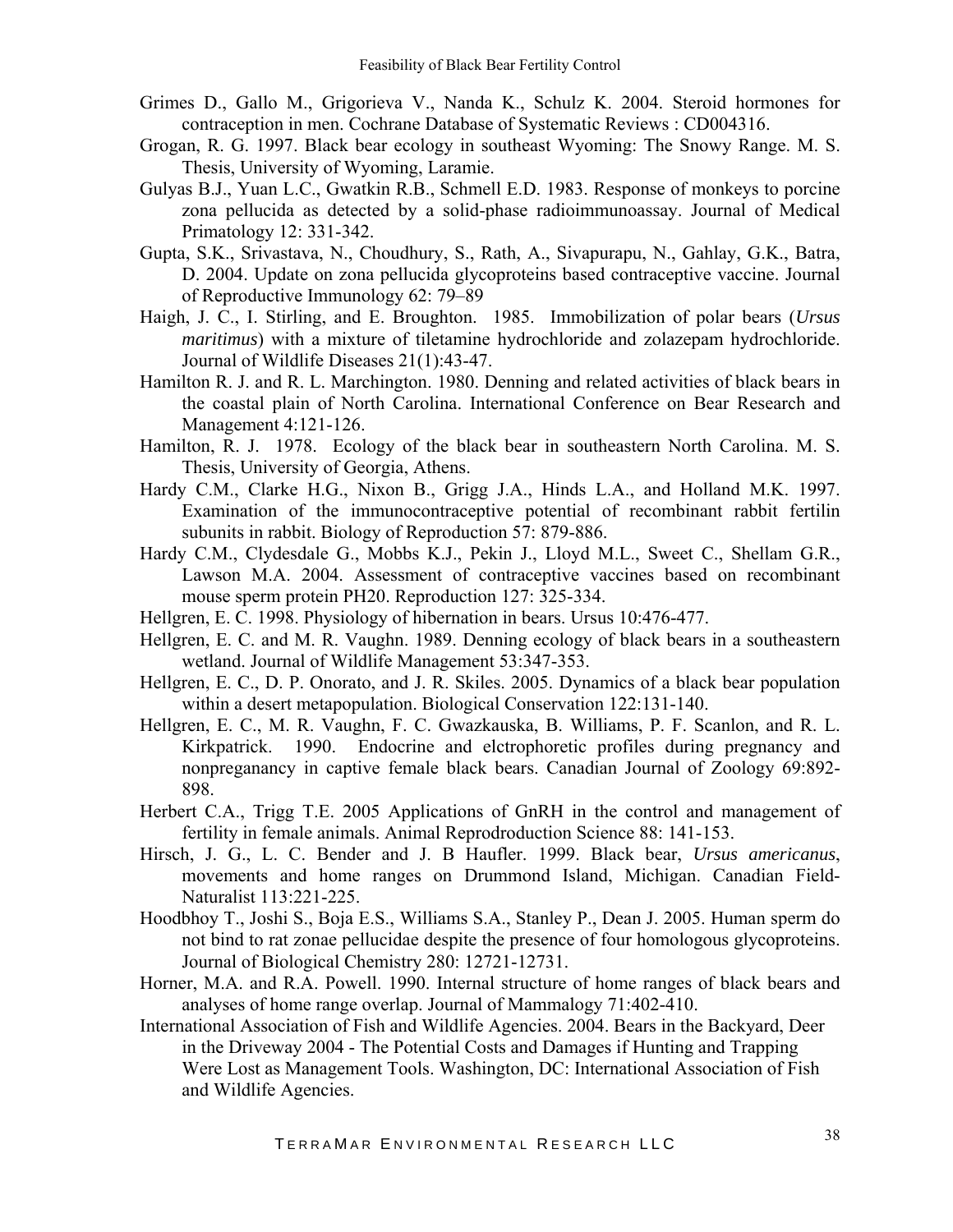- Johnson, K. G. and M. R. Pelton. 1981. Selection and availability of dens for black bears in Tennessee. Journal of Wildlife Management 41:111-119.
- Johnson, K.G. and M.R. Pelton. 1980. Prebaiting and snaring techniques for black bears. Wildlife Society Bulletin 8:46-54.
- Jonkel, C.J. and I. McT. Cowan. 1971. The black bear in the spruce-fir forest. Wildlife Monograph 27:1-57.
- Kemp, G.A. 1976. The dynamics and regulation of black bear *Ursus americanus* populations in northern Alberta. International Conference on Bear Research and Management 3:191-197.
- Kerr P.J., Jackson R.J., Robinson A.J., Swan J., Silvers L., French N., Clarke H., Hall D.F., Holland M.K. 1999. Infertility in female rabbits (Oryctolagus cuniculus) alloimmunized with the rabbit zona pellucida protein ZPB either as a purified recombinant protein or expressed by recombinant myxoma virus. Biology of Reproduction 61: 606-613.
- Kurth B.E., Weston C., Reddi P.P., Bryant D., Bhattacharya R., Flickinger C.J., Herr J.C. 1997. Oviductal antibody response to a defined recombinant sperm antigen in macques. Biology of Reproduction 57: 981-989.
- Lea I.A., Kurth B., O'Rand M.G. 1998. Immune response to immunization with sperm antigens in the macaque oviduct. Biology of Reproduction 58: 794-800.
- Lecount, A. L. 1983. Evidence of wild black bears breeding while raising cubs. Journal of Wildlife Management 47:264-268.
- Lefievre L., Conner S.J., Salpekar A., Olufowobi O., Ashton P., Pavlovic B., Lenton W., Afnan M., Brewis I.A., Monk M., Hughes D.C., Barratt C.L. 2004. Four zona pellucida glycoproteins are expressed in the human. Human Reproduction 19: 1580-1586.
- Levy J.K., Miller L.A., Cynda Crawford P., Ritchey J.W., Ross M.K., Fagerstone K.A. 2004. GnRH immunocontraception of male cats. Theriogenology 62: 1116-1130.
- Lindzey, F. G. and E. C. Meslow. 1976. Winter dormancy in black bears in southwestern Washington. Journal of Wildlife Management 40:408-415.
- Mahi-Brown C.A., Huang T.T. Jr, Yanagimachi R. 1982. Infertility in bitches induced by active immunization with porcine zonae pellucidae. Journal of Experimental Zoology 222: 89-95.
- Mahi-Brown C.A., Yanagimachi R., Hoffman J.C., Huang T.T. Jr. 1985. Fertility control in the bitch by active immunization with porcine zonae pellucidae: use of different adjuvants and patterns of estradiol and progesterone levels in estrous cycles. Biology of Reproduction 32: 761-772.
- Martinez M.L., Harris J.D. 2000. Effectiveness of zona pellucida protein ZPB as an immunocontraceptive antigen. Journal of Reproduction and Fertility 120: 19-32.
- Martorello, D.A. and M.R. Pelton. 2003. Microhabitat characteristics of American black bear nest dens. Ursus 14:21-26.
- McArthur, K. 1981. Factors contributing to the effectiveness of black bear transplants. Journal of Wildlife Management 45:102-110.
- McCarthy, T. M. and R. J. Seavoy. 1994. Reducing nonsport losses attributable to food conditioning: human and bear behavior modification in an urban environment. International Conference on Bear Research and Management 9:75-84.
- McConnell, P. A., J. R. Garris, E. Pehek and J. L. Powers. 1997. Black Bear Management Plan. N.J. Div. of Fish, Game & Wildlife, Trenton. 115pp.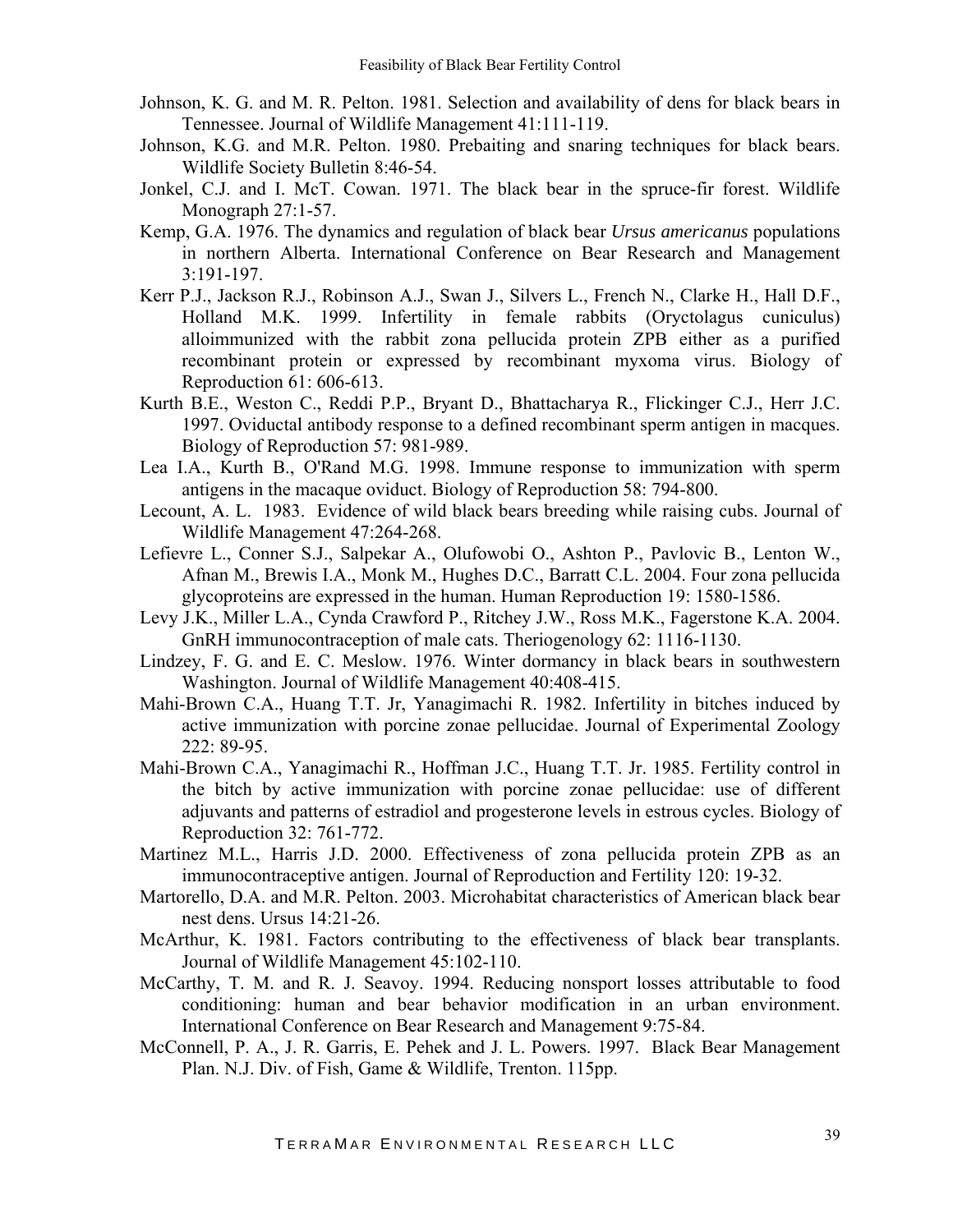- McMillen, J., U. Seal, L. Rogers, and A. Erickson. 1976. Annual testosterone rhythm in the black bear *(Ursus americanus)*. Biology of Reproduction 15:163-167.
- Meckstroth K.R., Darney P.D. 2001. Implant contraception. Seminars in Reproductive Medicine 19: 339-354.
- Menge A.C., Christman G.M., Ohl D.A., Naz R.K. 1999. Fertilization antigen-1 removes antisperm autoantibodies from spermatozoa of infertile men and results in increased rates of acrosome reaction. Fertility and Sterility 71: 256-260.
- Merrill, J. A., E. G. Cooch, and P. D. Curtis. 2003. Time to reduction: factors influencing management efficacy in sterilizing overabundant white-tailed deer. Journal of Wildlife Management 67:267-279.
- Merrill, J. A., E. G. Cooch, and P. D. Curtis. 2006. Managing an overabundant deer population by sterilization: Effects of immigration, stochasticity, and the capture process. Journal of Wildlife Management 70:268-277.
- Merviel P., Najas S., Campy H., Floret S., Brasseur F. 2005. Use of GNRH antagonists in reproductive medicine. Minerva Ginecologica 57: 29-43.
- Miller, L.A., Rhyan, J.C., Drew, M. 2004. Contraception of bison by GnRH vaccine: a possible means of decreasing transmission of brucellosis in bison. Journal of Wildlife Diseases 40:725-30.
- Miller, L.A., Johns, B.E., Killian, G.J. 2000. Immunocontraception of white-tailed deer with GnRH vaccine. American Journal of Reproductive Immunology 44: 266-274.
- Miller, L.A., Johns, B.E., Killian, G.J., 2000. Immunocontraception of white-tailed deer using native and recombinant zona pellucida vaccines. Animal Reproduction Science 63: 187–195.
- Moudgal N.R., Jeyakumar M., Krishnamurthy H.N., Sridhar S., Krishnamurthy H., Martin F. 1997a. Development of male contraceptive vaccine--a perspective. Human Reproduction Update 3: 335-346.
- Moudgal N.R., Murthy G.S., Prasanna Kumar K.M., Martin F., Suresh R., Medhamurthy R., Patil S., Sehgal S., Saxena B.N. 1997b. Responsiveness of human male volunteers to immunization with ovine follicle stimulating hormone vaccine: results of a pilot study. Human Reproduction 12: 457-463.
- Moudgal, N.R., M.R. Sairam, H.N. Krishnamurthy, S Sridhar, H. Krishnamurthy, and H. Khan. 1997c. Immunization of male bonnet monkeys *(M. radiata)* with a recombinant FSH receptor preparation affects testicular function and fertility. Endocrinology 138:3065-3068.
- Naz R.K., Chauhan S.C. 2001. Presence of antibodies to sperm YLP(12) synthetic peptide in sera and seminal plasma of immunoinfertile men. Molecular Human Reproduction 7: 21-26.
- Naz R.K., Chauhan S.C. 2002. Human sperm-specific peptide vaccine that causes long-term reversible contraception. Biology of Reproduction 67: 674-680.
- Naz R.K., Zhu X. 1998. Recombinant fertilization antigen-1 causes a contraceptive effect in actively immunized mice. Biology of Reproduction 59: 1095-1100.
- Naz, R.K. 2005. Contraceptive Vaccines. Drugs. 65(5):593-603.
- Nie, G.J., K.E. Johnson, and J.G.W. Wnezel. 2001. Use of a glass ball to suppress behavioral estrus in mares. Proceedings of the American Association of Equine Practitioners 47:246-248.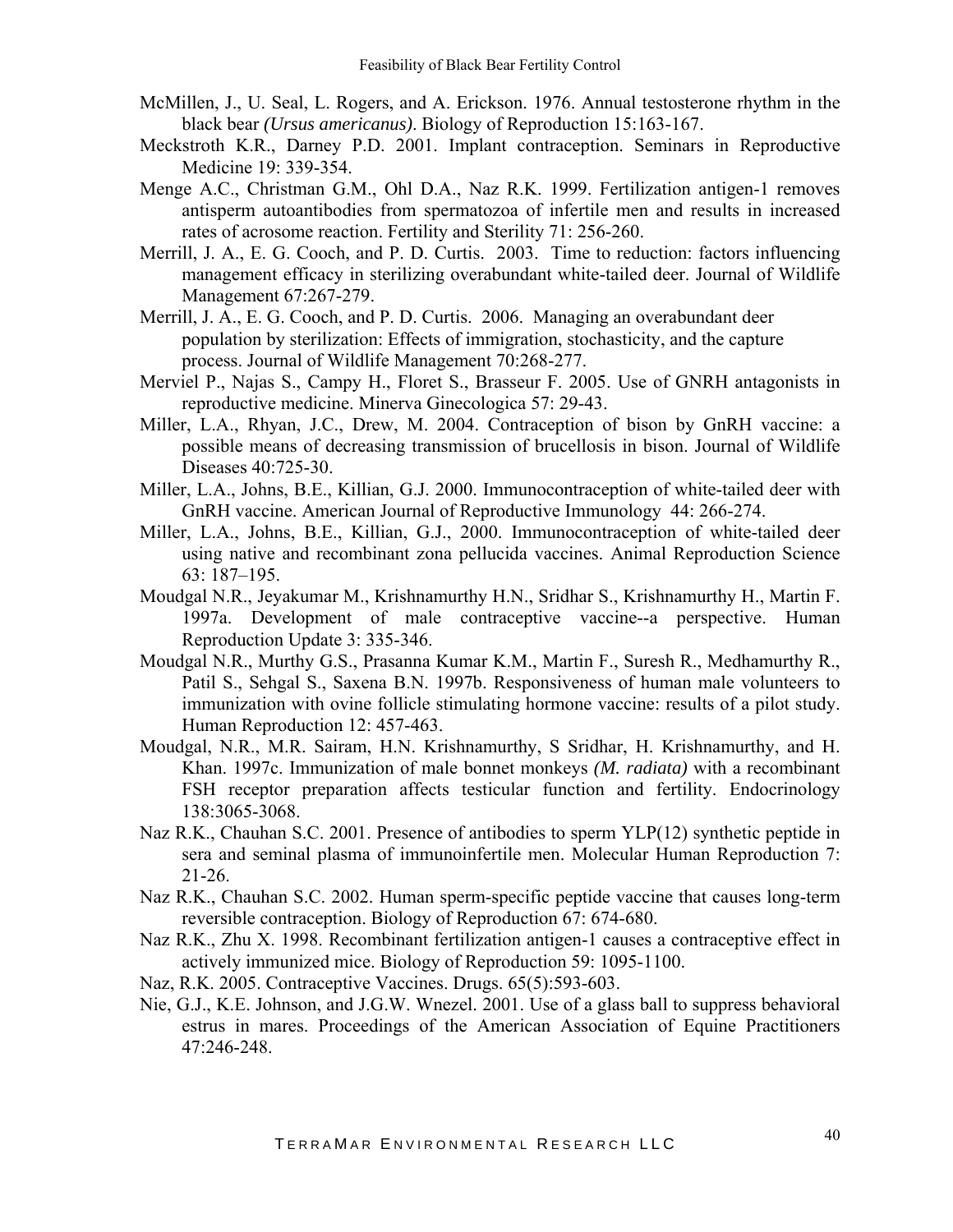- Noyce, K. V., and D. L. Garshelis. 1994. Body size and blood characteristics as indicators of condition and reproductive performance in black bears. International Conference on Bear Research and Management 9:481-496.
- O'Pezio, J., S. H. Clarke, and C. Hackford. 1983. Chronology of denning by black bears in the Catskill Region of New York. New York Fish and Game Journal 30:1-11.
- O'Hern, P.A., Bambra C.S., Isahakia M., Goldberg E. 1995. Reversible contraception in female baboons immunized with a synthetic epitope of sperm-specific lactate dehydrogenase. Biology of Reproduction 52: 331-339.
- O'Hern P.A., Liang Z.G., Bambra C.S., Goldberg E. 1997. Colinear synthesis of an antigenspecific B-cell epitope with a 'promiscuous' tetanus toxin T-cell epitope: a synthetic peptide immunocontraceptive. Vaccine 15: 1761-1766.
- Oli, M. K., H. A. Jacobson, and B. D. Leopold. 1997. Denning ecology of black bears in the White River National Wildlife Refuge, Arkansas. Journal of Wildlife Management 61:700-706.
- Oli, M. K., H. A. Jacobson, and B. D. Leopold. 2002. Pattern of space use by female black bears in the White River National Wildlife Refuge, Arkansas, USA. Journal for Nature Conservation 10:87-93.
- O'rand M.G., Widgren E.E., Sivashanmugam P., Richardson R.T., Hall S.H., French F.S., VandeVoort C.A., Ramachandra S.G., Ramesh V., Jagannadha Rao A. 2004. Reversible immunocontraception in male monkeys immunized with eppin. Science 306: 1189-1190.
- Pal R., Singh O.M., Talwar G.P., Singh M., Saxena B.B. 1992a. Active immunization of baboons *(Papio anubis)* with the bovine LH receptor. Journal of Reproductive Immunology 21: 163-74.
- Pal R., Talwar G.P., Saxena A., Sam M.G., Rathnam P., Saxena B.B. 1992b. Biological actions of monoclonal antibodies to bovine lutropin receptor. Journal of Reproductive Immunology 22: 87-103.
- Paterson M., Jennings Z.A., van Duin M., Aitken R.J. 2000. Immunocontraception with zona pellucida proteins. Cells Tissues Organs 166: 228-232.
- Paterson M., Wilson M.R., Morris K.D., van Duin M., Aitken R.J. 1998. Evaluation of the contraceptive potential of recombinant human ZP3 and human ZP3 peptides in a primate model: their safety and efficacy. American Journal of Reproductive Immunology 40: 198-209.
- Peine, J.D. 2001. Nuisance bears in communities: strategies to reduce conflict. Human Dimensions of Wildlife 6:223-237.
- Pelton, M. R. 2003. Black bear. Pages 547-555 *in* G. A. Feldhammer, B. C. Thompson, and J. A. Chapman, eds. Wild Mammals of North America: Biology, Management, and Conservation. John Hopkins Univ. Press, Baltimore.
- Polson, J. E. 1983. Application of aversion techniques for the reduction of losses to beehives by black bears in northeastern Saskatchewan. Report to Department of Supply and Services, Ottawa, Canada. SRC Publication C-805-13-E-83.
- Pomering M., Jones R.C., Holland M.K., Blake A.E., Beagley K.W. 2002. Restricted entry of IgG into male and female rabbit reproductive ducts following immunization with recombinant rabbit PH-20. American Journal of Reproductive Immunology 47: 174- 182.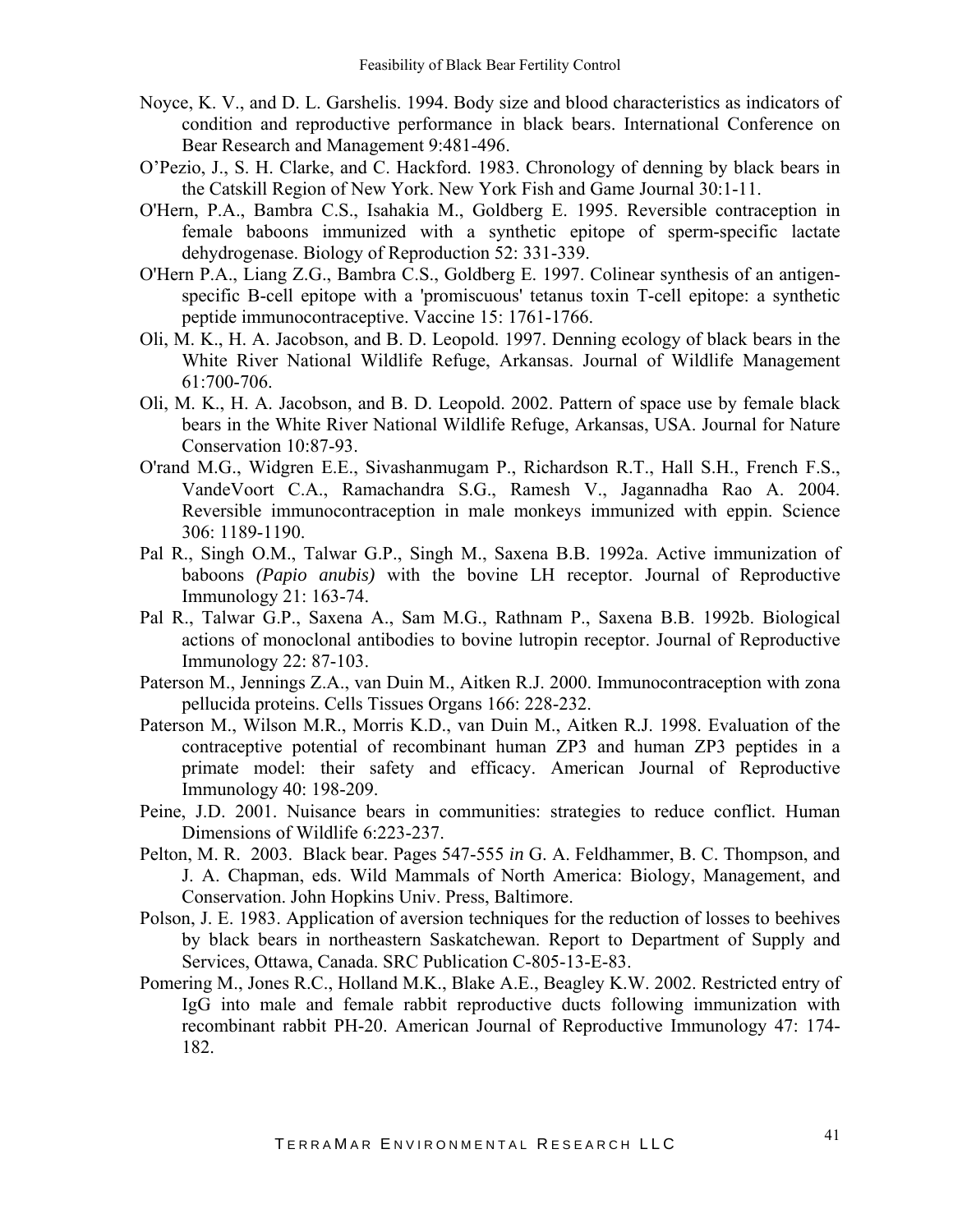- Primakoff P., Lathrop W., Woolman L., Cowan A., Myles D. 1988. Fully effective contraception in male and female guinea pigs immunized with the sperm protein PH-20. Nature 335: 543-546.
- Ragonese, L. 2006. 'Magic bullet' birth control for deer misses mark study finds vaccine has 30 percent failure rate. Star-Ledger, 18 August 2006, Newark, NJ.
- Rauer, G., P. Kacznsky, and F. Knauer. 2003. Experiences with aversive conditioning of habituated brown bears in Austria and other European countries. Ursus 14(2):315-224.
- Remy J.J., Bozon V., Couture L., Goxe B., Salesse R., Garnier J. 1993. Suppression of fertility in male mice by immunization against LH receptor. Journal of Reproductive Immunology. 25: 63-79.
- Robbins S.C., Jelinski M.D., Stotish R.L. 2004. Assessment of the immunological and biological efficacy of two different doses of a recombinant GnRH vaccine in domestic male and female cats (*Felis catus*). Journal of Reproductive Immunology 64:107-119.
- Rogers, L. L. 1976. Effects of mast and berry crop failures on survival, growth, and reproductive success of black bears. Trans. of the North American Wildlife and Natural Resources Conference 41:432-438.
- Sacco A.G., Pierce D.L., Subramanian M.G., Yurewicz E.C., Dukelow W.R. 1987. Ovaries remain functional in squirrel monkeys (*Saimiri sciureus*) immunized with porcine zona pellucida 55,000 macromolecule. Biology of Reproduction 36: 481-490.
- Sato, M, T. Tsubota, T. Komatsu, G. Watanabe, K. Taya, T. Murase, I. Kita, and T. Kudo. 2001. Changes in sex steroids, gonadotropins, prolactin, and inhibin in pregnant and nonpregnant Japanese black bears *(Ursus thibetanus japonicus).* Biology of Reproduction 65:1006-1013.
- Saxena B.B., Clavio A., Singh M., Rathnam P., Bukharovich E.Y., Reimers T.J. Jr, Saxena A., Perkins S. 2003. Effect of immunization with bovine luteinizing hormone receptor on ovarian function in cats. American Journal of Veterinary Research 64: 292-298.
- Saxena B.B., Clavio A., Singh M., Rathnam P., Bukharovich Y., Reimers T. Jr, Saxena A., Perkins S. 2002. Modulation of ovarian function in female dogs immunized with bovine luteinizing hormone receptor. Reproduction of Domestic Animals. 37: 9-17.
- Schenk, A., and K.M. Kovacs. Multiple mating between black bears revealed by DNA fingerprinting. Animal Behaviour 50:1483-1490.
- Schenk, A., M. E. Obbard and K. M. Kovacs. 1998. Genetic relatedness and home-range overlap among female black bears, *Ursus americanus*, in northern Ontario, Canada. Canadian Journal of Zoology 76:1511-1519.
- Schooley R. L., C. R. McLaughlin, G. J. Matula, Jr., W. B. Krohn. 1994. Denning chronology of female black bears: Effects of food, weather, and reproduction. Journal of Mammalogy 75:466-477.
- Schulz, L.C., R.A. Nelson, L.M. Pyter, and J.M. Bahr. 2003. Induction of pseudopregnancy in the American black bear *(Ursus americanus).* Journal of Experimental Zoology 298A:162-166.
- Shi S.Q., Wang J.L., Peng J.P., Chang J.J., Yang Y. 2005. Oral feeding and nasal instillation immunization with Microtus brandti lactate dehydrogenase c epitope DNA vaccine reduces fertility in mice via specific antibody responses. Fertility and Sterility 84: 781- 784.
- Singh M., Lin S.Q., Saxena B.B. 1995. Effect of immunization with lutropin-receptor on the ovarian function of rabbits. Journal of Immunoassay 16: 1-16.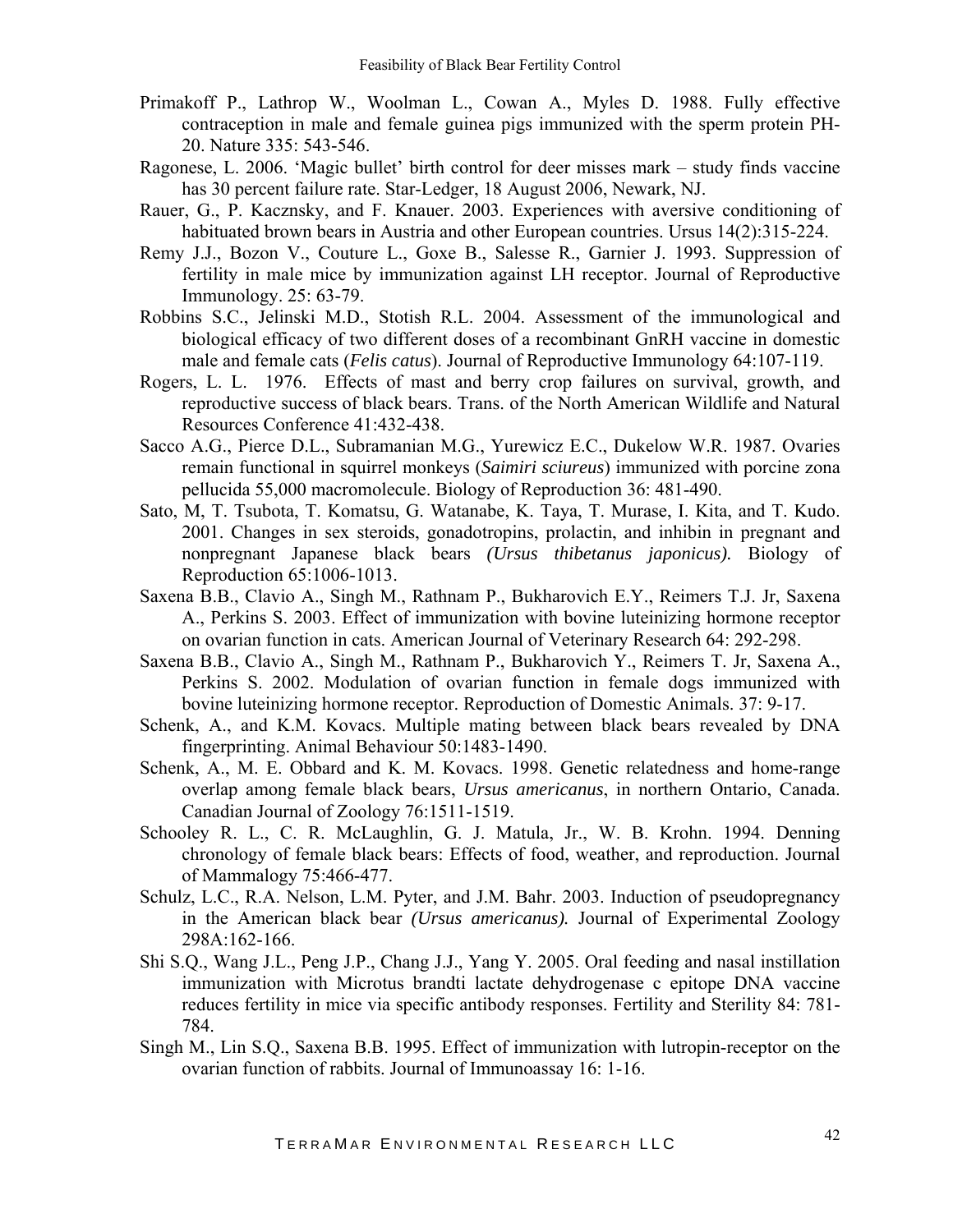- Sivapurapu N., Hasegawa A., Gahlay G.K., Koyama K., Gupta S.K. 2005. Efficacy of antibodies against a chimeric synthetic peptide encompassing epitopes of bonnet monkey (*Macaca radiata*) zona pellucida-1 and zona pellucida-3 glycoproteins to inhibit in vitro human sperm-egg binding. Molecular Reproduction and Development 70: 247-54.
- Sivin I., Croxatto H., Bahamondes L., Brache V., Alvarez F., Massai R., Schechter J., Ranta S., Kumar N., Wu E., Tejeda A.S., Reyes V., Travers E., Allen A., Moo-Young A. 2004. Two-year performance of a Nestorone-releasing contraceptive implant: a threecenter study of 300 women. Contraception 69: 137-144.
- Sivin I., Moo-Young A. 2002. Recent developments in contraceptive implants at the Population Council. Contraception 65: 113-119.
- Skinner S.M., Mills T., Kirchick H.J., Dunbar B.S. 1984. Immunization with zona pellucida proteins results in abnormal ovarian follicular differentiation and inhibition of gonadotropin-induced steroid secretion. Endocrinology 115: 2418-2432.
- Spady, T.J., D.G. Lindburg, and B.S. Durrant. 2006. Evolution of reproductive seasonality in the Ursidae. Mammal Review (in review).
- Stout, T.A.E., Colenbrander, B. 2004. Suppressing reproductive activity in horses using GnRH vaccines, antagonists or agonists. Animal Reproduction Science 82–83: 633–643
- Talwar, G.P. 1997. Fertility regulating and immunotherapeutic vaccines reaching human trials stage. Human Reproduction Update 3: 301–310.
- Taylor, W. P., Jr., H. V. Reynolds, III, and W. B. Ballard. 1989. Immobilization of grizzly bears with tiletamine hydrochloride and zolazepam hydrochloride. Journal of Wildlife Management 53(4):978-981.
- Technology Transfer, Inc. 2003. Freedom of information summary NADA 141-217. Neutersol® injectable solution for dogs. (available at: www.fda.gov)
- Telesco, D. J. 2003. Resource selection by black bears on U.S. Marine Corps Base Camp Lejune. M. S. Thesis, University of Tennessee, Knoxville.
- Ternent, M. A. and D. L. Garshelis. 1999. Taste-aversion conditioning to reduce nuisance activity by black bears in a Minnesota military reservation. Wildlife Society Bulletin 27:720-728.
- Thau R.B., Wilson C.B., Sundaram K., Phillips D., Donnelly T., Halmi N.S., Bardin C.W. 1987. Long-term immunization against the beta-subunit of ovine luteinizing hormone (oLH beta) has no adverse effects on pituitary function in rhesus monkeys. American Journal of Reproductive Immunology and Microbiology. 15: 92-98.
- Thompson, L. M. 2003. Abundance and genetic structure of two black bear populations prior to highway construction in eastern North Carolina. M. S. Thesis, University of Tennessee, Knoxville.
- Tsubota, T., L. Howell-Skalla, W.R. Boone, D.L. Garshelis, and J.M. Bahr. 1998. Serum progersterone, luteinizing hormone and prolactin profiles in the female black bear *(Ursus americanus).* Animal Reproduction Science 53:107-118.
- Tsubota, T., L. Howell-Skalla, H. Nitta, Y. Osawa, J.I Mason, P.G. Meiers, R.A. Nelson, and J.M. Bahr. 1997. Seasonal changes in spermatogenesis and testicular steroidogenesis in the male black bear *Ursus americanus*. Journal of Reproduction and Fertility 109:21- 27.
- Upadhyay S.N., Thillaikoothan P., Bamezai A., Jayaraman S., Talwar G.P. 1989. Role of adjuvants in inhibitory influence of immunization with porcine zona pellucida antigen